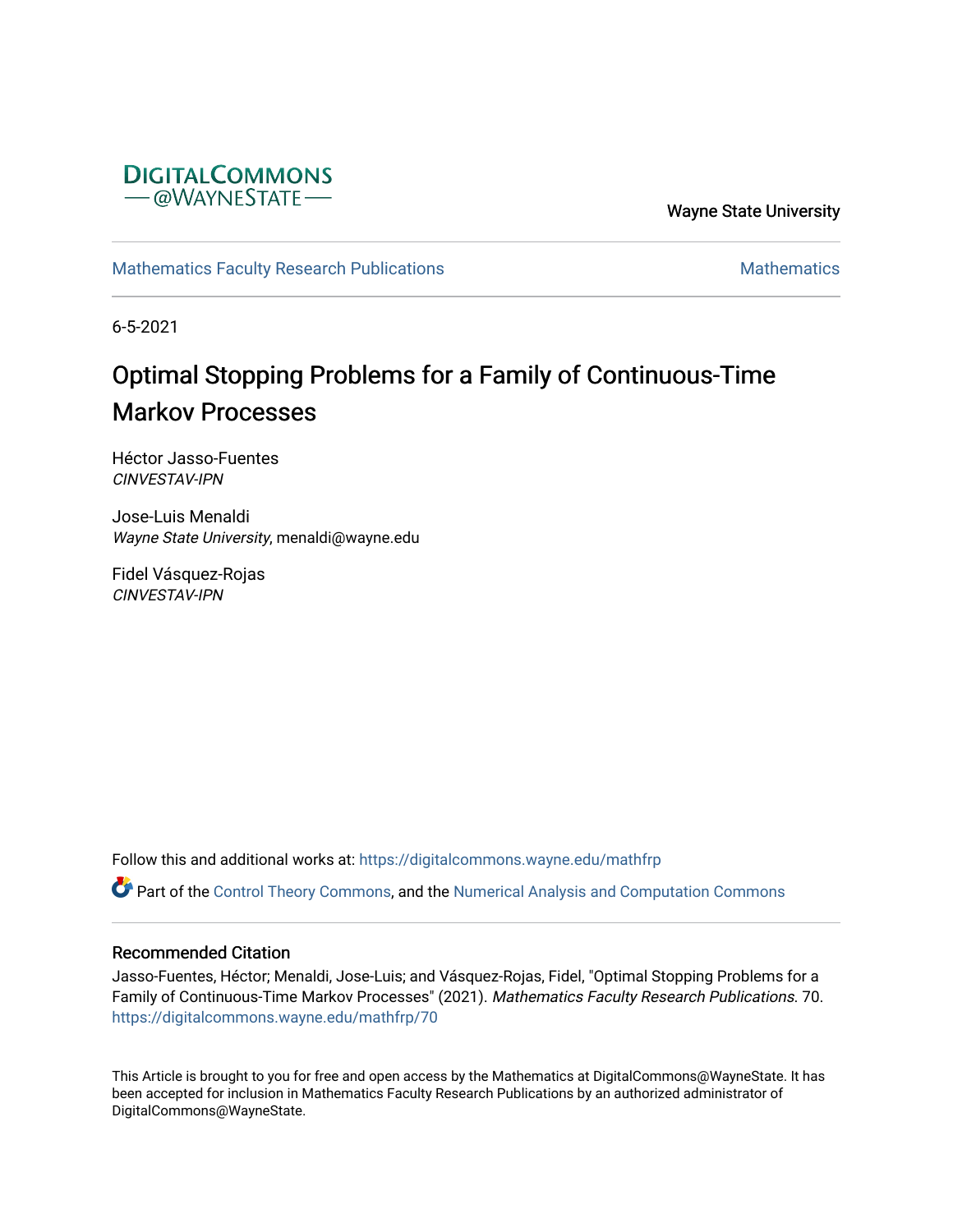## Optimal stopping problems for a family of continuous-time Markov processes<sup>\*</sup>

Héctor Jasso-Fuentes<sup>1</sup> Jose-Luis Menaldi<sup>2</sup> Fidel Vásquez-Rojas<sup>1</sup>

#### 05 June 2022

#### Abstract

In this paper we study the well-know optimal stopping problem applied to a general family of continuoustime Markov process. The approach to follow is merely analytic and it is based on the characterization of stopping problems through the study of a certain variational inequality; namely one solution of this inequality will coincide with the optimal value of the stopping problem. In addition, by means of this characterization, it is possible to find the so-named continuation region, and as a byproduct obtaining the optimal stopping time. The most of the material is based on the semigroup theory, infinitesimal generators and resolvents. The chapter is a complete version of the former presentation without detailed proofs in [\[27\]](#page-24-0).

#### 2010 Mathematics Subject Classification: 60G40, 60J25, 49J40

Keywords and phrases: Optimal stopping times, Continuous-time Markov processes, Variational inequalities.

## 1 Introduction

Optimal stopping problems are perhaps one of the most interesting and studied problems in the theory of stochastic processes. Succesfull methods have been devloped during decades to show the existence and several characterizations of optimal stopping times. The most studied methods to address these problems are definitely the theory of Snell envelopes and backward-reflected stochastic differential equations —see Bickel, et. al. [\[9\]](#page-23-0), El Karoui et. al. [\[16,](#page-24-1) [17\]](#page-24-2), Goran and Shyryaev [\[19\]](#page-24-3), Hamedène and Jeanblanc [\[20\]](#page-24-4)—, but on the other hand, there is also another useful method that tackles stopping problems from a merely analytical viewpoint —see Bensoussan and Lions [\[4,](#page-23-1) [6\]](#page-23-2), Menaldi [\[24,](#page-24-5) [25\]](#page-24-6), Oksendal and Sulem [\[33\]](#page-24-7), Robin [\[36,](#page-25-0) [37\]](#page-25-1), among others.

One of the main differences of the second method with respect to the former is the assumption of a markovian structure of the process, so in principle it could seem more restrictive. However, its analytical nature allows the use of sophisticated tools of functional analysis, set topology, or even more, the use of numerical approximations of the original (and theoretic) problem —see for instance Glowinski et.al.[\[18\]](#page-24-8).

In this work we shall apply the analytical approach we have already mentioned, and extend several works on this line. But before to specify the details, we can depart to mentioning some pioneer works on this analytical direction, such as Bensoussan and Lions [\[4,](#page-23-1) [6\]](#page-23-2) and Bensoussan [\[5\]](#page-23-3). All these works were focused on the study of both optimal stopping and impulsive control problems associated to non-degenerated diffusion processes. Based on these works, several authors followed the same line (with both/either theoretical and/or applied viewpoints) that have produced during decades a spread of knowledge on this field.

Other former but nor less important works were developed by Robin [\[36,](#page-25-0) [37\]](#page-25-1) and later by Stettner [\[39\]](#page-25-2) that also applied analytical tools for solving optimal stopping problems on general continuous-time Markov-Feller

<sup>∗</sup>Research partially founded by CONACyT grant no. 87787

<sup>1</sup>Department of Mathematics. CINVESTAV-IPN. Mexico City, 07000, Mexico. [{hjasso,fvasquez}@math.cinvestav.mx.](mailto:\{hjasso,fvasquez\}@math.cinvestav.mx)

<sup>2</sup>Department of Mathematics, Wayne State University, Detroit, MI 48202, USA [menaldi@wayne.edu](mailto:menaldi@wayne.edu)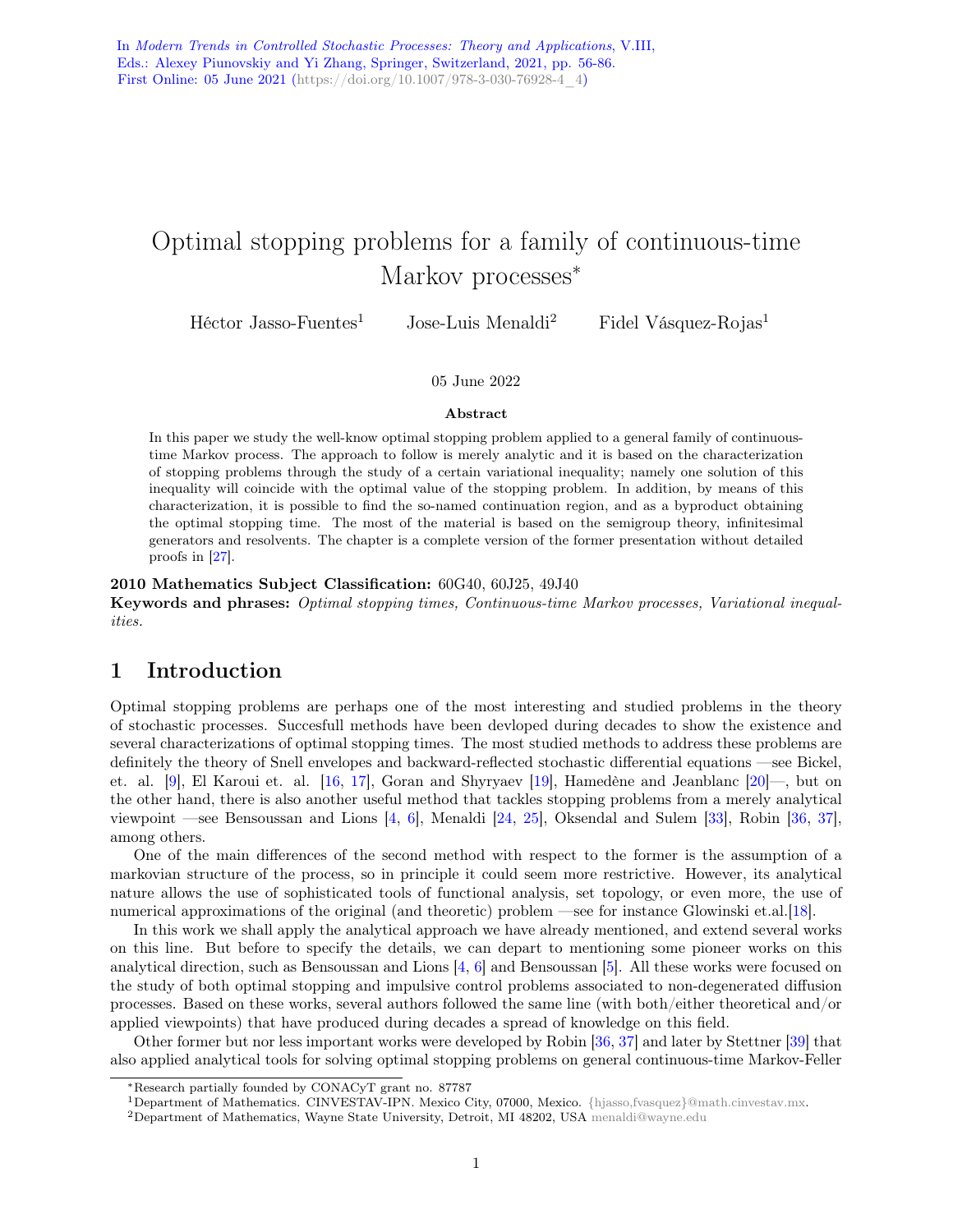processes. Within the analysis of the aforementioned papers, we highlight the assumptions on the state space of either type: locally compact or compact.

Following with the description of the former literature, we can quote Menaldi's works [\[24,](#page-24-5) [25,](#page-24-6) [26\]](#page-24-9) as well as the one by Menaldi and Sritharan [\[30\]](#page-24-10), in which the authors analyzed two great families of Markov-Feller process: (1) degenerate stochastic differential equations with either jumps or without jumps, and (2) Navier-Stokes equations; in all these mentioned works the authors take advantage to the particularities of the model in order to explore the regularity of the optimal values. As for the discrete-time models there is a hand full of works such as Bensoussan [\[8\]](#page-23-4) Rieder [\[35\]](#page-24-11), Horiguchi [\[21\]](#page-24-12) and Jasso-Fuentes et.al. [\[22\]](#page-24-13).

In this work we use the same line that Robin's works [\[36,](#page-25-0) [37\]](#page-25-1) but we drop the local-compactness assumption of the state space. It is important to say that our model is based on the existence of a Markov process that lives on a *fixed* probability space, wheras in the aforementioned references, this space is constructed through the canonical space. This implies that both works are not a special case of each other. Actually, we are somehow inspired from the ideas scattered in reference [\[27\]](#page-24-0). One difference of this reference with respect to this proposal, is the nature of the dynamical system and also the general details, since in this work we detail point by point all the arguments of the proofs.

The content of this paper is organized as follows: In Section [2,](#page-2-0) we describe the class of Markov process we are interesting with, and its associated semigroup. Due to a minimal set of assumptions imposed to this process, we will be forced to introduce a seminorm that measures the maximum value of functions along the trajectories (rather that over the whole space, that is the usual case of the supremum norm). This seminorm, produces some properties of the aforementioned semigroup such as a kind of Feller version that is measured through this seminorm. By the end of the section, we will define the corresponding infinitesimal generator and the resolvent operators that both together play a substantial role within the analysis of the optimal stopping problems. In Section [3,](#page-16-0) we will turn our attention to the study of the so-called penalized problem, whose main characteristic is the associated parametric family of functional equations that will be analyzed in this part; in particular, the existence and regularity of these functional equations are ensured. Later we will consider a certain variational inequality. This inequality satisfies the following two nice properties: (i) one of its subsolutions becomes the limit of the (unique) solutions of the aforementioned family of parametric equations and (ii) the maximal sub-solution of this inequality is just the minimal cost of our stopping problem; this last property will be proved later in Section [4,](#page-20-0) in which we will also provide a characterization of the optimal stopping time as a hitting time associated to a given set so-called continuation region or contact set. We finalize the manuscript with some concluding remarks on Section [5.](#page-23-5)

## <span id="page-2-0"></span>2 A family of Markov processes

In this section we introduce the dynamics of our stopping problem. This dynamics consists of a continuoustime Markov process that in turn defines a family of operators so-called the semigroup of the process. With these elements it is possible to introduce both an infinitesimal generator and a resolvent operator related to that semigroup. These later operators will play a substantial role for the analysis of the optimal stopping problem. The way to construct the above mentioned mathematical objects is not straightforward due to the generality of the state space.

#### 2.1 Preliminaries

Let  $\mathcal{E} := (\Omega, \mathcal{F}, \{\mathcal{F}_t\}_{t>0}, \mathbb{P})$  be a fixed filtered probability space, satisfying the usual conditions (i.e.,  $\mathcal{F}_t$  is right-continuous and  $\mathcal{F}_0$  contains all the P-null sets). Also consider an open subset O of a Banach space with norm  $|\cdot|$ , and let us write  $\mathcal{B}(\mathcal{O})$  to denote the  $\sigma$ -algebra generated by  $\mathcal{O}$ .

Throughout this work we will be working with a generic *homogeneous* O-valued stochastic process  $\{y(t, x)\}_{t>0}$ , with initial condition  $x \in \mathcal{O}$  (i.e.  $\mathbb{P}(y(0, x) = x) = 1$ ), defined on  $\mathcal{E}$ , satisfying the following conditions:

(a) There exist constants  $\alpha_0 > 0$ , and  $k \ge 1$ , as well as a measurable function  $w : \mathcal{O} \to [1, +\infty)$  satisfying  $\lim_{|x|\to\infty} w(x) = \infty$ , such that all together satisfy the following: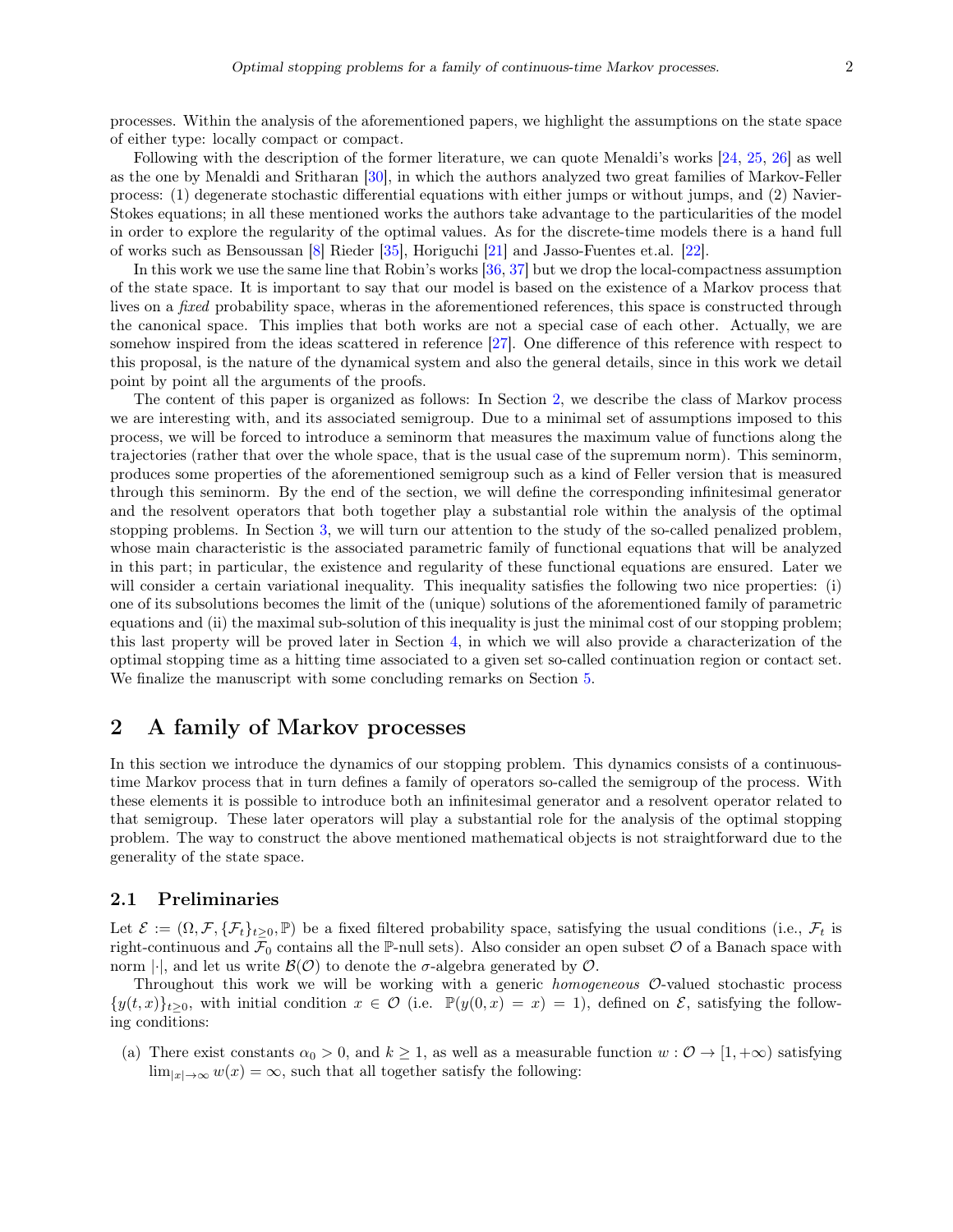(a.1)

<span id="page-3-0"></span>
$$
\mathcal{E}\left[\sup_{s\geq 0} \left\{e^{-\alpha_0 s} w(y(s,x))\right\}\right] \leq k w(x), \quad \forall \ x \in \mathcal{O}, \quad \text{and} \tag{2.1}
$$

(a.2)

<span id="page-3-1"></span> $\mathbb{E}\left[e^{-\alpha_0 s}w(y(s,x))\right] \leq w(x), \quad \forall \ x \in \mathcal{O} \quad \text{and} \quad \forall \ s \geq 0,$ (2.2)

where  $E[\cdot]$  is the expectation associated to  $\mathbb{P}$ .

(b) The Markov property:

<span id="page-3-3"></span>
$$
\mathbb{P}(y(t+s,x)\in B|\mathcal{F}_s) = \mathbb{P}(y(t,y(s,x))\in B), \quad a.s. \quad \forall \ t,s\geq 0, \ B\in \mathcal{B}(\mathcal{O}).\tag{2.3}
$$

The right-hand side of the above equality is understood as the evaluation of the mapping  $z \mapsto \mathbb{P}(y(t, z) \in$ B) at  $z = y(s, x)$ .

(c) The following relation holds true for all  $s, t \geq 0$ , and  $x \in \mathcal{O}$ 

<span id="page-3-4"></span>
$$
E[h(y(t, y(s, x)))] = E[h(y(s, y(t, x)))].
$$
\n(2.4)

(d) For each  $x \in \mathcal{O}, t \mapsto y(t, x)$  has not discontinuities of second kind. Moreover, all  $x \in \mathcal{O}$  and  $\varepsilon > 0$  there is  $\delta > 0$  such that if  $0 \le t \le \delta$  then

<span id="page-3-2"></span>
$$
\mathbb{P}(\sup_{0\le s\le \frac{1}{\varepsilon}}|y(t+s,x)-y(s,x)|\ge \varepsilon)<\varepsilon.
$$
\n(2.5)

On the other hand, let  $B(\mathcal{O})$  be the space consisting of measurable functions  $h : \mathcal{O} \to \mathbb{R}$  such that

<span id="page-3-6"></span>
$$
h(y(t,x)) \in L_1(\Omega, \mathbb{R}), \quad \forall \ t \ge 0, \ x \in \mathcal{O}.
$$
 (2.6)

Note that every bounded measurable function satisfies the latter property.

- Remark 2.1. (a) It is worth to say that properties  $(2.1)$ ,  $(2.2)$ , and  $(2.5)$  are common in special cases of Markov processes, such as those that come from solutions of both ordinary and partial stochastic differential equations —see Bensoussan and Lions[\[4,](#page-23-1) [6\]](#page-23-2), Bensoussan [\[5\]](#page-23-3), Menaldi [\[24,](#page-24-5) [25,](#page-24-6) [26\]](#page-24-9), Menaldi and Sritharan [\[28,](#page-24-14) [29,](#page-24-15) [30\]](#page-24-10).
	- (b) It is not difficult to prove that the Markov property [\(2.3\)](#page-3-3) is equivalent to this one:

$$
E[h(y(t, y(s, x)))] = E[h(y(t + s, x)) | \mathcal{F}_s] \quad \forall t \ge s \ge 0, \ x \in \mathcal{O}, \quad \forall h \in B(\mathcal{O}).
$$
 (2.7)

- (c) Condition [\(2.4\)](#page-3-4) is a kind of uniqueness on the paths. This type of relation is satisfied for a big family of Markov processes  $\{y(t, x)\}_{t>0}$ , for instance the well-known family of Ito's process (with or without jumps, of finite or infinite dimension) —see Bensoussan and Lions[\[4,](#page-23-1) [6\]](#page-23-2), Bensoussan [\[5\]](#page-23-3), Menaldi [\[24,](#page-24-5) [25,](#page-24-6) [26\]](#page-24-9), Menaldi and Sritharan [\[28,](#page-24-14) [29,](#page-24-15) [30\]](#page-24-10), Da Prato [\[12,](#page-23-6) [13\]](#page-23-7), among others.
- (d) By writing the set of right-discontinuities of  $\{y(t, x)\}_{t\geq 0}$  as

$$
\cup_{\varepsilon>0}\cap_{\delta>0}\big\{\sup_{0\leq t\leq\delta}|y(t+s,x)-y(s,x)|\geq\varepsilon\big\}.
$$

we can deduce, using [\(2.5\)](#page-3-2), that it has right-continuous paths. Hence as it neither has not second order discontinuities, we can conclude that  $\{y(t,x)\}_{t\geq 0}$  is càdlàg.

We will also think over the space of functions  $h \in B(\mathcal{O})$  with the property of

$$
\sup_{x \in \mathcal{O}} \frac{|h(x)|}{w(x)} < \infty. \tag{2.8}
$$

This space is denoted by  $B_w(\mathcal{O})$  that will be endowed with the norm

<span id="page-3-5"></span>
$$
||h||_w \coloneqq \sup_{x \in \mathcal{O}} \frac{|h(x)|}{w(x)}.\tag{2.9}
$$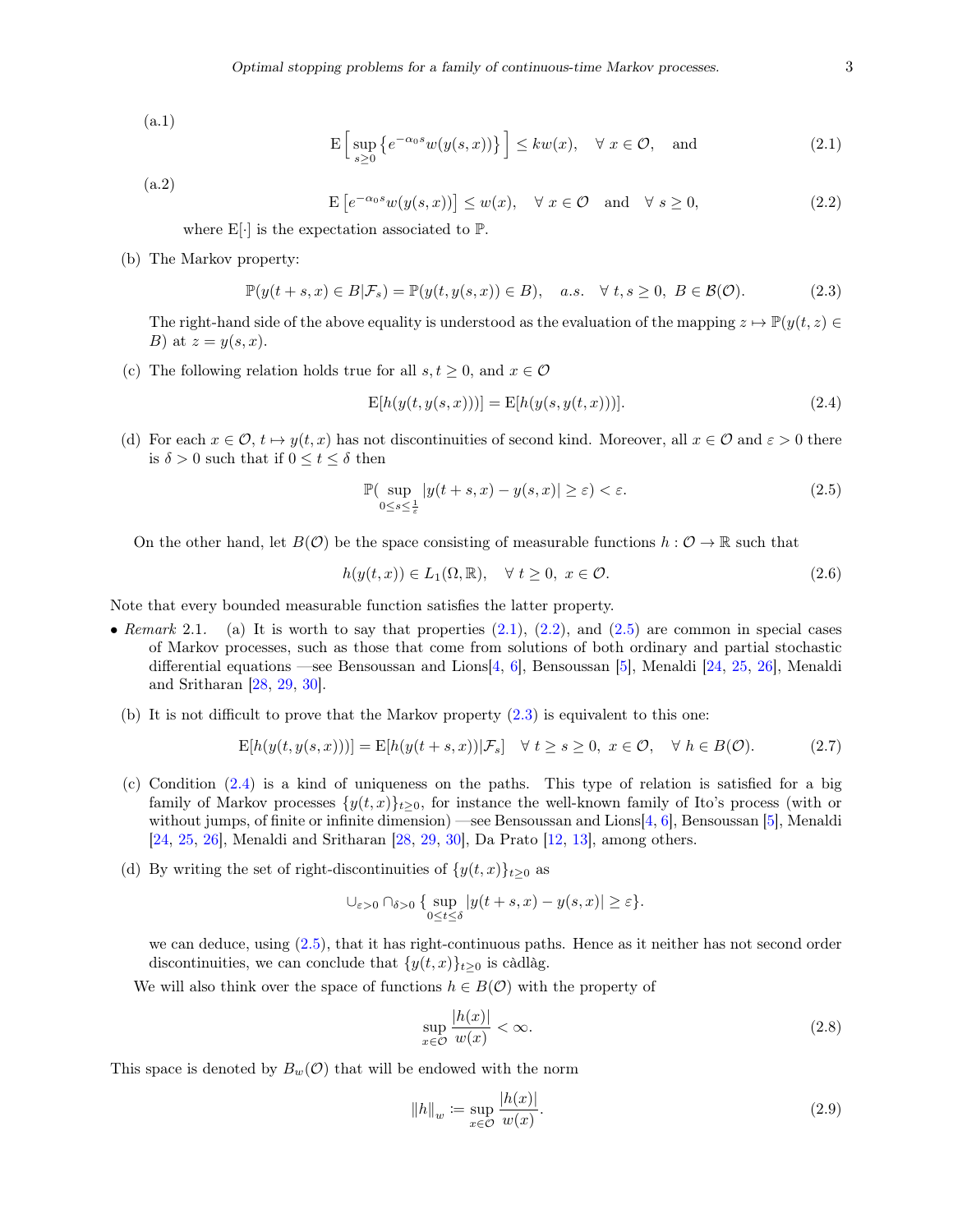It is common to say that every function in  $B_w(\mathcal{O})$  satisfies a finite w-growth. In addition, it is not difficult to show that  $(B_w(\mathcal{O}), \lVert \cdot \rVert_w)$  is a Banach space.

Finally, using the (fixed) constant  $\alpha_0 > 0$  appearing in [\(2.1\)](#page-3-0), we introduce the family of seminorms  $\{p(\cdot,x)\}_{x\in\mathcal{O}}$  on  $B(\mathcal{O})$  by

$$
p(h,x) = \mathcal{E}\left[\sup_{s\geq 0} \left\{ e^{-\alpha_0 s} \left| h(y(s,x)) \right| \right\} \right], \quad \forall x \in \mathcal{O}.\tag{2.10}
$$

Each element of the above family is in fact a seminorm because  $p(h, x) \geq 0$ ,  $p(ah, x) = |a| p(h, x)$  for all  $a \in \mathbb{R}$  and  $p(h+g,x) \leq p(h,x) + p(g,x)$ , but if  $p(h,x) = 0$  then  $\{h(y(s,x))\}_{s \geq 0}$  is indistinguishable of the constant process equals to zero.

We shall denote by  $B_p(\mathcal{O})$  the subspace of  $B(\mathcal{O})$  consisting of functions h satisfying

<span id="page-4-3"></span>
$$
p(h, x) < \infty, \quad \forall \, x \in \mathcal{O}.\tag{2.11}
$$

Note that the definition of this later space, together with the definition of  $B_w(\mathcal{O})$  in [\(2.9\)](#page-3-5), and the assumption in [\(2.1\)](#page-3-0), all together yield that  $B_w(\mathcal{O}) \subseteq B_p(\mathcal{O}) \subseteq B(\mathcal{O})$ .

Throughout this paper we will be assuming that our process  $y(\cdot, \cdot)$  will hold the conditions [\(2.1\)](#page-3-0) to [\(2.5\)](#page-3-2). Thus, all the upcoming results will be intrinsically assuming all these properties, without to necessarily specify them within the statement of each result.

#### 2.2 The associated semigroup

For  $\alpha \ge \alpha_0$ , with  $\alpha_0$  as in [\(2.1\)](#page-3-0), we define the family of operators  $\{\Phi_\alpha(t)\}_{t\ge 0}$  on  $B_p(\mathcal{O})$  by

<span id="page-4-0"></span>
$$
\Phi_{\alpha}(t)h(x) = \mathcal{E}[e^{-\alpha t}h(y(t,x))], \quad \forall x \in \mathcal{O}, \ h \in B_p(\mathcal{O}), \ t \ge 0. \tag{2.12}
$$

In view of  $\Phi_{\alpha}(t)$  is essentially an integral (with respect to the probability measure P), we have that it is monotone, that is,  $h \ge 0$  implies  $\Phi_{\alpha}(t)h \ge 0$  for any  $t \ge 0$ . Besides, from the definition of  $\Phi_{\alpha}(t)$  in [\(2.12\)](#page-4-0), it is clear that  $\Phi_\alpha(0)h = h$ . This family of operators also satisfies the semigroup property  $\Phi_\alpha(t)\Phi_\alpha(s) = \Phi_\alpha(t+s)$ that follows directly from the Markov property, namely for  $h \in B_p(\mathcal{O})$ ,

$$
\Phi_{\alpha}(t)\Phi_{\alpha}(s)h(x) = \mathbb{E}[e^{-\alpha t}\Phi_{\alpha}(s)h(y(t,x))] = \mathbb{E}[e^{-\alpha t}\mathbb{E}[e^{-\alpha s}h(y(t,y(s,x)))]]
$$
  
\n
$$
= \mathbb{E}[e^{-\alpha(t+s)}\mathbb{E}[h(y(t+s,x))|\mathcal{F}_s]] = \mathbb{E}[e^{-\alpha(t+s)}h(y(t+s,x))]
$$
  
\n
$$
= \Phi_{\alpha}(t+s)h(x).
$$

If  $h \in B_w(\mathcal{O})$  then, using the inequality [\(2.2\)](#page-3-1) as well as the norm in [\(2.9\)](#page-3-5), we get the following

$$
|\Phi_{\alpha}(t)h(x)| \le \mathbb{E}[e^{-\alpha t}|h(y(t,x))|] = \mathbb{E}\left[e^{-\alpha t}\frac{|h(y(t,x))|}{w(y(t,x))}w(y(t,x))\right]
$$
  

$$
\le ||h||_{w}\mathbb{E}[e^{-\alpha_0 t}w(y(t,x))] \le ||h||_{w}w(x), \quad \forall x \in \mathcal{O}.
$$

Hence,

<span id="page-4-1"></span>
$$
\left\|\Phi_{\alpha}(t)h\right\|_{w} \le \|h\|_{w}.
$$
\n(2.13)

The semigroup property naturally arises when the operators  $\Phi_{\alpha}(t)$  are defined as an integral with respect to a given transition probability kernel  $p(x, t, \cdot) = \mathbb{P}[y(t, x) \in \cdot]$  that in turn satisfies the well-known Chapman-Kolmogorov equations. This last type of equations is very common in specific models, such as continuous-time Markov chains, Lévy Processes, partial stochastic differential equations, to mention a few. (See Anderson [\[1\]](#page-23-8), Applebaum [\[2\]](#page-23-9), Da Prato [\[12,](#page-23-6) [13\]](#page-23-7), among others). The family of the operators  $\Phi_{\alpha}$  defined in [\(2.12\)](#page-4-0) will be called throughout this work as the associated *semigroup* of the Markov process  $\{y(t, x)\}_{t>0}$ .

As we will see in the following result, the semigroup  $\Phi_{\alpha}$  satisfies the contraction property with respect to the seminorm  $p(\cdot, x)$ , the details are as follows.

<span id="page-4-2"></span>**Proposition 2.2.** For each  $h \in B_p(\mathcal{O})$ ,  $t, s \geq 0$  and  $x \in \mathcal{O}$  we have that  $p(\Phi_\alpha(t)h, x) \leq p(h, x)$ .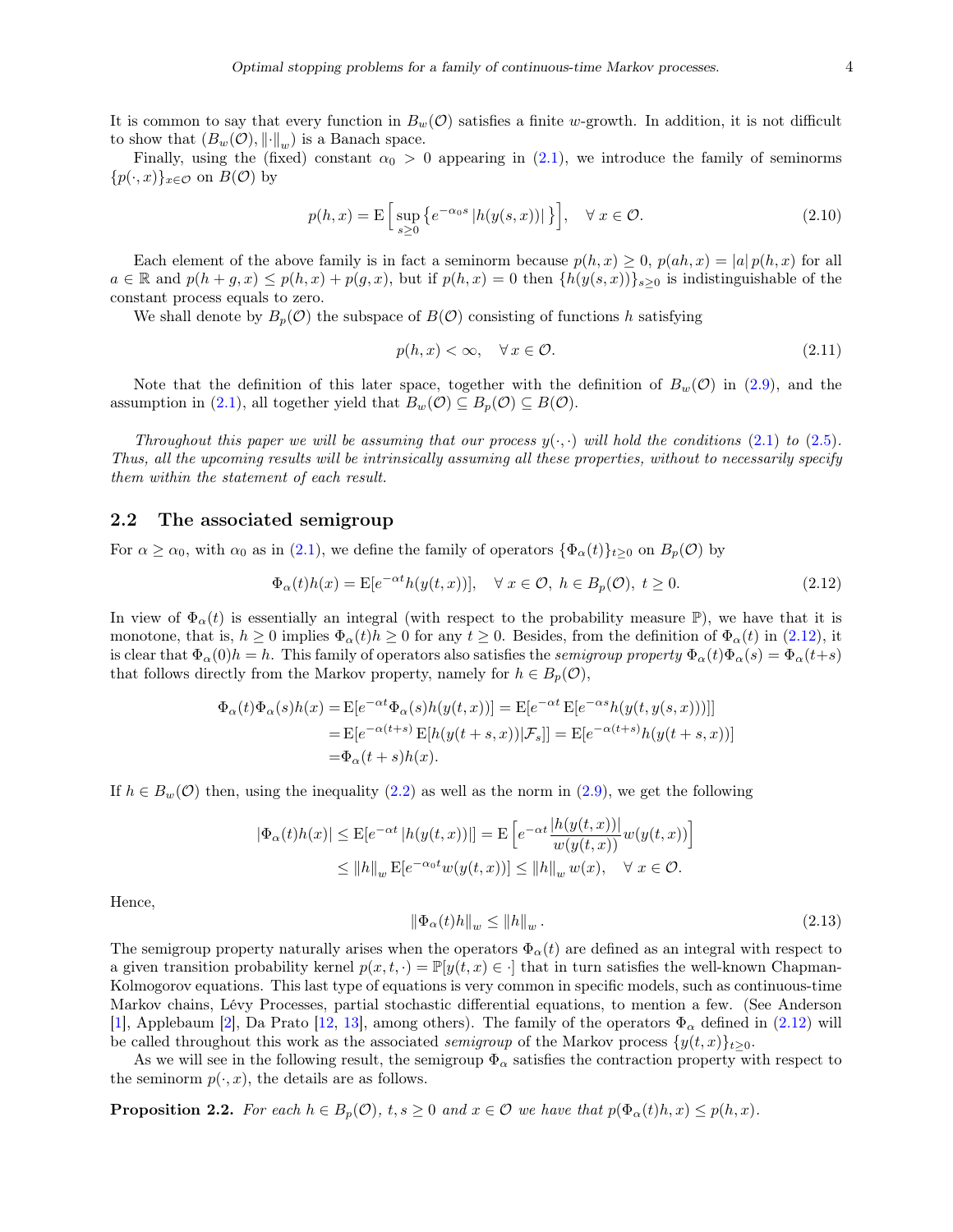*Proof.* Fixed  $h \in B_p(\mathcal{O}), t, s \geq 0$  and  $x \in \mathcal{O}$ , we have

$$
p(\Phi(t)h, x) = \mathbb{E}\left[\sup_{s\geq 0} \{e^{-\alpha_0 s} | \mathbb{E}[e^{-\alpha t}h(y(t, y(s, x)))]|\}\right]
$$
  
\n
$$
= \mathbb{E}\left[\sup_{s\geq 0} \{e^{-\alpha_0 s} | \mathbb{E}[e^{-\alpha t}h(y(s, y(t, x)))]|\}\right] \quad \text{(by (2.4))}
$$
  
\n
$$
\leq \mathbb{E}\left[\mathbb{E}[\sup_{s\geq 0} \{e^{-\alpha_0 s}e^{-\alpha t} | h(y(s, y(t, x)))|\}\]\right]
$$

On the other hand, it is not difficult to prove that the Markov property in [\(2.6\)](#page-3-6) implies the Markov property (see e.g.  $[40, Section 5.2.2.])$  $[40, Section 5.2.2.])$  in the following sense

$$
\mathbf{E}[\sup_{s\geq 0}\{e^{-\alpha_0 s}e^{-\alpha t}|h(y(s,y(t,x)))|\}] = \mathbf{E}[\sup_{s\geq 0}\{e^{-\alpha_0 s}e^{-\alpha t}|h(y(s+t,x))|\}\big|\mathcal{F}_t],
$$

Then we can conclude that

$$
p(\Phi(t)h, x) \leq \mathbb{E}\left[\mathbb{E}[\sup_{s\geq 0} \{e^{-\alpha_0 s}e^{-\alpha t}|h(y(s+t,x))|\}\big|\mathcal{F}_t]\right]
$$
  
= 
$$
\mathbb{E}[\sup_{s\geq 0} \{e^{-\alpha_0 s}e^{-\alpha t}|h(y(s+t,x))|\}\]
$$
  

$$
\leq \mathbb{E}[\sup_{s\geq 0} \{e^{-\alpha_0 s}|h(y(s,x))|\}\] = p(h,x).
$$

We now impose the next assumption to our model.

<span id="page-5-0"></span>Assumption 2.3. We assume that

$$
(t, x) \mapsto \mathbb{P}(y(t, x) \in B) \quad \text{is measurable } \forall \ B \text{ in } \mathcal{B}(\mathcal{O}). \tag{2.14}
$$

The measurability assumption is a well known fact, as it is established in Dellacherie and Meyer[\[14\]](#page-23-10), Ethier and Kurtz [\[15\]](#page-24-16), Rogers and Williams [\[38\]](#page-25-4). A clear consequence of the above property is that  $(t, x) \mapsto$  $E[h(y(t, x))]$  is measurable for every simple function  $h: \mathcal{O} \to \mathbb{R}$ . An thus, a standard convergence procedure to every  $h \in B(\mathcal{O})$  from sequences of simple functions yield that

$$
(t, x) \mapsto E[h(y(t, x))] \text{ is measurable } \forall h \in B(\mathcal{O}). \tag{2.15}
$$

- Remark 2.4. (a) Assumption [2.3](#page-5-0) together with [\(2.13\)](#page-4-1), give us that  $\Phi_{\alpha}(t)$  leaves invariant the space  $B_w(\mathcal{O})$ ; actually, our family of operators  $t \mapsto \Phi_\alpha(t)$  satisfies the properties of the so-called monotone semigroup of contractions defined on  $B_w(\mathcal{O})$ .
	- (b) Even more, Assumption [2.3](#page-5-0) and Proposition [2.2](#page-4-2) also give the invariance of the semigroup  $\Phi_{\alpha}$  over the set  $B_p(\mathcal{O})$ .

Continuity of the semigroup. In many situations, the above semigroup satisfies the so-called *strong* continuity (see, e.g. Anderson [\[1\]](#page-23-8), Applebaum [\[2\]](#page-23-9), Da Prato [\[12\]](#page-23-6), Böttcher et. al. [\[10\]](#page-23-11), among others)

<span id="page-5-1"></span>
$$
\|\Phi_{\alpha}(t)h - h\| \to 0, \quad \text{as } t \downarrow 0,
$$
\n(2.16)

applied to a suitable space of functions  $h$  —for example, the set of continuous functions that vanish at infinity—. The above case is very common when the dimension of  $\mathcal O$  is either finite-dimensional or locally compact. However, there exist situations when  $\mathcal O$  does not hold the previous two properties —for example assume that  $\mathcal O$  is a Hilbert space as in references [\[28,](#page-24-14) [29,](#page-24-15) [30\]](#page-24-10))—, so convergence [\(2.16\)](#page-5-1) is not longer valid. However, it is possible to obtain a sort of continuity type in the next weaker sense (see, for instance Böttcher et. al. [\[10\]](#page-23-11), Menaldi [\[27\]](#page-24-0), or Menaldi and Sritharan [\[30\]](#page-24-10)).

<span id="page-5-2"></span>
$$
\Phi_{\alpha}(t)h(x) - h(x) \to 0, \quad \text{as } t \downarrow 0 \quad \forall x \in \mathcal{O}, \tag{2.17}
$$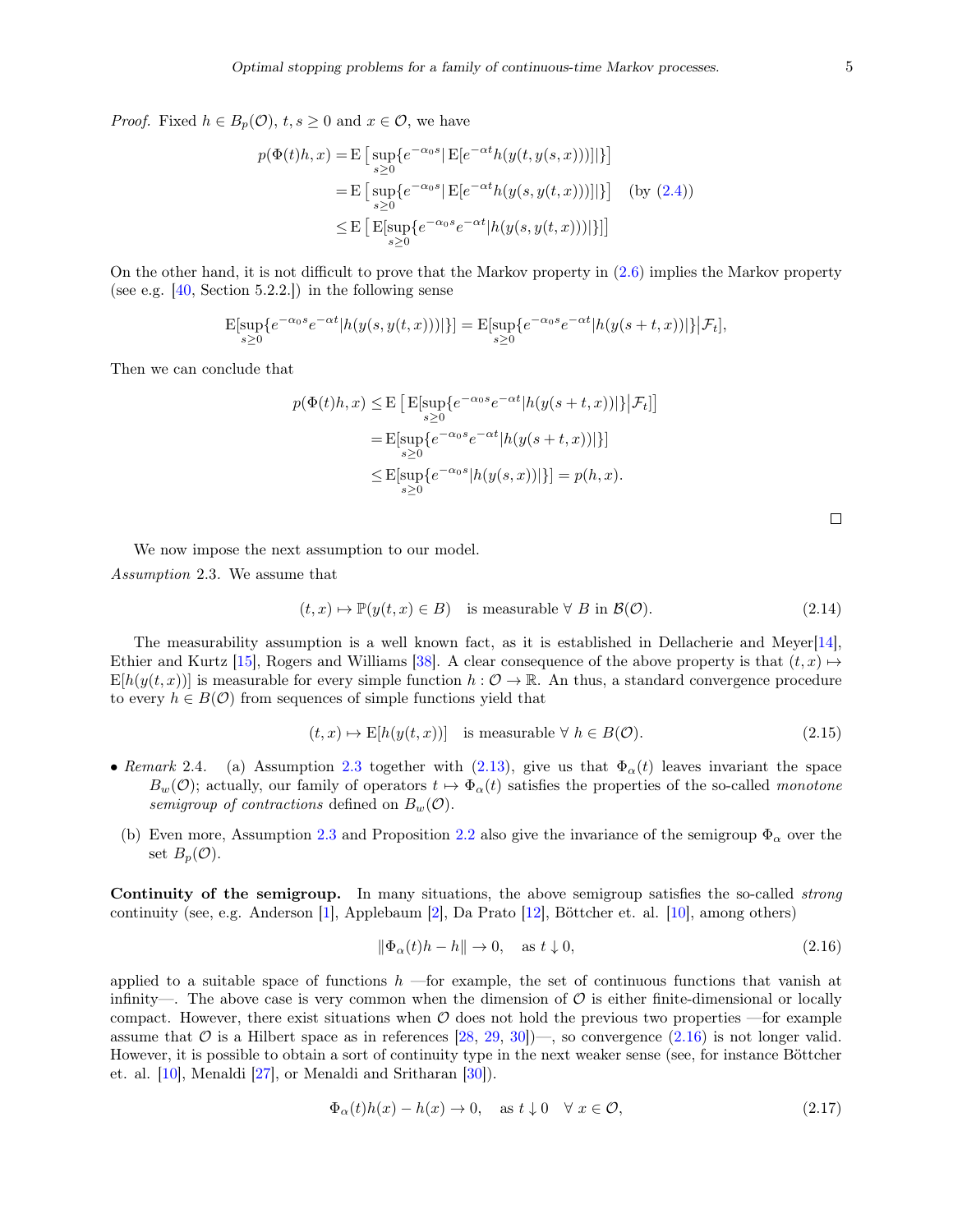where  $h$  is Borel measurable. One of the disadvantages of this later continuity is that it produces a lack of regularity of some sophisticated mathematical objects (i.e., infinitesimal generator, the resolvent operator, among others), whose definitions depend strongly from the convergence in [\(2.17\)](#page-5-2).

Since our hypotheses of the state space  $\mathcal O$  are not restricted to the cases of finite dimension nor local compactness, it is expected to not obtain convergence of type [\(2.16\)](#page-5-1), even when we could use the norm  $\|\cdot\|_w$ . To avoid this inconvenient, we shall seek an intermediate convergence, weaker than [\(2.16\)](#page-5-1) but a little stronger than [\(2.17\)](#page-5-2) so that we are in conditions to achieve regularity properties for the infinitesimal generator and on the resolvent operator. The key point is to define a suitable functions set whose elements are continuous in certain sense but at the same time, the semigroup applied to this set can be continuous in seminorm (see Definition [2.6](#page-6-0) below).

Let us now define the concept of convergence in seminorm that is crucial to define continuity in seminorm sense.

**Definition 2.5.** We say that a sequence  $h_n$  in  $B_p(\mathcal{O})$  converges in seminorm to some h in  $B_p(\mathcal{O})$  as  $n \to \infty$ , denoted by s-lim<sub>n→∞</sub>  $h_n = h$ , if

$$
\lim_{n \to \infty} p(h_n - h, x) = 0, \ \forall \ x \in \mathcal{O}
$$
\n(2.18)

Moreover, if the elements of the above sequence are in  $B_w(\mathcal{O})$  then we say that  $h_n$  converges boundedly in seminorm to h as  $n \to \infty$ , denoted by bs-lim<sub>n→∞</sub>  $h_n = h$ , provided the following conditions are satisfied

<span id="page-6-4"></span><span id="page-6-3"></span>
$$
\begin{cases} \sup_{n \in \mathbb{N}} \|h_n\|_w < \infty; \\ \text{s-lim}_{n \to \infty} h_n = h. \end{cases} \tag{2.19}
$$

Note that for each  $x \in \mathcal{O}$ ,  $t \geq 0$ , and  $h \in B_w(\mathcal{O})$ , a simple use of the bound [\(2.1\)](#page-3-0) yields that

$$
p(h, x) = \mathbb{E}[\sup_{s \ge 0} e^{-\alpha_0 s} |h(y(s, x))|]
$$
  
\n
$$
\le \mathbb{E}[\sup_{s \ge 0} e^{-\alpha_0 s} ||h||_w w(y(s, x))] \le k ||h||_w w(x) < \infty.
$$
 (2.20)

The above relation means that convergence in norm implies convergence in seminorm which, at the same time, implies pointwise convergence.

<span id="page-6-0"></span>**Definition 2.6.** We define the subspace  $C_p(\mathcal{O})$  of  $B_p(\mathcal{O})$  that is conformed by the functions h such that:

- (a) s-lim<sub>t</sub><sub>10</sub>  $\Phi_{\alpha}(t)h = h$ ,
- (b) for each  $x \in \mathcal{O}$  we have that  $\{h(y(s, x))\}_{s>0}$  is a cad-lag process

We also denote the intersection  $C_p(\mathcal{O}) \cap B_w(\mathcal{O})$  by  $C_p^w(\mathcal{O})$ .

The next proposition shows further properties of the sets  $C_p(\mathcal{O})$  and  $C_p^w(\mathcal{O})$ 

<span id="page-6-2"></span>Proposition 2.7. Under Assumption [2.3,](#page-5-0) we have

- (a) The sets  $C_p(\mathcal{O})$  and  $C_p^w(\mathcal{O})$  are non-empty.
- (b) For every  $t > 0$ :
	- (b.1)  $\Phi_{\alpha}(t)h \in C_p(\mathcal{O})$  when  $h \in C_p(\mathcal{O}),$
	- (b.2)  $\Phi_{\alpha}(t)h \in C_p^w(\mathcal{O})$  when  $h \in C_p^w(\mathcal{O})$ .

*Proof.* (a) Let  $C_u(\mathcal{O})$  be the space of bounded uniform continuous functions and take  $h \in C_u(\mathcal{O})$ . Note that p( $\theta$  +  $\theta$  +  $\theta$  +  $\theta$ )

$$
p(\Phi_{\alpha}(t)h - h, x) \le p(\Phi_{\alpha}(t)h - e^{-\alpha t}h, x) + p(e^{-\alpha t}h - h, x) \le p(\Phi_{\alpha}(t)h - e^{-\alpha t}h, x) + (e^{-\alpha t} - 1)p(h, x),
$$

where  $(e^{-\alpha t} - 1) \to 0$  when  $t \downarrow 0$ . So, we aim to show  $p(\Phi_{\alpha}(t)h - e^{-\alpha t}h, x) \to 0$  when  $t \downarrow 0$ . Namely, for any  $t \geq 0$  and  $x \in \mathcal{O}$ , we have

<span id="page-6-1"></span>
$$
p(\Phi_{\alpha}(t)h - e^{-\alpha t}h, x) \leq \mathbb{E}\left[\sup_{s\geq 0} e^{-\alpha_0 s} |h(y(t+s,x)) - h(y(s,x))||\right]
$$
  

$$
\leq \mathbb{E}\left[\sup_{0\leq s\leq T} e^{-\alpha_0 s} |h(y(t+s,x)) - h(y(s,x))||\right]
$$
  
+ 
$$
\mathbb{E}\left[\sup_{s\geq T} e^{-\alpha_0 s} |h(y(t+s,x)) - h(y(s,x))||\right]
$$
(2.21)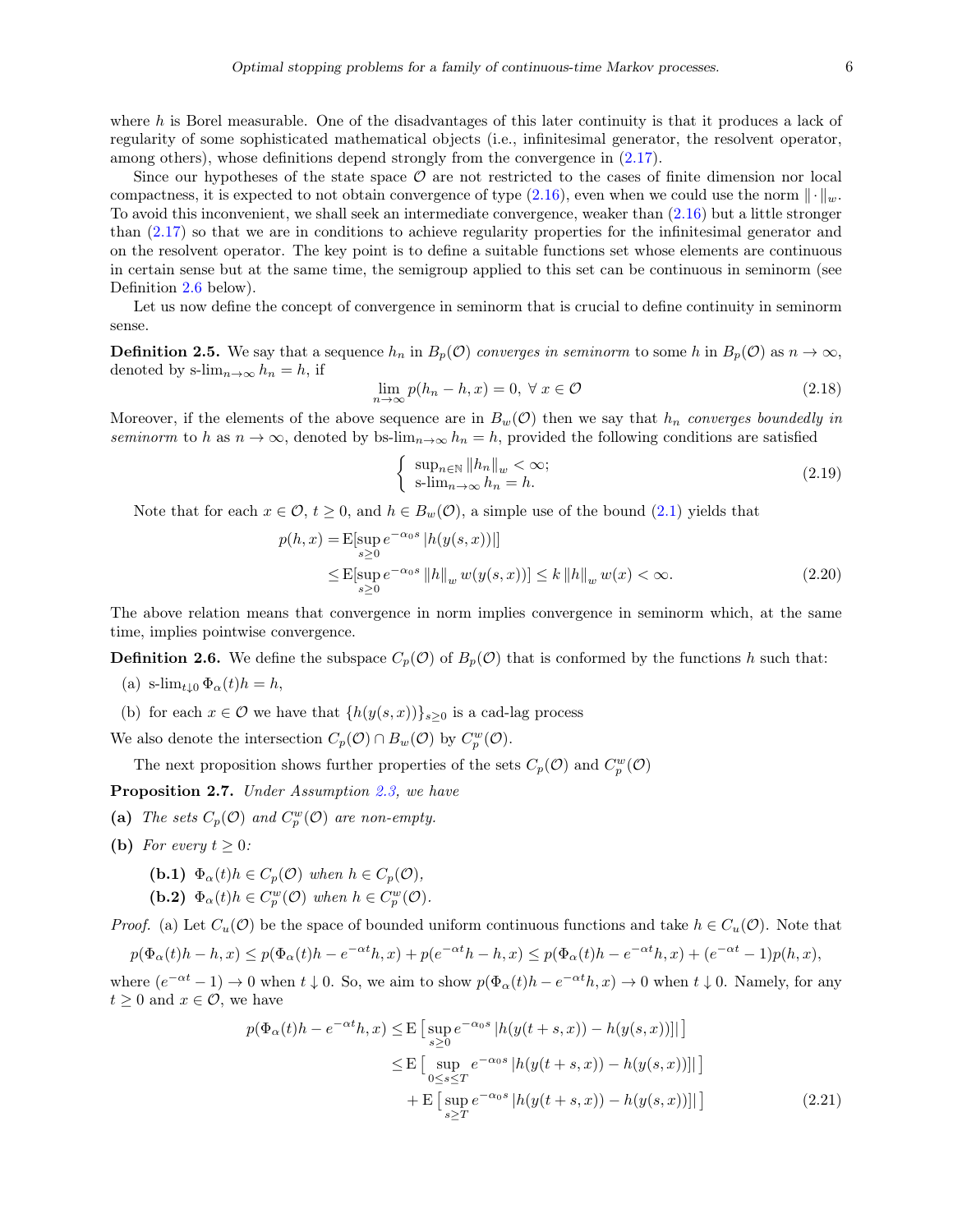for any  $T > 0$ . In order to bound this expression, let us take  $\varepsilon > 0$  and choose  $0 < \delta_1 \leq \varepsilon$  such that  $|x - \bar{x}| < \delta_1$  implies  $|h(x) - h(\bar{x})| < \varepsilon$ . In turn, in virtue of [\(2.5\)](#page-3-2), let us choice  $0 < \delta_0 \leq \delta_1$  such that for all  $0 \leq t \leq \delta_0$  we have

$$
\mathbb{P}(\sup_{0\leq s\leq \frac{1}{\delta_1}}|y(t+s,x)-y(s,x)|\geq \delta_1)<\delta_1.
$$

Letting  $T = \frac{1}{\delta_0}$  we get

$$
\begin{split} & \mathbf{E} \left[ \sup_{0 \leq s \leq \frac{1}{\delta_0}} e^{-\alpha_0 s} \left| e^{-\alpha t} h(y(t+s,x)) - h(y(s,x)) \right| \right] \right] \\ & \leq \mathbf{E} \left[ \sup_{0 \leq s \leq \frac{1}{\delta_0}} e^{-\alpha_0 s} \left| e^{-\alpha t} h(y(t+s,x)) - h(y(s,x)) \right| \left| 1_{\sup_{0 \leq s \leq \frac{1}{\delta_0}} |y(t+s,x) - y(s,x)| < \delta_0} \right| \\ & + \mathbf{E} \left[ \sup_{0 \leq s \leq \frac{1}{\delta_0}} e^{-\alpha_0 s} \left| e^{-\alpha t} h(y(t+s,x)) - h(y(s,x)) \right| \left| 1_{\sup_{0 \leq s \leq \frac{1}{\delta_0}} |y(t+s,x) - y(s,x)| \geq \delta_0} \right| \end{split}
$$

The fact that  $h$  is bounded (uniformly), gives us

$$
\mathbf{E} \left[ \sup_{0 \le s \le \frac{1}{\delta_0}} e^{-\alpha s s} \left| e^{-\alpha t} h(y(t+s, x)) - h(y(s, x)) \right| \right] \mathbf{1}_{\sup_{0 \le s \le \frac{1}{\delta_0}} |y(t+s, x) - y(s, x)| \ge \delta_0} \right]
$$
\n
$$
\le 2 \|h\|_{\infty} \mathbb{P}(\sup_{0 \le s \le \frac{1}{\delta_0}} |y(t+s, x) - y(s, x)| \ge \delta_0) < 2 \|h\|_{\infty} \varepsilon,\tag{2.22}
$$

where we have denoted by  $\|\cdot\|_{\infty}$  the supremum norm. On the other hand, the uniformly continuity of h gives us

<span id="page-7-1"></span>
$$
\mathcal{E}\left[\sup_{0\leq s\leq \frac{1}{\delta_0}} e^{-\alpha_0 s} \left| e^{-\alpha t} h(y(t+s,x)) - h(y(s,x)) \right| \, \mathbf{1}_{\sup_{0\leq s\leq \frac{1}{\delta_0}} |y(t+s,x) - y(s,x)| < \delta_0} \right] < \varepsilon. \tag{2.23}
$$

We have for the second term in the right-hand side of  $(2.21)$ 

<span id="page-7-2"></span>
$$
\mathcal{E}\left[\sup_{s\geq \frac{1}{\delta_0}} e^{-\alpha_0 s} e^{-\alpha t} |h(y(t+s,x)) - h(y(s,x))||\right] \leq \sup_{s\geq \frac{1}{\delta_0}} 2e^{-\alpha_0 s} \|h\|_{\infty} \leq 2e^{-\alpha_0 \frac{1}{\varepsilon}} \|h\|_{\infty}.
$$
 (2.24)

Using the estimations [\(2.22\)](#page-7-0), [\(2.23\)](#page-7-1) and [\(2.24\)](#page-7-2) in [\(2.21\)](#page-6-1) we get  $p(\Phi_\alpha(t)h-e^{-\alpha t}h, x) \to 0$  as  $t \downarrow 0$ . This proves that h satisfies part (a) of Definition [2.6.](#page-6-0) But also note that h trivially satisfies Definition [2.6\(](#page-6-0)b) because  $\{y(t,x)\}_{t\geq 0}$  is càdlàg. Therefore we can easily conclude that  $C_u(\mathcal{O}) \subset C_p^w(\mathcal{O}) \subset C_p(\mathcal{O})$ , which proves part (a) of this proposition.

(b.1) Let  $h \in C_p(\mathcal{O})$ . Now, in virtue of Proposition [2.2,](#page-4-2) we have that  $p(\Phi_\alpha(t)h, x) \leq p(h, x)$ , for each  $x \in \mathcal{O}$  and  $t \geq 0$ . Hence

$$
p(\Phi_{\alpha}(s)\Phi_{\alpha}(r)h - \Phi_{\alpha}(r)h, x) = p(\Phi_{\alpha}(r)(\Phi_{\alpha}(s)h - h), x) \leq p(\Phi_{\alpha}(s)h - h, x) \to 0, \quad s \downarrow 0.
$$

This shows that  $\Phi_{\alpha}(r)h \in C_p(\mathcal{O})$  for all  $r \geq 0$ , for every element  $h \in C_p(\mathcal{O})$ . It remains to prove that the process  ${\Phi_{\alpha}(t)h(y(s, x))}_{s\geq 0}$  is cad-lag for each  $x \in \mathcal{O}$  and  $t \geq 0$ . To do this, let  $s_0 \geq 0$  and  $\{s_n\}_{n\in\mathbb{N}}$  be a decreasing sequence in  $[0,\infty)$  converging to  $s_0$ . Take  $t \geq 0$  and  $x \in \mathcal{O}$ . We have that  $\{h(y(s+t,x))\}_{s\geq 0}$  is a cad-lag process and  $\sup_{s\geq 0} e^{-\alpha_0 s} |h(y(s+t,x))| \in L_1(\Omega)$  because  $h \in C_p(\mathcal{O})$  and satisfies [\(2.11\)](#page-4-3). Hence, applying Theorem 45 in [\[14\]](#page-23-10), the right continuity of both the filtration and the process  $h(y(s, x))$ , as well as the Markov property, we deduce

$$
\lim_{n \to \infty} e^{-\alpha_0 s_n} e^{\alpha t} \Phi_\alpha(t) h(y(s_n, x)) = \lim_{n \to \infty} \mathbb{E}[e^{-\alpha_0 s_n} h(y(s_n + t, x)) | \mathcal{F}_{s_n}]
$$
  
= 
$$
\mathbb{E}[e^{-\alpha_0 s_0} h(y(s_0 + t, x)) | \mathcal{F}_{s_0}] = e^{-\alpha_0 s_0} e^{\alpha t} \Phi_\alpha(t) h(y(s_0, x)), \text{ a.s.}
$$

Due to the continuity of the exponential function, from the above we deduce that  $\lim_{s\downarrow s_0} \Phi_\alpha(t)h(y(s, x)) =$  $\Phi_{\alpha}(t)h(y(s_0, x))$ , a.s. On the other hand, using again Theorem 45 in [\[14\]](#page-23-10) and the existence of left-limits of the process  $h(y(s, x))$  we get  $\lim_{s \uparrow s_0} \Phi_{\alpha}(t) h(y(s, x)) = \mathbb{E}[e^{-\alpha t} h(y(t+s_0^-, x)) | \mathcal{F}_{s_0}^{-}],$  a.s. Therefore, the process  $\{\Phi_{\alpha}(t)h(y(s, x))\}_{s\geq 0}$  is cad-lag.

(b.2) If  $h \in C_p^{\overline{w}}(\mathcal{O})$ , then we have that  $\|\Phi_\alpha(t)h\|_w \leq \|h\|_w < \infty$  due to  $(2.13)$ , yielding that  $\Phi_\alpha(t)h \in$  $C_p^w(\mathcal{O}).$  $\Box$ 

<span id="page-7-0"></span>.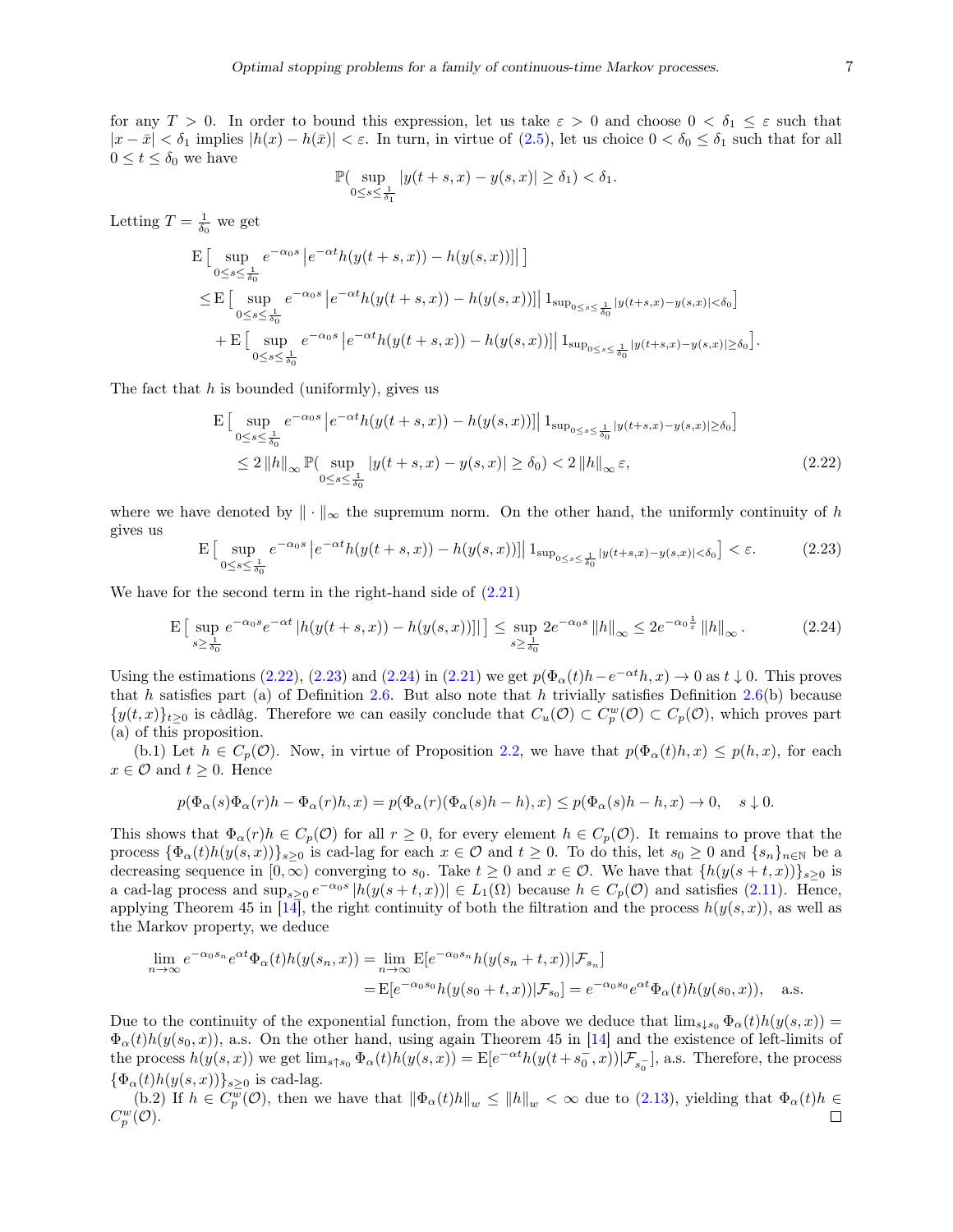Our next target is to describe a closedness properties of both  $C_p(\mathcal{O})$  and  $C_p^w(\mathcal{O})$  under (boundedly) seminorm-convergence. For this end, we will prove the next ancillary result.

<span id="page-8-0"></span>**Lemma 2.8.** Consider a sequence of functions  $\{h_n\}_{n\in\mathbb{N}}$  together with a function h all contained in  $B(\mathcal{O})$ . For each  $x \in \mathcal{O}$ , suppose that  $\lim_{n\downarrow 0} p(h_n - h, x) = 0$ . Then, there exists a subsequence  $\{n_k\}_{k\in\mathbb{N}}$  (dependent of  $x$ ), such that

$$
\lim_{k \to \infty} \sup_{s \ge 0} \left\{ e^{-\alpha_0 s} \left| h_{n_k}(y(s, x)) - h(y(s, x)) \right| \right\} = 0, \quad a.s.
$$

Proof. We note that convergence in seminorm implies that

$$
\sup_{s\geq 0} \left\{ e^{-\alpha_0 s} \left| h_n(y(s, x)) - h(y(s, x)) \right| \right\} \to 0 \quad \text{as } n \to \infty,
$$
\n(2.25)

where the last convergence is of  $L_1(\Omega,\mathbb{R})$  type. Then, the above sequence converges also in measure and this yields the existence of a subsequence which converges a.s. □

<span id="page-8-3"></span>**Theorem 2.9.** Let h and  $\{h_n\}_{n\in\mathbb{N}}$  be functions all in  $B(\mathcal{O})$ . Then, under Assumption [2.3,](#page-5-0) the following assertions hold true.

- (a) If  $h_n \in B_p(\mathcal{O})$  and s- $\lim_{n\to\infty} h_n = h$  then  $h \in B_p(\mathcal{O})$ .
- (b) If  $h_n \in C_n(\mathcal{O})$  and s- $\lim_{n \to \infty} h_n = h$  then  $h \in C_n(\mathcal{O})$ .
- (c) If  $h_n \in C_p^w(\mathcal{O})$  and bs- $\lim_{n\to\infty} h_n = h$  then  $h \in C_p^w(\mathcal{O})$ .

*Proof.* (a) Given  $x \in \mathcal{O}$ , there exists  $n \in \mathbb{N}$  such that  $p(h-h_n, x) \leq 1$  and we have that  $|h| \leq |h-h_n| + |h_n|$ . Then due to the triangular inequality of the seminorm, we get  $p(h, x) \leq p(h - h_n, x) + p(h_n, x) < \infty$  and therefore  $h \in B_n(\mathcal{O})$ .

(b) Let us suppose  $h_n \in C_p(\mathcal{O})$  and s-lim<sub>n→∞</sub>  $h_n = h$ . Then we have that

$$
p(\Phi_{\alpha}(t)h - h, x) \leq p(\Phi_{\alpha}(t)h - \Phi_{\alpha}(t)h_n, x) + p(\Phi_{\alpha}(t)h_n - h_n, x) + p(h_n - h, x)
$$
  

$$
\leq 2p(h_n - h, x) + p(\Phi_{\alpha}(t)h_n - h_n, x).
$$

Letting  $t \downarrow 0$  and hence  $n \to \infty$  to the last expression, we get  $\lim_{t \downarrow 0} p(\Phi_\alpha(t)h - h, x) = 0$ , for each  $x \in \mathcal{O}$ . On the other hand, a simple use of Lemma [2.8](#page-8-0) ensures the existence of a subsequence  ${n_k}_{k\in\mathbb{N}}$  such that

<span id="page-8-2"></span><span id="page-8-1"></span>
$$
\sup_{s\geq 0} \left\{ e^{-\alpha_0 s} \left| h_{n_k}(y(s, x)) - h(y(s, x)) \right| \right\} \to 0, \quad \text{a.s.} \tag{2.26}
$$

when  $k \to \infty$ . Note that this subsequence depends on r and x. Let  $t_0 \geq 0$ , we have that

$$
|h(y(t,x)) - h(y(t_0,x))| \le |h(y(t,x)) - h_{n_k}(y(t,x))| + |h_{n_k}(y(t,x)) - h_{n_k}(y(t_0,x))|
$$
  
+ 
$$
|h_{n_k}(y(t_0,x)) - h(y(t_0,x))|
$$
  

$$
\le (e^{\alpha_0 t} + e^{\alpha_0 t_0}) \sup_{s \ge 0} e^{-\alpha_0 s} |h_{n_k}(y(s,x)) - h(y(s,x))|
$$
  
+ 
$$
|h_{n_k}(y(t,x)) - h_{n_k}(y(t_0,x))|.
$$
 (2.27)

Since  $t \mapsto h_{n_k}(y(t, x))$  is right-continuous and considering the convergence [\(2.26\)](#page-8-1), we then apply the limits  $t \downarrow t_0$  and hence  $k \to \infty$  on the last expression and obtain  $\lim_{t \downarrow t_0} |h(y(t, x)) - h(y(t_0, x))| = 0$  a.s. On the other hand, in the same way as in  $(2.27)$ , we get

$$
|h(y(t,x)) - h(y(t_0^-,x))| \leq (e^{\alpha_0 t} + e^{\alpha_0 t_0}) \sup_{s \geq 0} e^{-\alpha_0 s} |h_{n_k}(y(s,x)) - h(y(s,x))|
$$
  
+ 
$$
|h_{n_k}(y(t,x)) - h_{n_k}(y(t_0^-,x))|.
$$

We apply the limits  $t \uparrow t_0$  and hence  $k \to \infty$  on the last expression and obtain  $\lim_{t \uparrow t_0} |h(y(t,x)) - h(y(t_0^-,x))|$ 0 a.s. due to the left-limits existence.

(c) If  $h_n \in C_p^w(\mathcal{O})$  and bs- $\lim_{n\to\infty} h_n = h$ , then we have that s- $\lim_{n\to\infty} h_n = h$  and  $\sup_{n\in\mathbb{N}} ||h_n||_w$ , then due to part (b), we have that  $h \in C_p(\mathcal{O})$  and we need to demonstrate  $||h||_w < \infty$ . Namely, we have that seminorm convergence implies pointwise convergence, hence  $\frac{|h(x)|}{w(x)} = \lim_{n \to \infty} \frac{|h_n(x)|}{w(x)} \leq \sup_{n \in \mathbb{N}} ||h_n||_w < \infty$ implying  $||h||_w < \infty$  and therefore  $h \in C_p^w(\mathcal{O})$ .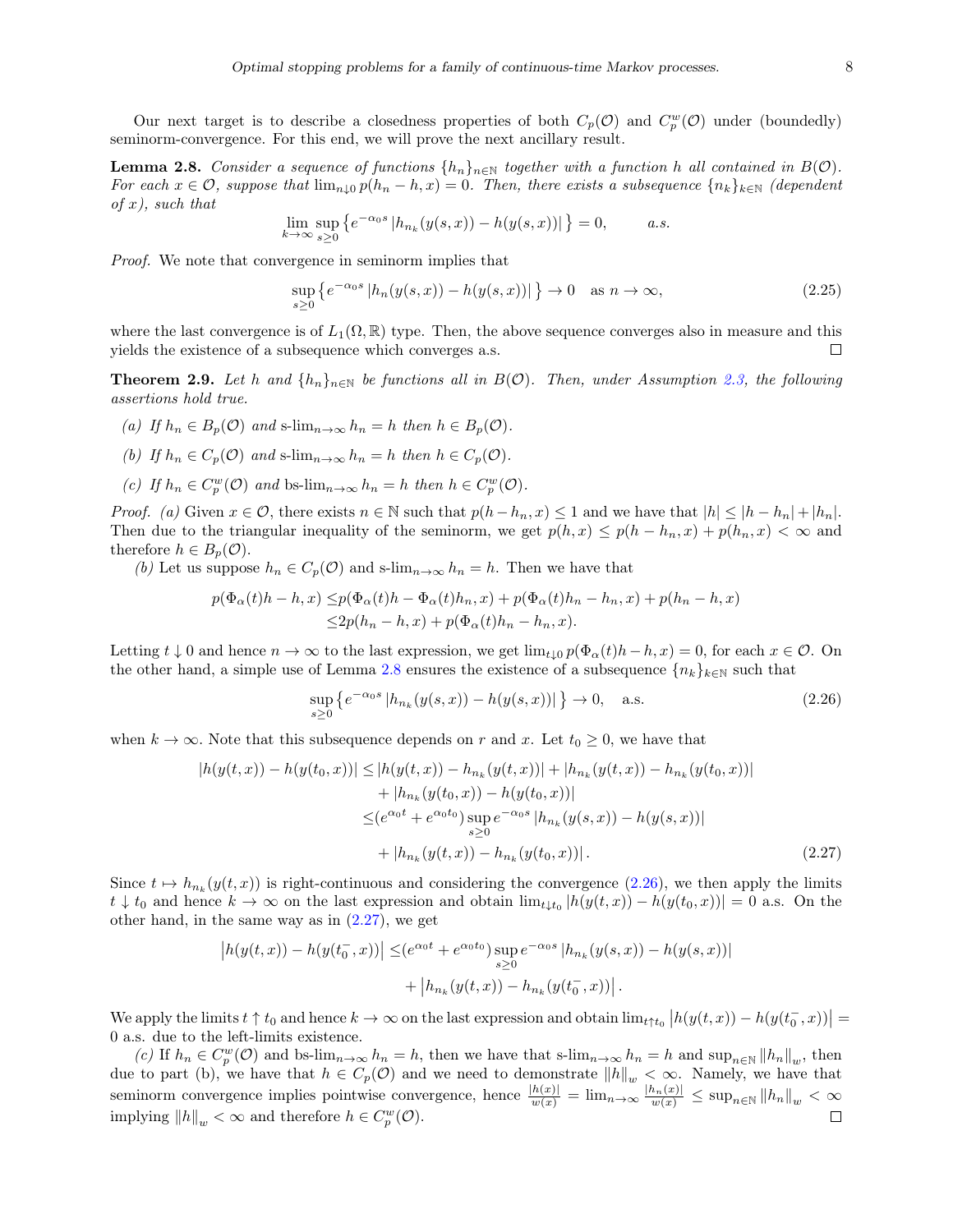#### 2.3 The Infinitesimal generator and the Resolvent

We define the infinitesimal generator  $(D(\mathcal{A}_{\alpha}), \mathcal{A}_{\alpha})$  associated to the semigroup  $\Phi_{\alpha}$  as follows

<span id="page-9-0"></span>
$$
\begin{cases}\nD(\mathcal{A}_{\alpha}) := \{h \in C_p^w(\mathcal{O}) : \exists \text{ bs-lim}_{t \downarrow 0} \frac{h - \Phi_{\alpha}(t)h}{t}\}; \\
\mathcal{A}_{\alpha} h := \text{bs-lim}_{t \downarrow 0} \frac{h - \Phi_{\alpha}(t)h}{t}.\n\end{cases} (2.28)
$$

• Remark 2.10. In virtue of Definition [2.6](#page-6-0) and Theorem [2.9,](#page-8-3) every limit in [\(2.28\)](#page-9-0) belongs to  $C_p^w(\mathcal{O})$ .

Recall from Assumption [2.3](#page-5-0) that  $t \mapsto \Phi_{\alpha}(t)h(x)$  is measurable for every  $h \in B(\mathcal{O})$  and  $x \in \mathcal{O}$ , then we are in conditions to define the *Resolvent operator*  $\{\mathcal{R}_{\alpha}\}_{{\alpha} > {\alpha}_0}$  by

<span id="page-9-1"></span>
$$
\mathcal{R}_{\alpha} h(x) = \int_0^{\infty} \Phi_{\alpha}(t) h(x) dt, \ \forall x \in \mathcal{O}, \ h \in B(\mathcal{O}), \tag{2.29}
$$

where the integral is taken in the Lebesgue sense for real valued functions. A direct consequence of this definition is that  $\mathcal{R}_{\alpha} h$  is Borel measurable, for each fixed  $\alpha$ . Also, if  $h \in B_n(\mathcal{O})$  then Fubini's Theorem as long with Proposition [2.2](#page-4-2) yield

$$
p(\mathcal{R}_{\alpha} h, x) \leq E \left[ \sup_{s \geq 0} e^{-\alpha_0 s} \int_0^{\infty} |\Phi_{\alpha}(t)h(y(s, x))| \ dt \right] \leq E \left[ \int_0^{\infty} \sup_{s \geq 0} e^{-\alpha_0 s} |\Phi_{\alpha}(t)h(y(s, x))| \ dt \right]
$$
  
\n
$$
= \int_0^{\infty} E \left[ \sup_{s \geq 0} e^{-\alpha_0 s} |\Phi_{\alpha}(t)h(y(s, x))| \right] dt = \int_0^{\infty} p(\Phi_{\alpha}(t)h, x) \ dt
$$
  
\n
$$
= \int_0^{\infty} e^{-(\alpha - \alpha_0)t} p(\Phi_{\alpha_0}(t)h, x) \ dt \leq \frac{1}{\alpha - \alpha_0} p(h, x), \tag{2.30}
$$

which implies  $\mathcal{R}_{\alpha} h \in B_p(\mathcal{O})$ . Moreover, if  $h \in B_w(\mathcal{O})$  then we have

<span id="page-9-5"></span>
$$
\left\|\mathcal{R}_{\alpha}h\right\|_{w} \leq \int_{0}^{\infty} e^{-(\alpha-\alpha_{0})t} \left\|\Phi_{\alpha_{0}}(t)h\right\|_{w} dt \leq \frac{1}{\alpha-\alpha_{0}} \left\|h\right\|_{w} < \infty,
$$
\n(2.31)

and so  $\mathcal{R}_{\alpha} h \in B_w(\mathcal{O})$ .

Our next goal is to prove the stronger fact that  $\mathcal{R} h \in C_p^w(\mathcal{O})$  when  $h \in C_p^w(\mathcal{O})$ , that is, we will show that  $\mathcal{R}_{\alpha}$  maps  $C_p^w(\mathcal{O})$  into itself. Such result will be provided in Theorem [2.14](#page-11-0) below. Before doing this, we will check some useful properties:

In the same way as in  $(2.30)$  it is easy to demonstrate that

<span id="page-9-4"></span>
$$
p(\int_{a}^{b} \Phi_{\alpha}(t)h \, dt, x) \le \int_{a}^{b} p(\Phi_{\alpha}(t)h, x) \, dt, \quad \text{for every } 0 \le a \le b \le \infty. \tag{2.32}
$$

Besides, we can interchange the semigroup and the resolvent; namely, for every  $\beta > \alpha_0$  and  $\alpha \ge \alpha_0$ , using Fubini's Theorem we get

$$
\mathcal{R}_{\beta} \Phi_{\alpha}(t)h(x) = \int_{0}^{\infty} \Phi_{\alpha}(t)\Phi_{\beta}(s)h(x) ds = \int_{0}^{\infty} \mathbb{E}[e^{-\alpha t}\Phi_{\beta}(s)h(y(t,x))] ds
$$

$$
= \mathbb{E}\left[e^{-\alpha t} \int_{0}^{\infty} \Phi_{\beta}(s)h(y(t,x)) ds\right] = \Phi_{\alpha}(t)\mathcal{R}_{\beta}h(x).
$$
(2.33)

The use of Fubini's Theorem is justified since

$$
\int_0^\infty E[e^{-\alpha t} \, |\Phi_\beta(s)h(y(t,x))|] \, ds \leq \Phi_\alpha(t) \, \mathcal{R}_\beta \, |h| \, (x) \leq \frac{1}{\beta - \alpha_0} \, \|h\|_w \, w(x).
$$

Our next result uses the following notation:

<span id="page-9-6"></span><span id="page-9-2"></span>
$$
u(t) = \Phi_{\alpha}(t)h, \text{ for a given } h \in C_p(\mathcal{O}) \text{ and } \alpha > \alpha_0. \tag{2.34}
$$

<span id="page-9-3"></span>**Lemma 2.11.** Fix  $x \in \mathcal{O}$ . Then: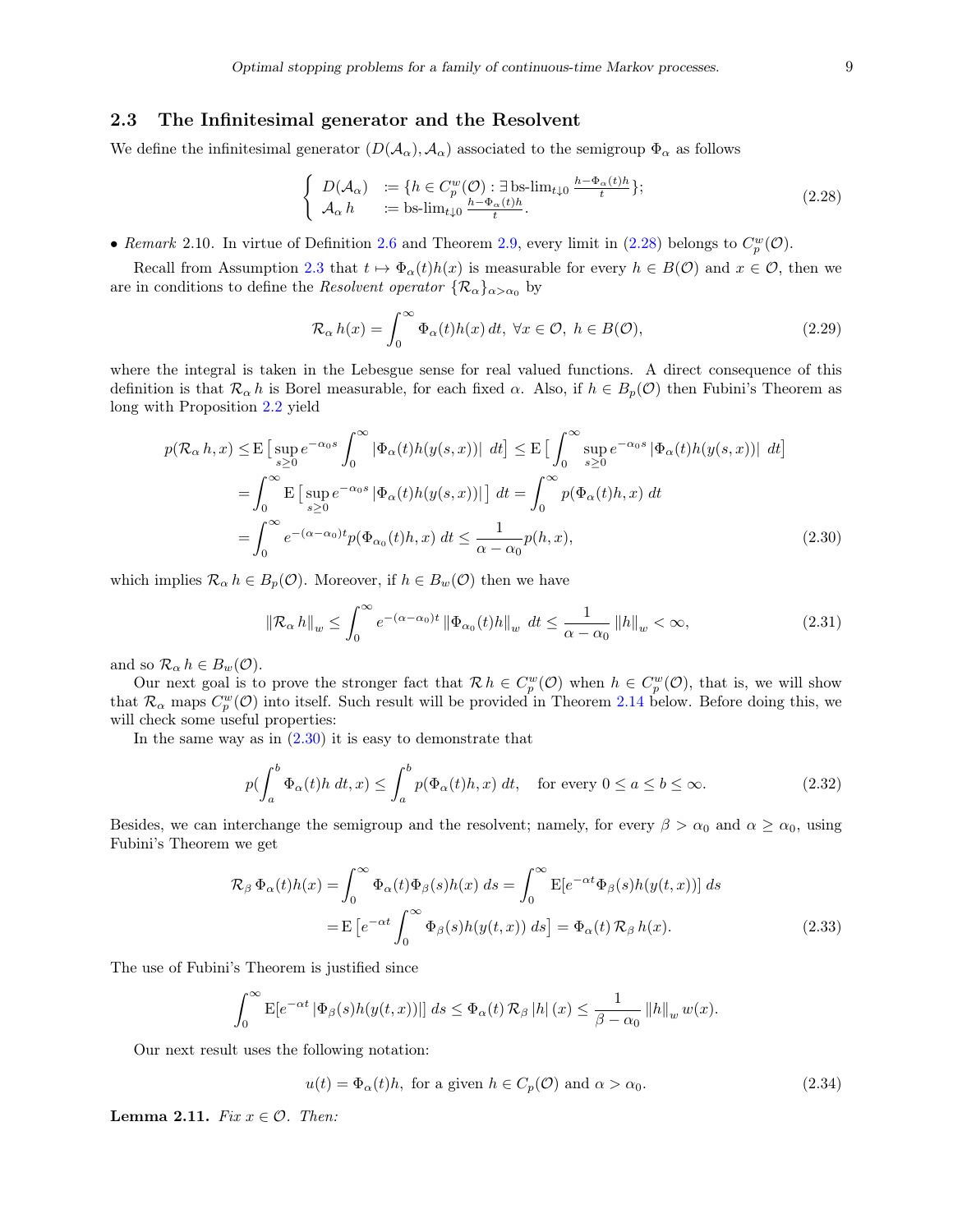- (a) For all  $t_0 \geq 0$  we have that  $\lim_{t \to t_0} p(u(t) u(t_0), x) = 0$ .
- (b) We have  $\lim_{t\to\infty} p(u(t),x) = 0.$
- (c) For all  $\varepsilon > 0$  there exists  $\delta = \delta(x, \varepsilon) > 0$  such that if  $|t s| \leq \delta$  then  $p(u(t) u(s), x) \leq \varepsilon$ .

*Proof.* (a) The case  $t_0 = 0$  is straightforward, so let us consider the case  $t_0 > 0$ . Namely, we have that

$$
p(\Phi_{\alpha}(t+t_0)h-\Phi_{\alpha}(t_0)h,x)=p(\Phi_{\alpha}(t_0)(\Phi_{\alpha}(t)h-h),x)\leq p(\Phi_{\alpha}(t)h-h,x)\to 0 \text{ as } t\downarrow 0.
$$

Also, we have that

$$
p(\Phi_{\alpha}(t_0-t)h-\Phi_{\alpha}(t_0)h,x)=p(\Phi_{\alpha}(t_0-t)(h-\Phi_{\alpha}(t)h),x)\leq p(\Phi_{\alpha}(t)h-h,x)\to 0 \text{ as } t\downarrow 0.
$$

Whence

$$
\lim_{t \to t_0^+} p(\Phi_\alpha(t)h - \Phi_\alpha(t_0)h, x) = \lim_{t \to t_0^-} p(\Phi_\alpha(t)h - \Phi_\alpha(t_0)h, x) = 0,
$$

which proves (a).

(b) By Proposition [2.2,](#page-4-2) we have that  $p(u(t),x) = p(e^{-(\alpha-\alpha_0)t}\Phi_{\alpha_0}(t)h,x) \leq e^{-(\alpha-\alpha_0)t}p(h,x)$ . Due to  $\alpha - \alpha_0 > 0$ , we can take  $T > 0$  such that  $e^{-(\alpha - \alpha_0)t} p(h, x) \leq \varepsilon$  for all  $t \geq T$ .

(c) Using part (b) above, we can take  $T > 0$  large enough such that for all  $t \geq T$ ,  $p(u(t), x) \leq \frac{\varepsilon}{2}$ . For each  $t \in [0,T]$  we choose  $\delta_t > 0$  which satisfies that if  $|t - s| \leq \delta_t$  then  $p(u(t) - u(s), x) \leq \frac{\varepsilon}{2}$  because of part (a). On the other hand, by defining  $B(t,\delta) := \{r \geq 0 | |r-t| \leq \delta\}$ , we have that  $[0,T] \subset \bigcup_{0 \leq t \leq T} B(t,\frac{\delta_t}{2})$ . Hence, there exist  $t_1, \ldots, t_n$  such that  $[0, T] \subset \bigcup_{k=1}^n B(t_k, \frac{\delta_{t_k}}{2})$  because of the compactness of  $[0, T]$ . We put  $\delta = \min\{\frac{\delta_{t_k}}{2} : k = 1, \ldots, n\} > 0$ . Take  $t, s \ge 0$  such that  $|t - s| \le \delta$ , and assume  $k^* \in \{1, \ldots, n\}$  is the associated index of the neighborhood that covers  $t$ ; i.e.,  $t \in B(t_{k^*}, \frac{\delta_{t_{k^*}}}{2})$ . This implies that  $|s-t_{k^*}| \le$  $|s-t|+|t-t_{k^*}| \leq \delta + \frac{\delta_{t_{k^*}}}{2} \leq \delta_{t_{k^*}},$  this last gives that  $s \in B(t_{k^*}, \delta_{t_{k^*}})$ , yielding that

$$
p(u(t) - u(s), x) \le p(u(t) - u(t_{k^*}), x) + p(u(t_{k^*}) - u(s), x) \le \varepsilon.
$$

Now, suppose that  $t \in \bigcap_{k=1}^n B(t_k, \frac{\delta_{t_k}}{2})^c$  and  $s \in B(t_j, \frac{\delta_{t_j}}{2})$  for some  $j \in \{1, \ldots, n\}$ . By the same argument as above, we can conclude that  $t \in B(t_j, \delta_{t_j})$ , that implies  $p(u(t) - u(s), x) \leq \varepsilon$ . Finally, if  $t, s \geq T$  and remembering the choice of T at the beginning, we obtain  $p(u(t) - u(s), x) \leq \frac{\varepsilon}{2} + \frac{\varepsilon}{2} = \varepsilon$ .  $\Box$ 

<span id="page-10-1"></span>**Lemma 2.12.** For each u as in [\(2.34\)](#page-9-2), there exists a sequence of functions  $u_n : [0, \infty) \to C_p(\mathcal{O})$  such that

$$
\lim_{n \to \infty} \sup_{t \ge 0} p(u(t) - u_n(t), x) = 0.
$$
\n(2.35)

Moreover, if  $h \in C_p^w(\mathcal{O})$  then we can choose the above sequence such that  $u_n(t) \in C_p^w(\mathcal{O})$ , for all  $n \in \mathbb{N}$  and  $t \geq 0$ .

*Proof.* For fixed  $x \in \mathcal{O}$  and  $n \in \mathbb{N}$ , we define

$$
E_{n,k} := [\frac{k-1}{n}, \frac{k}{n}), \quad k = 1, ..., n^2,
$$
  

$$
F_n := [n, \infty).
$$

Define also the sequence of functions

<span id="page-10-0"></span>
$$
u_n(t) := \sum_{k=1}^{n^2} u(t_k) \mathbf{1}_{E_{n,k}}(t) + u(n) \mathbf{1}_{F_n}(t),
$$
\n(2.36)

with  $t_k = \frac{k-1}{n}$ . Note by Proposition [2.7,](#page-6-2) for all  $n \in \mathbb{N}$  and  $t \geq 0$ , each  $u_n(t)$  is in  $C_p(\mathcal{O})$  because they are linear combination of functions in  $C_p(\mathcal{O})$ . In the same way, if  $h \in C_p^w(\mathcal{O})$  in  $(2.34)$  then in virtue of this same proposition,  $u \in C_p^w(\mathcal{O})$ , yielding also  $u_n(t) \in C_p^w(\mathcal{O})$ .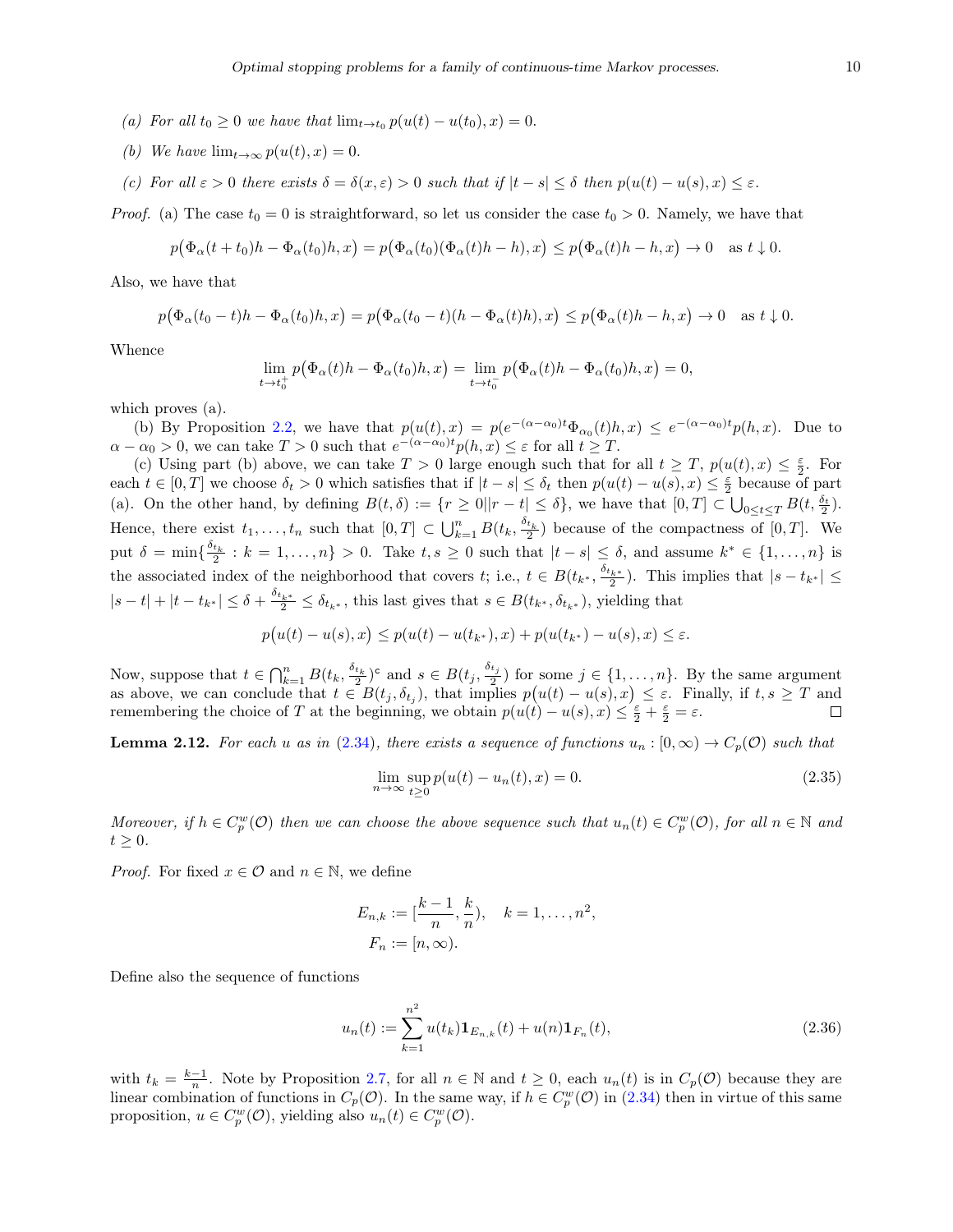Given  $\varepsilon > 0$  we can choose  $N \in \mathbb{N}$  such that  $e^{-(\alpha-\alpha_0)N}p(h,x) \leq \frac{\varepsilon}{2}$  and if  $|t-s| \leq \frac{1}{N}$  then  $p(u(t)$  $u(s), x) \leq \varepsilon$ . Now choose  $n \geq N$  and take  $t \geq 0$  as in Lemma [2.11.](#page-9-3) First suppose that there exists  $k \in \{1, \ldots, n^2\}$  such that  $t \in \left[\frac{k-1}{n}, \frac{k}{n}\right)$  then, we have  $\left|t - \frac{k-1}{n}\right| \leq \frac{1}{n}$  implying  $u(t) - u_n(t) = u(t) - u(t_k)$ . Thus, we get  $p(u(t) - u_n(t), x) \le \varepsilon$ . Otherwise, if such k does not exist, then we have  $t \ge n$  that gives us  $u(t) - u_n(t) = u(t) - u(n)$ , yielding that

$$
p(u(t) - u_n(t), x) = p(u(t) - u(n), x) \le p(u(t), x) + p(u(n), x)
$$
  
\n
$$
\le p(e^{-(\alpha - \alpha_0)t}\Phi_{\alpha_0}(t)h, x) + p(e^{-(\alpha - \alpha_0)n}\Phi_{\alpha_0}(n)h, x)
$$
  
\n
$$
\le 2e^{-(\alpha - \alpha_0)N}p(h, x) \le \varepsilon.
$$

So we conclude that  $\sup_{t>0} p(u(t) - u_n(t), x) \leq \varepsilon$  for all  $n \geq N$ .

• Remark 2.13. We know that  $u_n(t)$  belongs to  $C_p(\mathcal{O})$  (resp. to  $C_p^w(\mathcal{O})$ ) if  $h \in C_p(\mathcal{O})$  (resp.  $\in C_p^w(\mathcal{O})$ ). Also, because of the definition of  $u_n$  in [\(2.36\)](#page-10-0) we have that for each  $x \in \mathbb{R}$  the function  $t \mapsto u_n(t)(x) =$  $\sum_{k=1}^{n^2} u(t_k)(x) \mathbf{1}_{E_{n,k}}(t) + u(n)(x) \mathbf{1}_{F_n}(t)$  is simple and real valued. Hence, given  $\beta > 0$  the function  $t \mapsto$  $e^{-\beta t}u_n(t)(x)$  is Lebesgue integrable with integral given by

<span id="page-11-2"></span>
$$
\int_{a}^{b} e^{-\beta t} u_n(t)(x) dt = \sum_{k=1}^{n^2} u(t_k)(x) \int_{E_{n,k} \cap [a,b]} e^{-\beta t} dt + u(n)(x) \int_{F_n \cap [a,b]} e^{-\beta t} dt.
$$
 (2.37)

We note that the above integral, as function of x, belongs to  $C_p(\mathcal{O})$  (resp. to  $C_p^w(\mathcal{O})$ ), because it is a sum of functions in  $C_p(\mathcal{O})$  (resp.  $C_p^w(\mathcal{O})$ ). Then, we simply denote this integral by  $\int_a^b e^{-\beta t} u_n(t) dt$ .

We have arrived to our first main result regarding to the regularity of the resolvent  $\mathcal{R}_{\alpha}$ , when the integrand satisfies that regularity.

<span id="page-11-0"></span>**Theorem 2.14.** Assume that Assumption [2.3](#page-5-0) is valid. Then, for all  $0 \le a \le b \le \infty$ , and  $\beta > 0$ , the next relation holds true

<span id="page-11-1"></span>
$$
\text{s-lim}_{n \to \infty} \int_{a}^{b} e^{-\beta t} u_n(t) dt = \int_{a}^{b} e^{-\beta t} u(t) dt,
$$
\n(2.38)

for the functions u and  $\{u_n\}$  introduced in Lemma [2.12.](#page-10-1) In particular, we have that  $\mathcal{R}_{\alpha}$  h is contained in  $C_p(\mathcal{O})$ . Analogously, we obtain the same result with  $C_p^w(\mathcal{O})$  instead of  $C_p(\mathcal{O})$  if  $h \in C_p^w(\mathcal{O})$  with bs-lim instead of s-lim in  $(2.38)$ .

*Proof.* By the inequality in  $(2.32)$  as long with Lemma  $2.12$ , we get

$$
p\left(\int_{a}^{b} e^{-\beta t} u_n(t) dt - \int_{a}^{b} e^{-\beta t} u(t) dt, x\right) \le \int_{a}^{b} e^{-\beta t} p\left(u_n(t) - u(t), x\right) dt
$$
  

$$
\le \sup_{t \in [a,b]} p\left(u_n(t) - u(t), x\right) \int_{a}^{b} e^{-\beta t} dt
$$
  

$$
\le \frac{1}{\beta} \sup_{t \ge 0} p\left(u_n(t) - u(t), x\right) \to 0,
$$

when  $n \to \infty$ . That is s-lim<sub>n→∞</sub>  $\int_a^b e^{-\beta t} u(t) dt = \int_a^b e^{-\beta t} u(t) dt$ , that implies  $\int_a^b e^{-\beta t} u(t) dt \in C_p(\mathcal{O})$  due to Theorem [2.9.](#page-8-3) Moreover, in the case of  $h \in C_p^w(\mathcal{O})$  we have that  $u(t) \in C_p^w(\mathcal{O})$  and  $||u(t)||_w = ||\Phi_\alpha(t)h||_w \le$  $||h||_w$  for all  $t \geq 0$ . Using this last inequality together with  $(2.37)$  we get

$$
\left\| \int_{a}^{b} e^{-\beta t} u_{n}(t) dt \right\|_{w} \leq \sum_{k=1}^{n^{2}} \|u(t_{k})\|_{w} \int_{E_{n,k} \cap [a,b]} e^{-\beta t} dt + \|u(n)\|_{w} \int_{F_{n} \cap [a,b]} e^{-\beta t} dt
$$
  

$$
\leq \sum_{k=1}^{n^{2}} \|h\|_{w} \int_{E_{n,k} \cap [a,b]} e^{-\beta t} dt + \|h\|_{w} \int_{F_{n} \cap [a,b]} e^{-\beta t} dt = \|h\|_{w} \int_{a}^{b} e^{-\beta t} dt < \infty. \quad (2.39)
$$

 $\Box$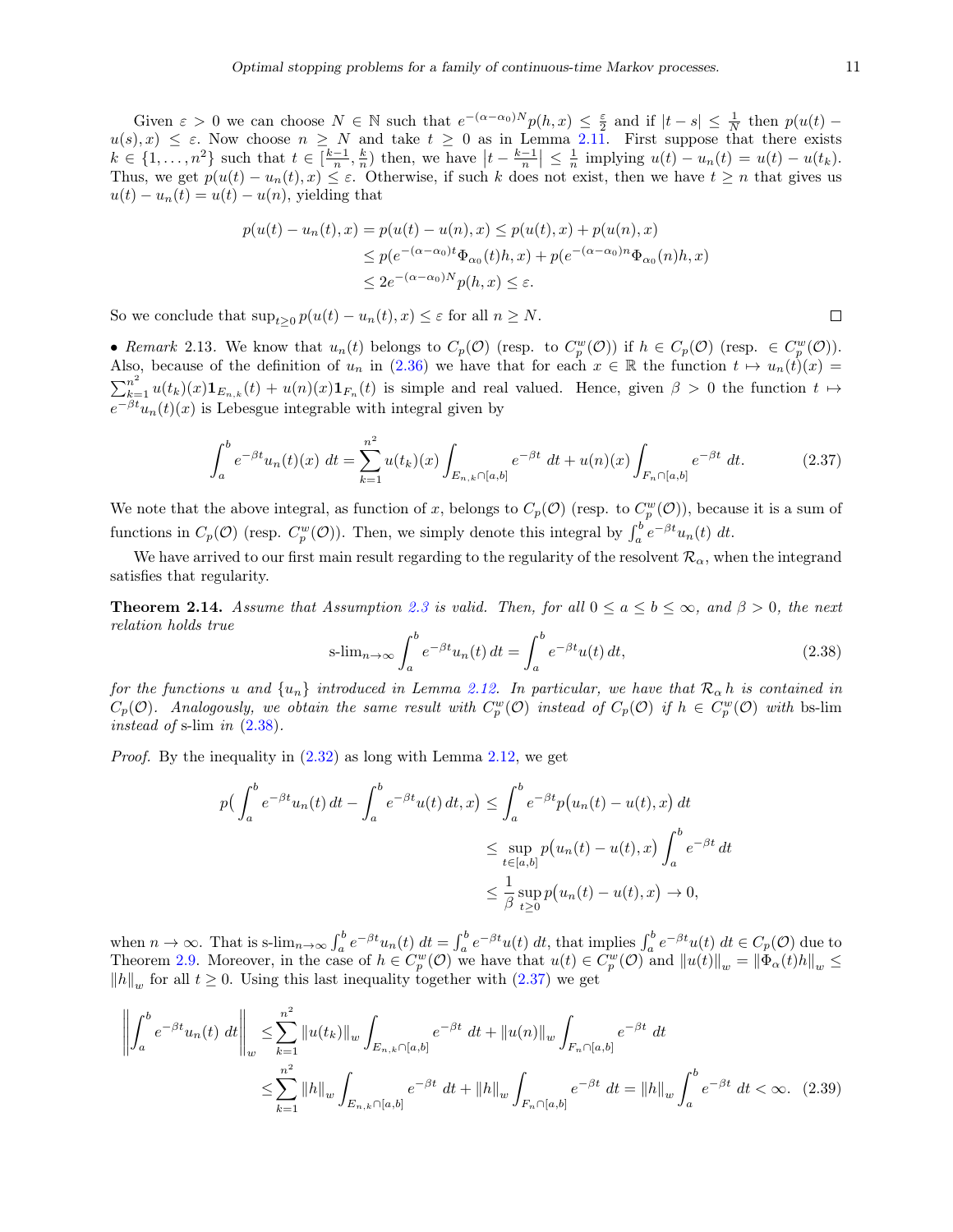Hence,  $\sup_{n\in\mathbb{N}}$  $\int_a^b e^{-\beta t} u_n(t) dt \Big|_w < \infty$ , and therefore bs- $\lim_{n\to\infty} \int_a^b e^{-\beta t} u_n(t) dt = \int_a^b e^{-\beta t} u(t) dt$ , that implies  $\int_a^b e^{-\beta t} u(t) dt \in C_p^w(\mathcal{O})$ , again due to Theorem [2.9.](#page-8-3) In particular, taking  $\beta = \frac{\alpha - \alpha_0}{2} > 0$ ,  $u(t) =$  $\Phi_{\beta+\alpha_0}(t)h, a=0$ , and  $b=\infty$ , we obtain

$$
\mathcal{R}_{\alpha} h(x) = \int_0^{\infty} \Phi_{\alpha}(t)h(x) dt = \int_0^{\infty} e^{-(\alpha - \alpha_0)t} \Phi_{\alpha_0}(t)h(x) dt
$$
  
= 
$$
\int_0^{\infty} e^{-\frac{\alpha - \alpha_0}{2}t} \Phi_{\frac{\alpha - \alpha_0}{2} + \alpha_0}(t)h(x) dt = \int_0^{\infty} e^{-\beta t} u(t)(x) dt.
$$

Thus,  $\mathcal{R}_{\alpha} h$  is in  $C_p(\mathcal{O})$  (resp. in  $C_p^w(\mathcal{O})$  when  $h \in C_p^w(\mathcal{O})$ ).

The next result is a useful property of the integrals of semigroups that is very common in finite-dimensional spaces.

<span id="page-12-2"></span>**Lemma 2.15.** Let  $h \in C_p^w(\mathcal{O})$ . For any  $t_0 \geq 0$  we have

bs-lim<sub>t
$$
\downarrow 0
$$</sub>  $\frac{1}{t} \int_{t_0}^{t_0+t} \Phi_{\alpha}(s)h ds = \Phi_{\alpha}(t_0)h.$  (2.40)

*Proof.* Let  $t_0 \geq 0$  and fix  $x \in \mathcal{O}$ . By Theorem [2.9](#page-8-3) (c), we get that  $\frac{1}{t} \int_{t_0}^{t_0+t} \Phi_\alpha(s) h \in C_p^w(\mathcal{O})$ . Since  $t \mapsto \Phi_{\alpha}(t)h$  is continuous in seminorm, given  $\varepsilon > 0$  we consider  $\delta > 0$  such that  $|t_0 - s| < \delta$  implies  $p(\Phi_{\alpha}(s)h - \Phi_{\alpha}(t_0)h, x) < \varepsilon$ . Hence, if  $|t| \leq \delta$  then, by [\(2.32\)](#page-9-4) we get

$$
p\left(\frac{1}{t}\int_{t_0}^{t_0+t}\Phi_\alpha(s)h\ ds-\Phi_\alpha(t_0)h,x\right)=p\left(\frac{1}{t}\int_{t_0}^{t_0+t}\left[\Phi_\alpha(s)h-\Phi_\alpha(t_0)h\right]\ ds,x\right)
$$
  

$$
\leq\frac{1}{t}\int_{t_0}^{t_0+t}p(\Phi_\alpha(s)h-\Phi_\alpha(t_0)h,x)\ ds<\varepsilon.
$$

On the other hand, using  $(2.13)$  we get

$$
\left\| \frac{1}{t} \int_{t_0}^{t_0+t} \Phi_\alpha(t) h ds \right\|_w \le \frac{1}{t} \int_{t_0}^{t_0+t} \left\| \Phi_\alpha(t) h \right\|_w ds \le \frac{1}{t} \int_{t_0}^{t_0+t} \left\| h \right\|_w ds = \left\| h \right\|_w.
$$
 (2.41)

Thus, we have proved bs- $\lim_{t\downarrow 0} \frac{1}{t} \int_{t_0}^{t_0+t} \Phi_\alpha(t) h ds = \Phi_\alpha(t_0) h$ .

Our next definition has to do with the diferentiability of semigroups.

**Definition 2.16.** We say that  $t \mapsto \Phi_{\alpha}(t)h$  is boundedly differentiable in seminorm in a fixed point  $r \ge 0$  if the limit

$$
\mathrm{bs}\text{-}\mathrm{lim}_{t\to 0}\frac{\Phi_\alpha(t+r)h-\Phi_\alpha(r)h}{t}
$$

exists in  $C_p^w(\mathcal{O})$ .

- Remark 2.17. (a) If  $h \in C_p^w(\mathcal{O})$  and the above limit exists, then Theorem [2.9\(](#page-8-3)c) ensures that this limit belongst to  $C_p^w(\mathcal{O})$ .
- (b) The boundedly differentiablily in seminorm implies the pointwise differentiablity; i.e., for each  $x \in \mathcal{O}$ ,  $\lim_{t\downarrow 0} \frac{\Phi_\alpha(t+r)h(x)-\Phi_\alpha(t)h(x)}{t}$ .

The next theorem shows a relation between the semigroup  $\Phi_{\alpha}$  and the infinitesimal generator  $\mathcal{A}_{\alpha}$ , among other important properties.

<span id="page-12-1"></span>**Theorem 2.18.** Suppose that Assumption [2.3](#page-5-0) is valid. Then, for each  $h \in D(\mathcal{A}_{\alpha})$ , we have that  $\Phi_{\alpha}(t)h \in$  $D(\mathcal{A}_\alpha)$  for all  $t > 0$ . Furthermore, the function  $t \mapsto \Phi_\alpha(t)h$  is boundedly differentiable in seminorm on  $(0, \infty)$ , and the following relation holds

<span id="page-12-0"></span>
$$
-\frac{d}{dt}(\Phi_{\alpha}(t)h) = \mathcal{A}_{\alpha}\Phi_{\alpha}(t)h = \Phi_{\alpha}(t)\,\mathcal{A}_{\alpha}\,h, \quad \forall \ t > 0.
$$
\n(2.42)

 $\Box$ 

 $\Box$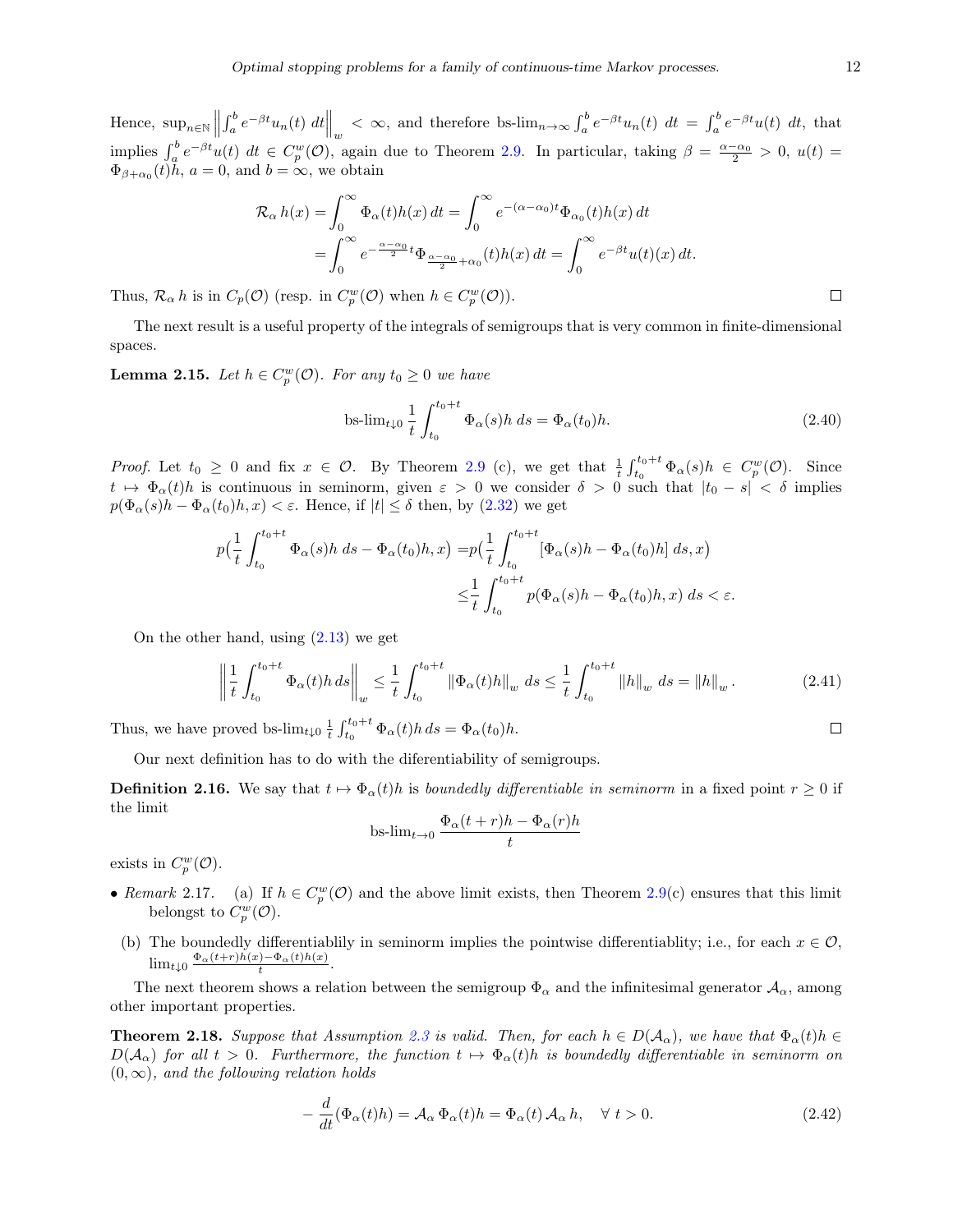Proof. First note that

<span id="page-13-0"></span>
$$
\frac{1}{s}(\Phi_{\alpha}(t)h - \Phi_{\alpha}(t+s)h) = \Phi_{\alpha}(t)\frac{1}{s}(h - \Phi_{\alpha}(s)h).
$$
\n(2.43)

Next, by using the fact of s-lim<sub>s</sub><sub>40</sub>  $\frac{1}{s}(h - \Phi_\alpha(s)h) = A_\alpha h$  as long with Proposition [2.2,](#page-4-2) we have that

$$
-\frac{d^+}{dt}\Phi_\alpha(t)h = \text{s-lim}_{s\downarrow 0}\frac{1}{s}(\Phi_\alpha(t)h - \Phi_\alpha(t+s)h) = \Phi_\alpha(t)\,\mathcal{A}_\alpha\,h.
$$

On the other hand, taking into account [\(2.43\)](#page-13-0) we get

$$
\left\|\frac{1}{s}(\Phi_\alpha(t)h-\Phi_\alpha(t+s)h)\right\|_w\leq \frac{1}{s}\left\|\Phi_\alpha(t)(h-\Phi_\alpha(s)h)\right\|_w\leq \frac{1}{s}\left\|h-\Phi_\alpha(s)h\right\|_w\leq \sup_{s\geq 0}\frac{1}{s}\left\|h-\Phi_\alpha(s)h\right\|_w<\infty.
$$

The last inequality is due to the boundedly convergence in seminorm bs- $\lim_{s\downarrow 0} \frac{1}{s}(h - \Phi_\alpha(s)h)$  in [\(2.19\)](#page-6-3) applied to the definition of  $\mathcal{A}_{\alpha}$ . Hence  $\Phi_{\alpha}(t)h \in D(\mathcal{A}_{\alpha})$  and  $\mathcal{A}_{\alpha} \Phi_{\alpha}(t)h = \Phi_{\alpha}(t) \mathcal{A}_{\alpha} \tilde{h}$ . In the same way, given  $0 \leq s \leq t$  we have

<span id="page-13-1"></span>
$$
\frac{1}{-s}(\Phi_{\alpha}(t)h - \Phi_{\alpha}(t-s)h) = \Phi_{\alpha}(t-s)\frac{1}{s}(h - \Phi_{\alpha}(s)h),\tag{2.44}
$$

again, by definition of  $A_{\alpha}$  and Proposition [2.2](#page-4-2) we get

$$
-\frac{d^-}{dt}\Phi_\alpha(t)h = \mathrm{s}\text{-}\lim_{s\downarrow 0}\frac{1}{-s}(\Phi_\alpha(t)h - \Phi_\alpha(t-s)h = \Phi_\alpha(t)\mathcal{A}_\alpha h.
$$

By [\(2.44\)](#page-13-1), we note that

$$
\left\|\frac{1}{-s}(\Phi_\alpha(t)h-\Phi_\alpha(t-s)h)\right\|_w\leq \frac{1}{s}\left\|\Phi_\alpha(t-s)(h-\Phi_\alpha(s))\right\|_w\leq \frac{1}{s}\left\|h-\Phi_\alpha(s)\right\|_w\leq \sup_{s\geq 0}\frac{1}{s}\left\|h-\Phi_\alpha(s)h\right\|_w<\infty.
$$

where the last inequality is new again due to bs-lim<sub>s↓0</sub>  $\frac{1}{s}(h - \Phi_\alpha(s)h)$ . Yielding that  $-\frac{d}{dt}\Phi_\alpha(t)h = \mathcal{A}_\alpha \Phi_\alpha(t)h$ , which proves  $(2.42)$ .

Our next two results are crucial for our analysis: the first one shows the density of the domain  $\mathcal{D}(\mathcal{A}_{\alpha})$ into the space  $C_p^w(\mathcal{O})$ , whereas the second proves that the resolvent is the inverse operator of the generator; that is,  $\mathcal{A}_{\alpha}^{-1} = \mathcal{R}_{\alpha}$ .

**Theorem 2.19.** Under the Assumption of Theorem [2.18,](#page-12-1) the domain  $D(A_\alpha)$  is dense in  $C_p^w(\mathcal{O})$  in the sense of the boundedly seminorm-convergence.

*Proof.* Take  $h \in C_p^w(\mathcal{O})$  and define  $h_n := n \int_0^{\frac{1}{n}} \Phi_\alpha(s) h \ ds$ . By the proof of Lemma [2.15,](#page-12-2) we know that  $h_n \in C_p^w(\mathcal{O})$  and bs-lim<sub>n→∞</sub>  $h_n = h$ , so it is sufficient to show that  $h_n \in D(\mathcal{A}_\alpha)$ . Indeed, using Fubini's Theorem, we have that

$$
\Phi_{\alpha}(t)h_n(x) = \mathcal{E}\left[e^{-\alpha t}n\int_0^{\frac{1}{n}}\Phi_{\alpha}(s)h(y(t,x))\ ds\right]
$$

$$
= n\int_0^{\frac{1}{n}}\mathcal{E}[e^{-\alpha t}\Phi_{\alpha}(s)h(y(t,x))] \ ds
$$

$$
= n\int_0^{\frac{1}{n}}\Phi_{\alpha}(s+t)h(x) \ ds = n\int_t^{t+\frac{1}{n}}\Phi_{\alpha}(s)h(x) \ ds.
$$

Then, we obtain

$$
\frac{1}{t}(h_n - \Phi_\alpha(t)h_n) = n\left(\frac{1}{t}\int_0^{\frac{1}{n}} \Phi_\alpha(s)h \, ds - \frac{1}{t}\int_t^{t + \frac{1}{n}} \Phi_\alpha(s)h \, ds\right)
$$

$$
= n\left(\frac{1}{t}\int_0^t \Phi_\alpha(s)h \, ds - \frac{1}{t}\int_{\frac{1}{n}}^{t + \frac{1}{n}} \Phi_\alpha(s)h \, ds\right).
$$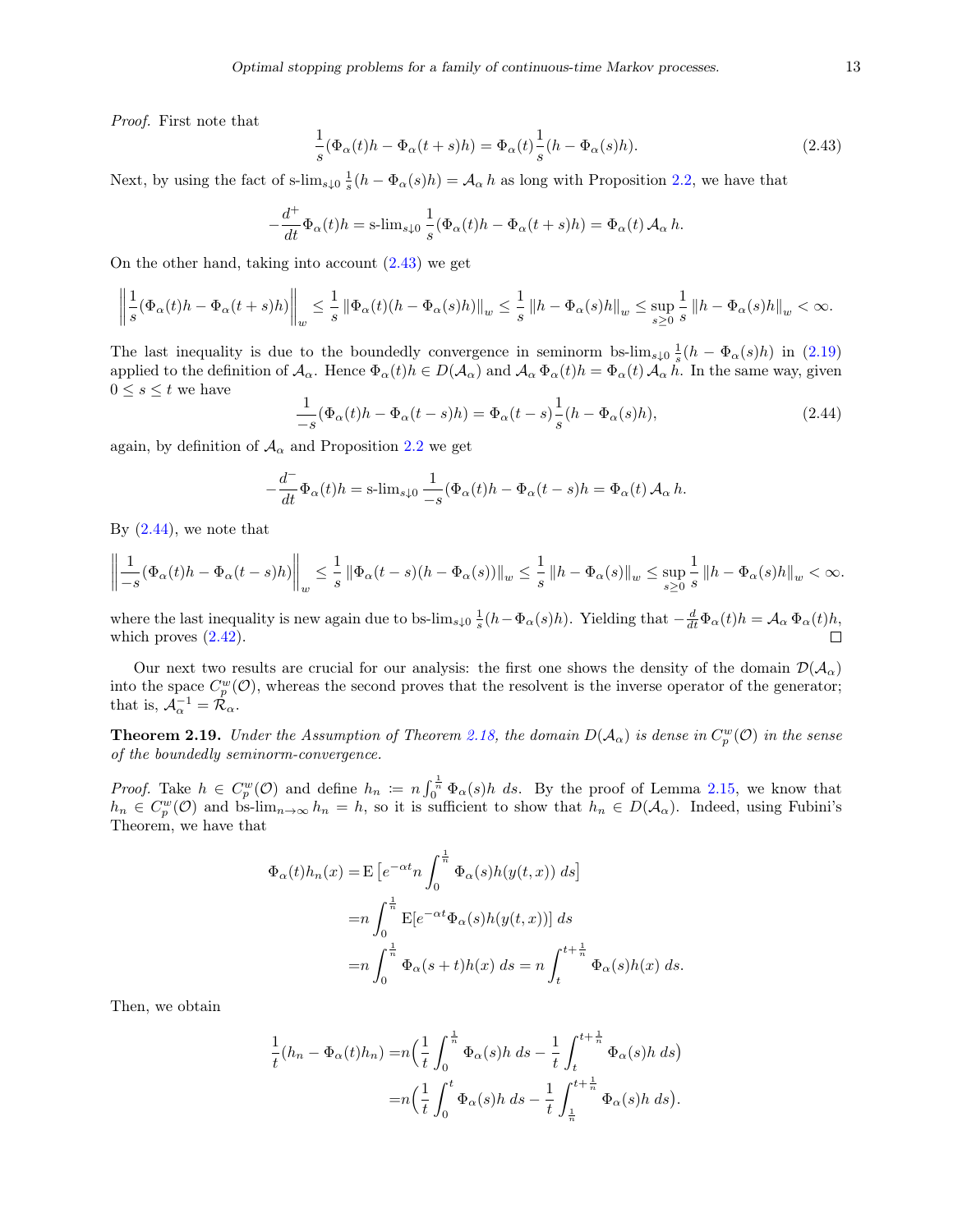Using this last fact together with Lemma [2.15,](#page-12-2) we get s-lim<sub>t<sub>↓0</sub>  $\frac{1}{t}(h_n - \Phi_\alpha(t)h_n) = n(h - \Phi_\alpha(\frac{1}{n})h)$ . We have</sub> also the relation

$$
\left\| \frac{1}{t}(h_n - \Phi_\alpha(t)h_n) \right\|_w \leq \frac{n}{t} \left\| \int_0^t \Phi_\alpha(s)h \, ds \right\|_w + \frac{n}{t} \left\| \int_{\frac{1}{n}}^{t + \frac{1}{n}} \Phi_\alpha(s)h \, ds \right\|_w
$$
  

$$
\leq \frac{n}{t} \int_0^t \|\Phi_\alpha(s)h\|_w \, ds + \frac{n}{t} \int_{\frac{1}{n}}^{t + \frac{1}{n}} \|\Phi_\alpha(s)h\|_w \, ds \leq 2n \|h\|_w.
$$
  

$$
D(\mathcal{A}_\alpha).
$$

Hence,  $h_n \in D(\mathcal{A}_{\alpha}).$ 

<span id="page-14-0"></span>**Theorem 2.20.** Let Assumption [2.3](#page-5-0) holds true. Then, for each  $\alpha > 0$ , the operator  $\mathcal{A}_{\alpha}$  from  $D(\mathcal{A}_{\alpha})$  to  $C_p^w(\mathcal{O})$  is biyective. Besides, the following identity is satisfied

$$
\mathcal{A}_{\alpha}^{-1}=\mathcal{R}_{\alpha}.
$$

*Proof.* Let us show first that  $\mathcal{A}_{\alpha}$  is surjective. Let  $h \in C_p^w(\mathcal{O})$  and  $s \geq 0$ , we have that

$$
\Phi_{\alpha}(s) \mathcal{R}_{\alpha} h(x) = \mathbb{E} \left[ e^{-\alpha s} \int_0^{\infty} \Phi_{\alpha}(t) h(y(s, x)) dt \right]
$$
  
= 
$$
\int_0^{\infty} \mathbb{E} [e^{-\alpha s} \Phi_{\alpha}(t) h(y(s, x))] dt = \int_0^{\infty} \Phi_{\alpha}(t + s) h(x) dt
$$
  
= 
$$
\int_s^{\infty} \Phi_{\alpha}(t) h(x) dt.
$$

Then,

$$
\frac{1}{s}(\mathcal{R}_{\alpha} h - \Phi_{\alpha}(s)\mathcal{R}_{\alpha} h) = \frac{1}{s} \int_0^{\infty} \Phi_{\alpha}(t)h(x) dt - \frac{1}{s} \int_s^{\infty} \Phi_{\alpha}(t)h(x) dt
$$

$$
= \frac{1}{s} \int_0^s \Phi_{\alpha}(t)h(x) dt.
$$

By Lemma [2.15,](#page-12-2) we deduce that bs- $\lim_{s\downarrow 0} \frac{1}{s} (\mathcal{R}_{\alpha} h - \Phi_{\alpha}(s) \mathcal{R}_{\alpha} h) = h$  which implies  $\mathcal{R}_{\alpha} h \in D(\mathcal{A}_{\alpha})$  and  $A_{\alpha} R_{\alpha} h = h$ , and therefore  $A_{\alpha}$  is surjective. Now, let us show that  $A_{\alpha}$  is injective. Take  $h \in D(A_{\alpha})$  such that  $A_{\alpha} h = 0$ . By Theorem [2.18,](#page-12-1) we have that

$$
\frac{d}{dt}\Phi_{\alpha}(t)h(x) = -\Phi_{\alpha}(t)\mathcal{A}_{\alpha}h(x) = 0, \quad \forall x \in \mathcal{O},
$$

which implies  $t \mapsto \Phi_{\alpha}(t)h(x)$  is a real constant. But,

$$
|\Phi_{\alpha}(t)h(x)| \le e^{-(\alpha-\alpha_0)t} ||h||_w w(x),
$$

so,  $\lim_{t\to\infty} \Phi_{\alpha}(t)h(x) = 0$ . Moreover, we have  $\Phi_{\alpha}(0)h(x) = h(x)$  and then,  $h(x) = 0$  for all  $x \in \mathcal{O}$ . Thus, we have concluded that  $A_{\alpha}$  is invertible with inverse given by  $\mathcal{R}_{\alpha}$ .  $\Box$ 

As a direct consequence of both Theorems [2.20](#page-14-0) and [2.18](#page-12-1) we can get, for all  $h \in C_p^w(\mathcal{O})$ , the relation

<span id="page-14-2"></span>
$$
\mathcal{R}_{\alpha} h - \Phi_{\alpha}(t) \mathcal{R}_{\alpha} h = \int_0^t \Phi_{\alpha}(s) h \, ds = \int_0^t \Phi_{\alpha}(s) \mathcal{A}_{\alpha} \mathcal{R}_{\alpha} h \, ds = -\int_0^t \frac{d}{ds} \Phi_{\alpha}(s) \mathcal{R}_{\alpha} h \, ds. \tag{2.45}
$$

We conclude this section by providing some properties of the operators  $A_{\alpha}$  and  $\mathcal{R}_{\alpha}$ .

**Proposition 2.21.** For all  $h \in C_p^w(\mathcal{O})$  and  $\beta > 0$ , we have the next relation in seminorm

<span id="page-14-1"></span>
$$
\text{bs-lim}_{\alpha \to \infty} \alpha \mathcal{R}_{\alpha+\beta} h = h. \tag{2.46}
$$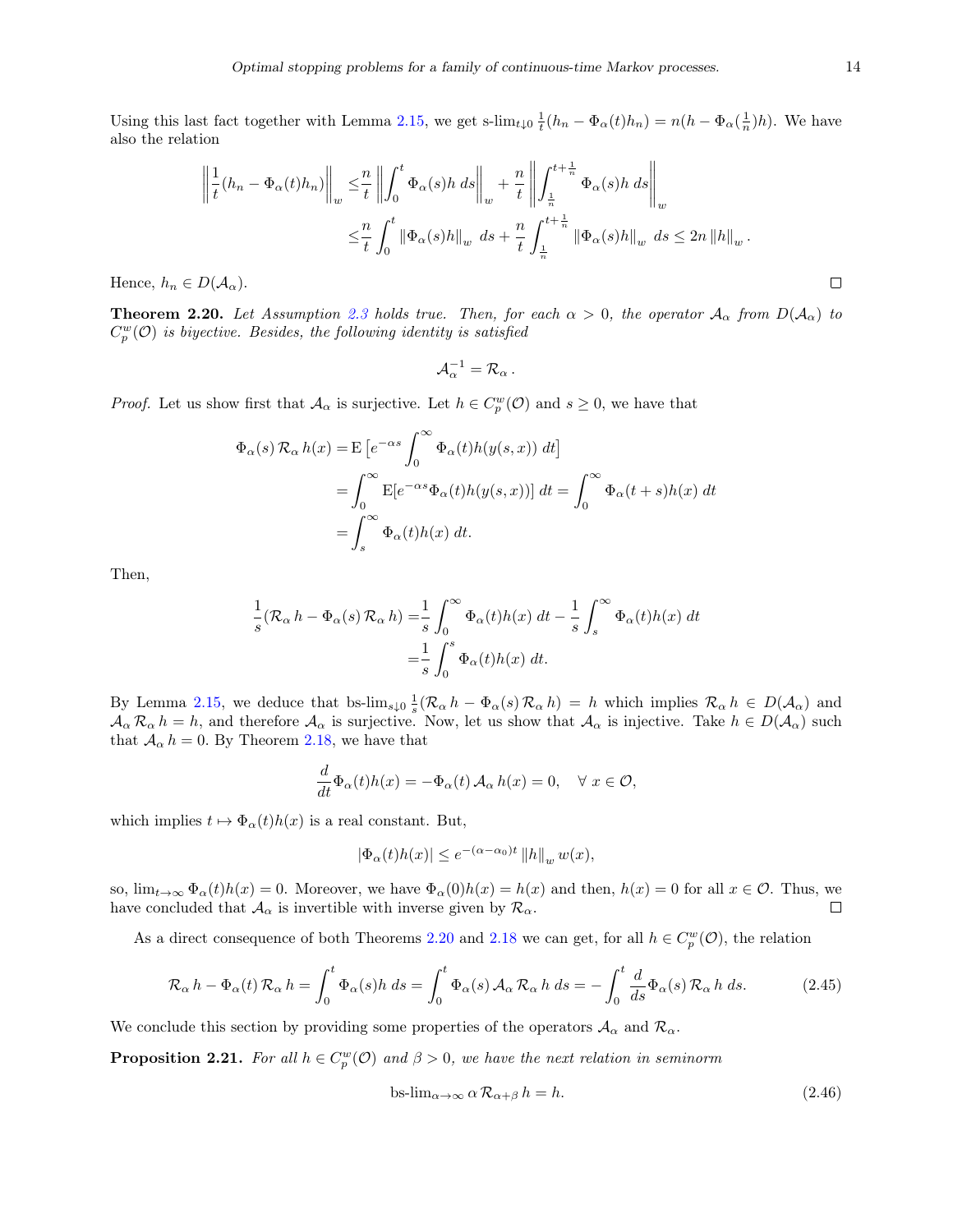*Proof.* First, let us prove the resolvent equation given in [\(2.47\)](#page-15-0) below. Let  $\alpha, \beta > \alpha_0$  with  $\alpha \neq \beta$  and take  $h \in C_p^w(\mathcal{O}), \text{ then}$ 

$$
\mathcal{R}_{\alpha}\mathcal{R}_{\beta}h = \int_{0}^{\infty} \Phi_{\alpha}(t)\mathcal{R}_{\beta}h dt = \int_{0}^{\infty} \Phi_{\alpha}(t)\int_{0}^{\infty} \Phi_{\beta}(s)h ds dt
$$
  
\n
$$
= \int_{0}^{\infty} e^{-(\alpha-\beta)t} \int_{0}^{\infty} \Phi_{\beta}(s+t)h ds dt = \int_{0}^{\infty} e^{-(\alpha-\beta)t} \int_{t}^{\infty} \Phi_{\beta}(r)h dr dt
$$
  
\n
$$
= \int_{0}^{\infty} \Phi_{\beta}(r)h \int_{0}^{r} e^{-(\alpha-\beta)t} dt dr = \int_{0}^{\infty} \left(\frac{1}{\alpha-\beta} - \frac{e^{-(\alpha-\beta)r}}{\alpha-\beta}\right) \Phi_{\beta}(r)h dr
$$
  
\n
$$
= \frac{1}{\alpha-\beta} \Big(\int_{0}^{\infty} \Phi_{\beta}(r)h dr - \int_{0}^{\infty} e^{-(\alpha-\beta)r} \Phi_{\beta}(r)h dr\Big)
$$
  
\n
$$
= \frac{1}{\alpha-\beta} (\mathcal{R}_{\beta}h - \mathcal{R}_{\alpha}h).
$$
 (2.47)

Next, we will prove  $\lim_{\alpha\to\infty} p(\alpha \mathcal{R}_{\alpha} h - h, x) = 0$  for all  $h \in C_p^w(\mathcal{O})$ . Let us assume first that  $h \in D(\mathcal{A}_{\alpha})$  and let us take  $g \in C_p^w(\mathcal{O})$  such that  $h = \mathcal{R}_\beta g$ . We have

$$
\alpha \mathcal{R}_{\alpha} h = \alpha \mathcal{R}_{\alpha} \mathcal{R}_{\beta} g = \frac{\alpha}{\alpha - \beta} (\mathcal{R}_{\beta} g - \mathcal{R}_{\alpha} g) = \frac{\alpha}{\alpha - \beta} h - \frac{\alpha}{\alpha - \beta} \mathcal{R}_{\alpha} g.
$$

It is easy to see that  $\lim_{\alpha \to \infty}$  ||  $\left.\frac{\alpha}{\alpha-\beta}h-h\right\|_{w}=0$  and  $\lim_{\alpha\to\infty}\left\|h\right\|_{w}$  $\left.\frac{\alpha}{\alpha-\beta}\mathcal{R}_{\alpha} g\right\|_{w} = 0$ , where the last limit is due to [\(2.31\)](#page-9-5). Therefore,

<span id="page-15-0"></span>
$$
\lim_{\alpha \to \infty} \left\| \alpha \, \mathcal{R}_{\alpha} \, h - h \right\|_{w} = 0.
$$

By [\(2.20\)](#page-6-4) we see that the above convergence in norm implies the convergence in seminorm: s-lim<sub>α→∞</sub>  $\alpha \mathcal{R}_{\alpha} h$  = h.

Now, consider the general case  $h \in C_p^w(\mathcal{O})$ . Let  $h_n$  be a sequence in  $D(\mathcal{A}_\alpha)$  such that bs- $\lim_{n\to\infty} h_n = h$ . We have

$$
|\alpha \mathcal{R}_{\alpha} h - h| \leq |\alpha \mathcal{R}_{\alpha} h - \alpha \mathcal{R}_{\alpha} h_n| + |\alpha \mathcal{R}_{\alpha} h_n - h_n| + |h_n - h|,
$$

applying  $(2.30)$  to the above inequality we get

$$
0 \le p(\alpha \mathcal{R}_{\alpha} h - h, x) \le \frac{\alpha}{\alpha - \alpha_0} p(h - h_n, x) + p(\alpha \mathcal{R}_{\alpha} h_n - h_n, x) + p(h_n - h, x).
$$

Letting  $\alpha \to \infty$  and hence  $n \to \infty$  in the last inequality, we easily deduce that

$$
\lim_{\alpha \to \infty} p(\alpha \mathcal{R}_{\alpha} h - h, x) = 0;
$$

in other words s- $\lim_{\alpha\to\infty} \alpha \mathcal{R}_{\alpha} h = h$ . Moreover, by  $(2.31)$  we get  $\|\alpha \mathcal{R}_{\alpha} h\|_{w} \le \alpha/(\alpha - \alpha_0) \|h\|_{w}$ , and so bs-lim<sub>α→∞</sub>  $\alpha \mathcal{R}_{\alpha} h = h$ . It remains to show [\(2.46\)](#page-14-1). For this purpose, let  $\beta > 0$  and note that  $\alpha \mathcal{R}_{\alpha+\beta} =$  $(\alpha + \beta) \mathcal{R}_{\alpha+\beta} - \beta \mathcal{R}_{\alpha+\beta}$ , we know that bs-lim $_{\alpha\to\infty}$   $(\alpha + \beta) \mathcal{R}_{\alpha+\beta}$  h = h and bs-lim $_{\alpha\to\infty}$   $\beta \mathcal{R}_{\alpha+\beta}$  = 0, hence bs- $\lim_{\alpha\to\infty} \alpha \mathcal{R}_{\alpha+\beta} h = h.$ 

• Remark 2.22. Note by [\(2.47\)](#page-15-0), the resolvent family of operators  $\alpha \mapsto \mathcal{R}_{\alpha}$  is commutative.

<span id="page-15-1"></span>**Proposition 2.23.** Given  $\alpha > \alpha_0$  and  $\beta \geq 0$ , we have

$$
\mathcal{A}_{\alpha+\beta} = \mathcal{A}_{\alpha} + \beta I. \tag{2.48}
$$

*Proof.* Let  $h \in D(A_{\alpha})$ . Then,

$$
h - \Phi_{\alpha+\beta}(t)h = h - e^{-\beta t}\Phi_{\alpha}(t)h = h - \Phi_{\alpha}(t)h + (1 - e^{-\beta t})\Phi_{\alpha}(t)h.
$$

Multiplying by  $\frac{1}{t}$  the last expression, and hence letting  $t \downarrow 0$ , we get  $\mathcal{A}_{\alpha+\beta} h := \text{bs-lim}_{t\downarrow 0} \frac{1}{t} (h - \Phi_{\alpha+\beta}(t)h)$  $\mathcal{A}_{\alpha} h + \beta h.$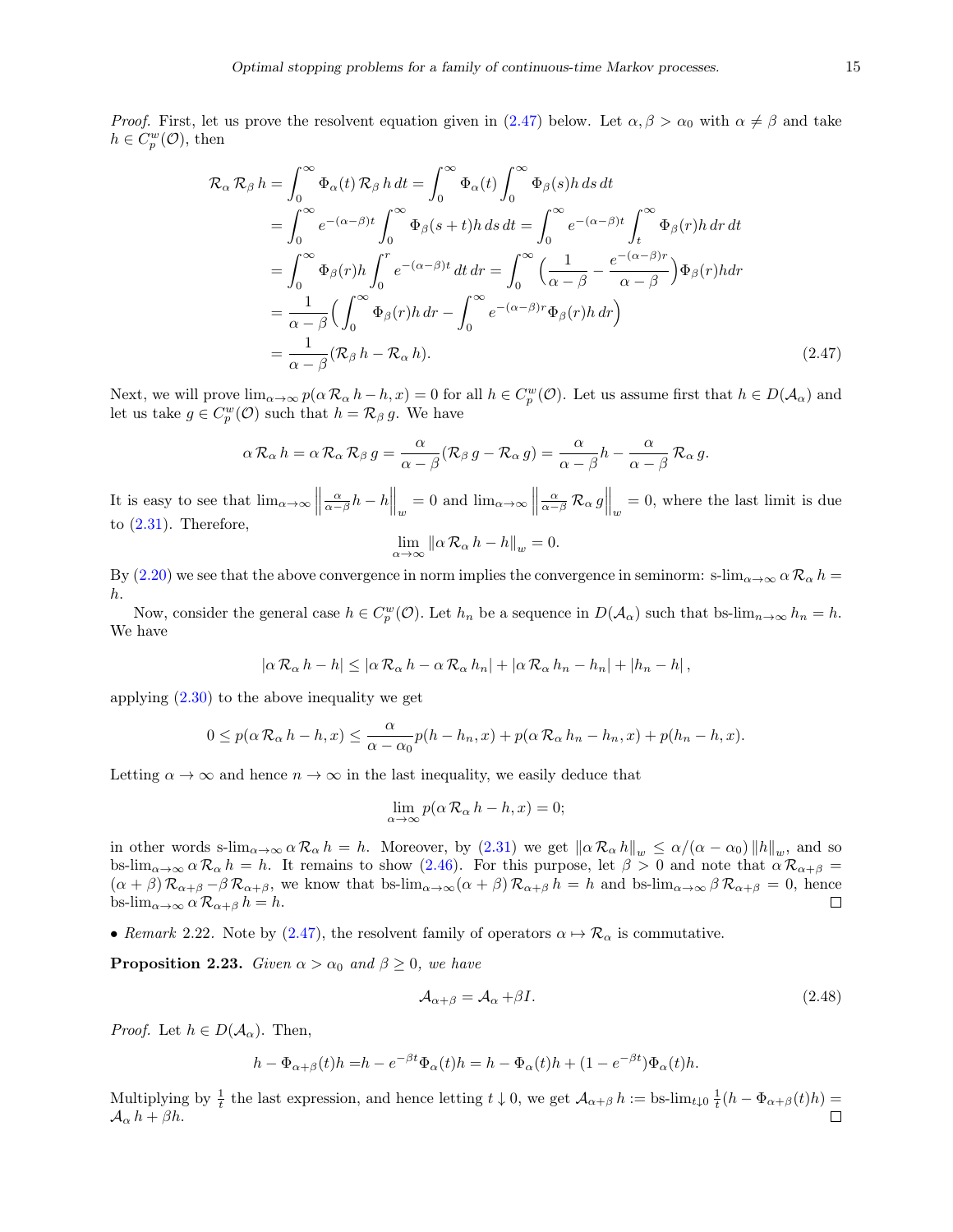## <span id="page-16-0"></span>3 The optimal stopping problem

This section deals with an optimal stopping control problem whose dynamical system is of Markov type studied in Section [2.](#page-2-0) The total cost consists of both a running cost that is paid when the dynamic is still running and a stopping cost that must to be paid once the dynamic is stopped. The way to tackle this problem is through a characterization of the optimal cost (value function) regarded as the maximal subsolution of a variational inequality defined later. In addition, by means of this characterization, it is also possible to find the well-known continuation region that in turn provides the associated optimal stopping time viewed as the fist hitting time of that region.

#### 3.1 The statement of the problem

In this subsection we start our analysis recalling some mathematical objects introduced in Section [2.](#page-2-0) Namely, we recall the underlying stochastic process, consisting of the homogeneous Markov process  $\{y(t, x)\}_{t>0}$ ,  $x \in \mathcal{O}$  defined on the probability space  $\mathcal{E} := (\Omega, \mathcal{F}, \{\mathcal{F}_t\}_{t\geq 0}, \mathbb{P})$ , with state space  $(\mathcal{O}, |\cdot|)$ , and satisfying  $\mathbb{P}(y(0, x) = x) = 1$  as well as the properties  $(2.1)$ – $(2.5)$ .

We bring to mind that a stopping time is a random variable  $\tau$  with values in the no-negative real numbers set such that the event  $\{\tau \leq t\}$  is  $\mathcal{F}_t$  measurable for every  $t \geq 0$ , with  $\mathcal{F}_t$  the associated filtration to the space  $\mathcal{E}$ .

Let  $\mathcal T$  be the set consisting of all stopping times introduced in the above paragraph. With this in mind, for  $x \in \mathcal{O}$ ,  $f, \varphi \in C_p^w(\mathcal{O})$ ,  $\tau \in \mathcal{T}$ , and  $\alpha > \alpha_0 > 0$ , we define the following cost function

<span id="page-16-1"></span>
$$
J(x,\tau) := \mathcal{E}\left[\int_0^{\tau} f(y(t,x))e^{-\alpha t}dt + \varphi(y(\tau,x))e^{-\alpha \tau}\right],
$$
\n(3.1)

where as mentioned above, f and  $\varphi$  represent the running and stopping cost per unit of time respectively, and  $e^{-\alpha}$  denotes the discount factor at each instant of time.

The optimal cost, also known as the value function, is then defined as

<span id="page-16-2"></span>
$$
\hat{u}(x) = \inf_{\tau \in \mathcal{T}} J(x, \tau). \tag{3.2}
$$

We will say that the random variable  $\hat{\tau} \in \mathcal{T}$  is an *optimal stopping time* if it minimizes the cost [\(3.1\)](#page-16-1) in the following way

<span id="page-16-6"></span>
$$
\hat{u}(x) = J(x, \hat{\tau}).\tag{3.3}
$$

One of the goals of this section will consist to showing that the value function  $\hat{u}$  defined in [\(3.2\)](#page-16-2) does exist in  $C_p^w(\mathcal{O})$ . Furthermore, this function satisfies the next variational inequality (VI) in the integral (or weak) form:

<span id="page-16-3"></span>
$$
\hat{u} \le \varphi, \quad \hat{u} \le \int_0^t \Phi_\alpha(s) f \, ds + \Phi_\alpha(t) \hat{u}, \quad \forall \ t \ge 0. \tag{3.4}
$$

#### 3.2 Penalized method

We start our analysis by studying an ancillary problem so-called *penalized problem*. This problem consists of searching for a unique solution of the following penalized equations

<span id="page-16-4"></span>
$$
\mathcal{A}_{\alpha} u_{\varepsilon} + \frac{1}{\varepsilon} (u_{\varepsilon} - \varphi)^{+} = f, \quad \text{for each } \varepsilon > 0,
$$
\n(3.5)

with

$$
(u_{\varepsilon} - \varphi)^+ = \begin{cases} u_{\varepsilon} - \varphi, & \text{if } u_{\varepsilon} - \varphi \ge 0; \\ 0, & \text{if } u_{\varepsilon} - \varphi \le 0, \end{cases}
$$

Our goal is to prove that one subsolution of the inequality [\(3.4\)](#page-16-3) can be characterized as the limit as  $\varepsilon \downarrow 0$  of the sequence of solutions  $u_{\varepsilon}$  associated to [\(3.5\)](#page-16-4). This limit function will be the "good one" for us.

Note that  $(u_{\varepsilon} - \varphi)^+ = u_{\varepsilon} - (u_{\varepsilon} \wedge \varphi)$ . Hence, Proposition [2.23](#page-15-1) together with [\(3.5\)](#page-16-4), imply

<span id="page-16-5"></span>
$$
\mathcal{A}_{\alpha+\frac{1}{\varepsilon}}u_{\varepsilon} = f + \frac{1}{\varepsilon}(u_{\varepsilon} \wedge \varphi). \tag{3.6}
$$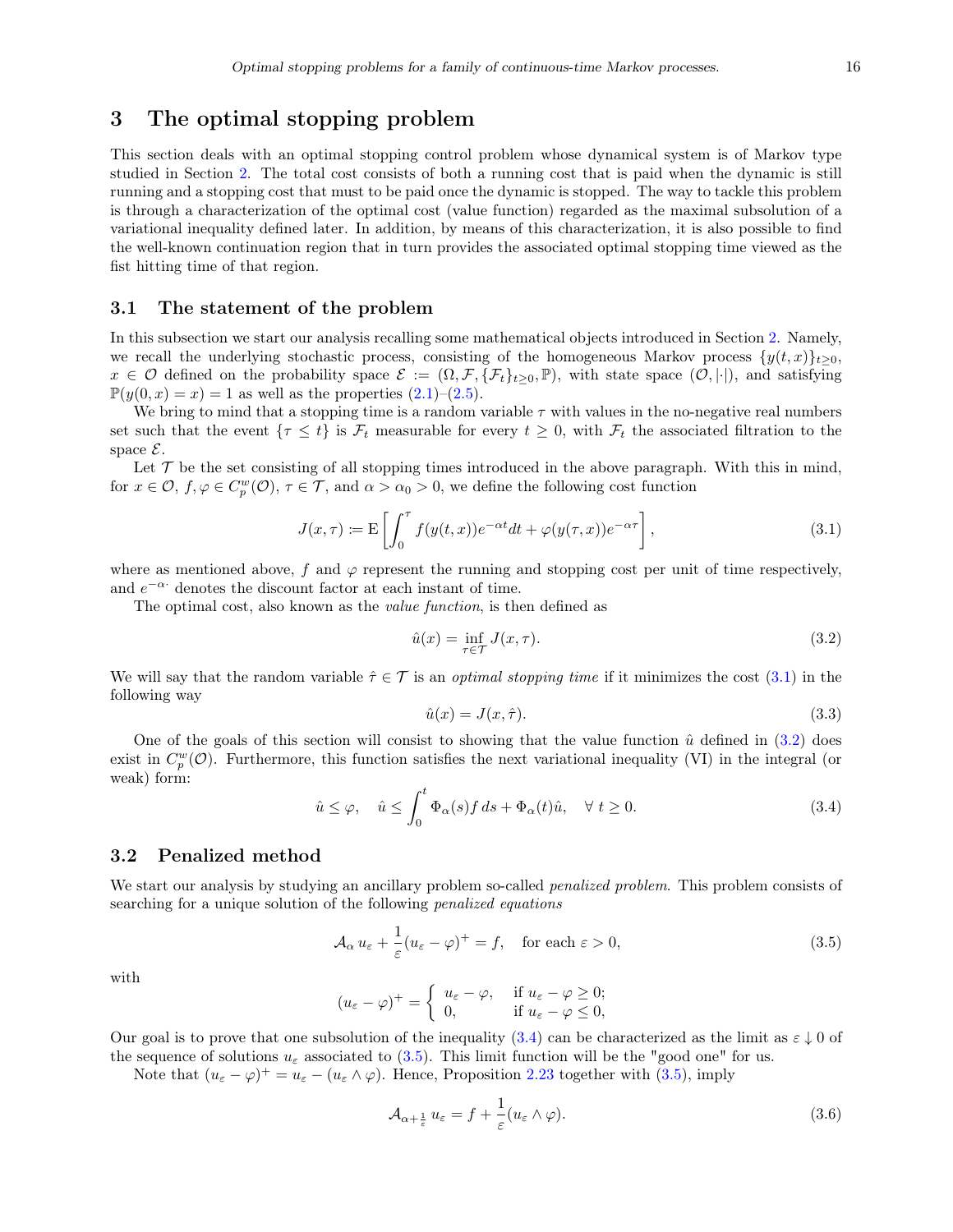Applying  $\mathcal{R}_{\alpha+\frac{1}{\varepsilon}}$  to the last equation we get

<span id="page-17-0"></span>
$$
u_{\varepsilon} = \mathcal{R}_{\alpha + \frac{1}{\varepsilon}}(f + \frac{1}{\varepsilon}(u_{\varepsilon} \wedge \varphi)).
$$
\n(3.7)

As mentioned earlier, we will prove that  $u_0 \coloneqq s\cdot \lim_{\varepsilon \downarrow 0} u_{\varepsilon}$  verifies the VI [\(3.4\)](#page-16-3) as well as its corresponding regularity. To this end, we need the following technical result.

<span id="page-17-1"></span>**Lemma 3.1.** The following inequality holds for every measurable functions  $f, g, h$  from  $\mathcal{O}$  to  $\mathbb{R}$ .

$$
|f \wedge h - g \wedge h| \le |f - g|.
$$

Proof. We have both  $-|f-g|+g\wedge h \leq f-g+g=f$  and  $-|f-g|+g\wedge h \leq h$  that imply  $-|f-g|+g\wedge h \leq h$  $f \wedge h$ . Analogously, we have  $-|f-g|+f \wedge h \leq g \wedge h$ , and joining the two obtained inequalities we get  $|f \wedge h - g \wedge h| \leq |f - g|$ .  $\Box$ 

<span id="page-17-3"></span>**Theorem 3.2.** Assume that  $f, \varphi \in C_p^w(\mathcal{O})$ . Then, Assumption [2.3,](#page-5-0) we have the following.

- (a) There exists a unique solution  $u_{\varepsilon} \in D(\mathcal{A}_{\alpha})$  of the penalized equation [\(3.5\)](#page-16-4) for each  $\varepsilon > 0$ .
- (b) For all  $0 < \varepsilon' < \varepsilon$  we have that

<span id="page-17-2"></span>
$$
0 \le u_{\varepsilon} - u_{\varepsilon'} \le (u_{\varepsilon} - \varphi)^+ \le \left| \mathcal{R}_{\alpha + \frac{1}{\varepsilon}} f + \mathcal{R}_{\alpha + \frac{1}{\varepsilon}} \varphi - \varphi \right|.
$$
 (3.8)

Furthermore, there exists the limit  $u_0 := s\cdot \lim_{\varepsilon \downarrow 0} u_{\varepsilon}$  and therefore,  $u_0 \in C_p(\mathcal{O})$ .

*Proof.* First, we will show the existence of a unique solution  $u_{\varepsilon}$  of the penalized problem. Namely, based on [\(3.7\)](#page-17-0), we define the non linear operator  $T_{\varepsilon}: B_w(\mathcal{O}) \to B_w(\mathcal{O})$  given by  $T_{\varepsilon}h := \mathcal{R}_{\alpha+1/\varepsilon}(f + \frac{1}{\varepsilon}(h \wedge \varphi)).$  We will prove that  $T_{\varepsilon}$  is a contraction map. Indeed, as  $h, g \in B_w(\mathcal{O})$ , we have

$$
T_{\varepsilon}h - T_{\varepsilon}g = \frac{1}{\varepsilon} \mathcal{R}_{\alpha + \frac{1}{\varepsilon}}(h \wedge \varphi - g \wedge \varphi).
$$

Using the monotony of the resolvent together with Lemma [3.1](#page-17-1) we get

$$
\frac{1}{\varepsilon} \left| \mathcal{R}_{\alpha+\frac{1}{\varepsilon}}(h\wedge\varphi-g\wedge\varphi)\right|\leq \frac{1}{\varepsilon} \mathcal{R}_{\alpha+\frac{1}{\varepsilon}} \left|h\wedge\varphi-g\wedge\varphi\right|\leq \frac{1}{\varepsilon} \mathcal{R}_{\alpha+\frac{1}{\varepsilon}} \left|h-g\right|.
$$

Now use  $(2.31)$  to obtain

$$
||T_{\varepsilon}h - T_{\varepsilon}g||_{w} \leq \frac{\frac{1}{\varepsilon}}{\alpha - \alpha_{0} + \frac{1}{\varepsilon}} \left||h - g\right||_{w}.
$$

We know that  $\frac{1}{\alpha-\alpha_0+\frac{1}{\varepsilon}}$  < 1 then  $T_{\varepsilon}$  is a contraction map on the Banach space  $B_w(\mathcal{O})$ , so there exist a unique  $u_{\varepsilon}$  in  $B_w(\mathcal{O})$  such that  $T_{\varepsilon}u_{\varepsilon} = u_{\varepsilon}$ , this implies that  $u_{\varepsilon}$  solves [\(3.5\)](#page-16-4). Moreover, we have that  $\lim_{n\to\infty}||T_{\varepsilon}^n h - u_{\varepsilon}||_{w} = 0$  that implies convergence in seminorm.

On the other hand, using the fact that  $f, \varphi \in C_p^w(\mathcal{O})$ , and taking  $h \in C_p^w(\mathcal{O})$ , all together allow us to apply Theorem [2.20](#page-14-0) to claim that  $T_{\varepsilon}h = \mathcal{R}_{\alpha + \frac{1}{\varepsilon}}(f + \frac{1}{\varepsilon}(h \wedge \varphi)) \in D(\mathcal{A}_{\alpha})$ . Iterating *n*-times the operator  $T_{\varepsilon}$ , it is easy to see that  $T_{\varepsilon}^n h \in D(\mathcal{A}_{\alpha})$  for all  $n \in \mathbb{N}$ . Hence, un virtue of Theorem [2.9](#page-8-3) we have  $u_{\varepsilon} \in C_p^w(\mathcal{O})$ , yielding that  $u_{\varepsilon} = \mathcal{R}_{\alpha + \frac{1}{\varepsilon}}(f + \frac{1}{\varepsilon}(u_{\varepsilon} \wedge \varphi)) \in D(\mathcal{A}_{\alpha}).$ 

Let us prove now the inequalities [\(3.8\)](#page-17-2). Namely, let  $0 < \varepsilon' < \varepsilon$ , then from [\(3.6\)](#page-16-5) we obtain

$$
\mathcal{A}_{\alpha+\frac{1}{\varepsilon}} u_{\varepsilon'} = \mathcal{A}_{\alpha+\frac{1}{\varepsilon'}} u_{\varepsilon'} + \left(\frac{1}{\varepsilon} - \frac{1}{\varepsilon'}\right) u_{\varepsilon'} = f + \frac{1}{\varepsilon'} (u_{\varepsilon'} \wedge \varphi) + \left(\frac{1}{\varepsilon} - \frac{1}{\varepsilon'}\right) u_{\varepsilon'}
$$
  
\n
$$
= f + \frac{1}{\varepsilon'} u_{\varepsilon'} - \frac{1}{\varepsilon'} (u_{\varepsilon'} - \varphi)^+ + \left(\frac{1}{\varepsilon} - \frac{1}{\varepsilon'}\right) u_{\varepsilon'} = f - \frac{1}{\varepsilon'} (u_{\varepsilon'} - \varphi)^+ + \frac{1}{\varepsilon} u_{\varepsilon}
$$
  
\n
$$
\leq f - \frac{1}{\varepsilon} (u_{\varepsilon'} - \varphi)^+ + \frac{1}{\varepsilon} u_{\varepsilon'} = f + \frac{1}{\varepsilon} (u_{\varepsilon'} \wedge \varphi).
$$

 $\overline{a}$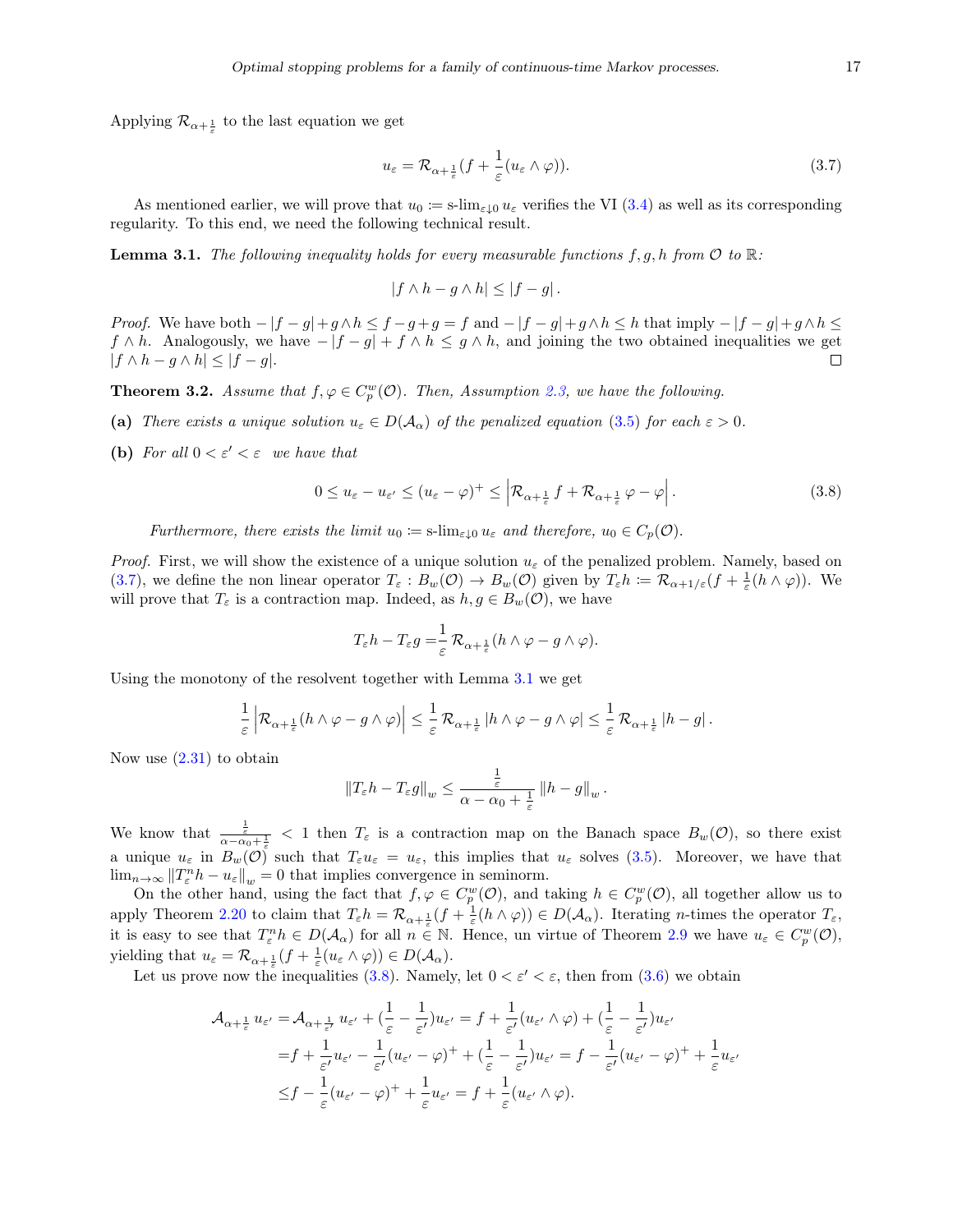Applying  $\mathcal{R}_{\alpha+\frac{1}{\varepsilon}}$  to the last inequality we obtain

$$
u_{\varepsilon'}\leq T_\varepsilon u_{\varepsilon'}.
$$

Iterating, we get  $u_{\varepsilon'} \leq T_{\varepsilon}^n u_{\varepsilon'}$ . Therefore, letting  $n \to \infty$  we obtain  $u_{\varepsilon'} \leq u_{\varepsilon}$ .

Next, we will show that  $u_{\varepsilon} - u_{\varepsilon'} \leq (u_{\varepsilon} - \varphi)^+ \leq \left| \mathcal{R}_{\alpha + \frac{1}{\varepsilon}} f + \mathcal{R}_{\alpha + \frac{1}{\varepsilon}} \varphi - \varphi \right|$ . Namely, assuming  $u_{\varepsilon'} \geq \varphi$  we get  $\overline{\phantom{a}}$  $u_{\varepsilon}-u_{\varepsilon'} \leq u_{\varepsilon}-\varphi \leq (u_{\varepsilon}-\varphi)^{+}$ . Otherwise, if  $\varphi \geq u_{\varepsilon'}$  then from  $(3.5)$  we obtain  $\mathcal{A}_{\alpha}(u_{\varepsilon}-u_{\varepsilon'})=-\frac{1}{\varepsilon}(u_{\varepsilon}-\varphi)^{+} \leq 0$ , and applying  $\mathcal{R}_{\alpha}$  to the last inequality we get  $u_{\varepsilon} - u_{\varepsilon'} \leq 0 \leq (u_{\varepsilon} - \varphi)^+$ . Moreover, from  $(3.7)$  we obtain

$$
u_{\varepsilon} - \varphi = \mathcal{R}_{\alpha + \frac{1}{\varepsilon}}(f + \frac{1}{\varepsilon}(u_{\varepsilon} \wedge \varphi)) - \varphi
$$
  
\n
$$
= \mathcal{R}_{\alpha + \frac{1}{\varepsilon}}(f + \frac{1}{\varepsilon}(u_{\varepsilon} \wedge \varphi) - \frac{1}{\varepsilon}\varphi) + \frac{1}{\varepsilon}\mathcal{R}_{\alpha + \frac{1}{\varepsilon}}\varphi - \varphi
$$
  
\n
$$
= \mathcal{R}_{\alpha + \frac{1}{\varepsilon}}(f - \frac{1}{\varepsilon}(\varphi - u_{\varepsilon})^{+}) + \frac{1}{\varepsilon}\mathcal{R}_{\alpha + \frac{1}{\varepsilon}}\varphi - \varphi
$$
  
\n
$$
\leq \mathcal{R}_{\alpha + \frac{1}{\varepsilon}}f + \frac{1}{\varepsilon}\mathcal{R}_{\alpha + \frac{1}{\varepsilon}}\varphi - \varphi.
$$
\n(3.9)

Hence,

<span id="page-18-0"></span>
$$
0 \le u_{\varepsilon} - u_{\varepsilon'} \le (u_{\varepsilon} - \varphi)^+ \le |\mathcal{R}_{\alpha + \frac{1}{\varepsilon}} f| + \frac{1}{\varepsilon} \mathcal{R}_{\alpha + \frac{1}{\varepsilon}} \varphi - \varphi|.
$$
\n(3.10)

Let  $\varepsilon > \varepsilon' > 0$ . Using  $u_{\varepsilon'} \le u_{\varepsilon}$  and  $0 \le u_{\varepsilon} - u_{\varepsilon'} \le (u_{\varepsilon} - \varphi)^+$ , we obtain that there exists the pointwise monotone limit  $u_0 := \lim_{\varepsilon \downarrow 0} u_{\varepsilon}$  and  $u_0 > -\infty$ . Letting  $\varepsilon' \downarrow 0$  in [\(3.10\)](#page-18-0), we get  $0 \le u_{\varepsilon} - u_0 \le |\mathcal{R}_{\alpha + \frac{1}{\varepsilon}} f +$  $\frac{1}{\varepsilon} \mathcal{R}_{\alpha + \frac{1}{\varepsilon}} \varphi - \varphi$ . Thus, in virtue of the relations [\(2.30\)](#page-9-1) and [\(2.46\)](#page-14-1) we get

$$
p(u_{\varepsilon}-u_0,x) \leq \frac{1}{\alpha+\frac{1}{\varepsilon}-\alpha_0}p(f,x)+p\left(\frac{1}{\varepsilon}\mathcal{R}_{\alpha+\frac{1}{\varepsilon}}\varphi-\varphi,x\right) \to 0, \quad \text{as } \varepsilon \downarrow 0,
$$

and so s-lim<sub> $\epsilon \downarrow 0$ </sub>  $u_{\epsilon} = u_0$ ; this implies that  $u_0 \in C_p(\mathcal{O})$  after using Theorem [2.9\(](#page-8-3)b).

#### 3.3 Variational inequalities

Let  $f, \varphi \in C_p^w(\mathcal{O})$ . We say that  $u \in C_p^w(\mathcal{O})$  satisfies the variational inequalities (VI) if:

<span id="page-18-1"></span>
$$
\begin{cases}\n u \leq \int_0^t \Phi_\alpha(s) f ds + \Phi_\alpha(t) u, & \forall t \geq 0; \\
 u \leq \varphi.\n\end{cases}
$$
\n(3.11)

Any function  $u \in C_p^w(\mathcal{O})$  that satisfies the VI above, will be referred to as a *subsolution*.

On the other hand, by definition of w in [\(2.1\)](#page-3-0), it is obvious that  $w \in B_w(\mathcal{O})$ . For the later purposes, we need the next assumption in order to guarantee that the subsolution of interest associated to [\(3.11\)](#page-18-1) is regular enough.

<span id="page-18-2"></span>Assumption 3.3. We suppose that w defined in [\(2.1\)](#page-3-0), belongs to  $C_p^w(\mathcal{O})$ .

• Remark 3.4. The above assumption is verified in particular models, see for instance, Menaldi [\[26,](#page-24-9) [27\]](#page-24-0) or Menaldi and Sritharan [\[30\]](#page-24-10), where the authors use a polynomial function of type  $w(x) = k_1(k_2 + |x|^2)^p$ , for some constants  $k_1 \geq 1, k_2 \geq 0$ .

Now let  $u := \mathcal{R}_{\alpha} f - (\|\varphi\|_w + \frac{1}{\alpha - \alpha_0} \|f\|_w)w \in C_p^w(\mathcal{O})$ . Note that  $\mathcal{R}_{\alpha} f - \frac{1}{\alpha - \alpha_0} \|f\|_w w \leq 0$  because of [\(2.31\)](#page-9-5), then  $u \leq -\|\varphi\|_{w} w \leq \varphi$ . We also have that

$$
\Phi_{\alpha}(t)u \ge \Phi_{\alpha}(t)\,\mathcal{R}_{\alpha}\,f - \left(\|\varphi\|_{w} + \frac{1}{\alpha - \alpha_{0}}\,\|f\|_{w}\right)w.
$$

Using the first equality in  $(2.45)$ , we obtain

$$
\int_0^t \Phi_\alpha(s) f\,ds + \Phi_\alpha(t)u = \mathcal{R}_\alpha f - \Phi_\alpha(t)\,\mathcal{R}_\alpha f + \Phi_\alpha(t)u \geq \mathcal{R}_\alpha f - (\|\varphi\|_w + \frac{1}{\alpha - \alpha_0} \|f\|_w)w = u.
$$

Therefore, we have proved that  $u \in C_p^w(\mathcal{O})$  defined in the previous paragraph satisfies the VI [\(3.11\)](#page-18-1).

We will see next that the limit function  $u_0$  obtained in the past subsection, is the maximal subsolution on  $C_p^w(\mathcal{O})$  of the VI [\(3.11\)](#page-18-1) and  $||u_0||_w < \infty$  as it is established in the following theorem.

<span id="page-18-3"></span> $\Box$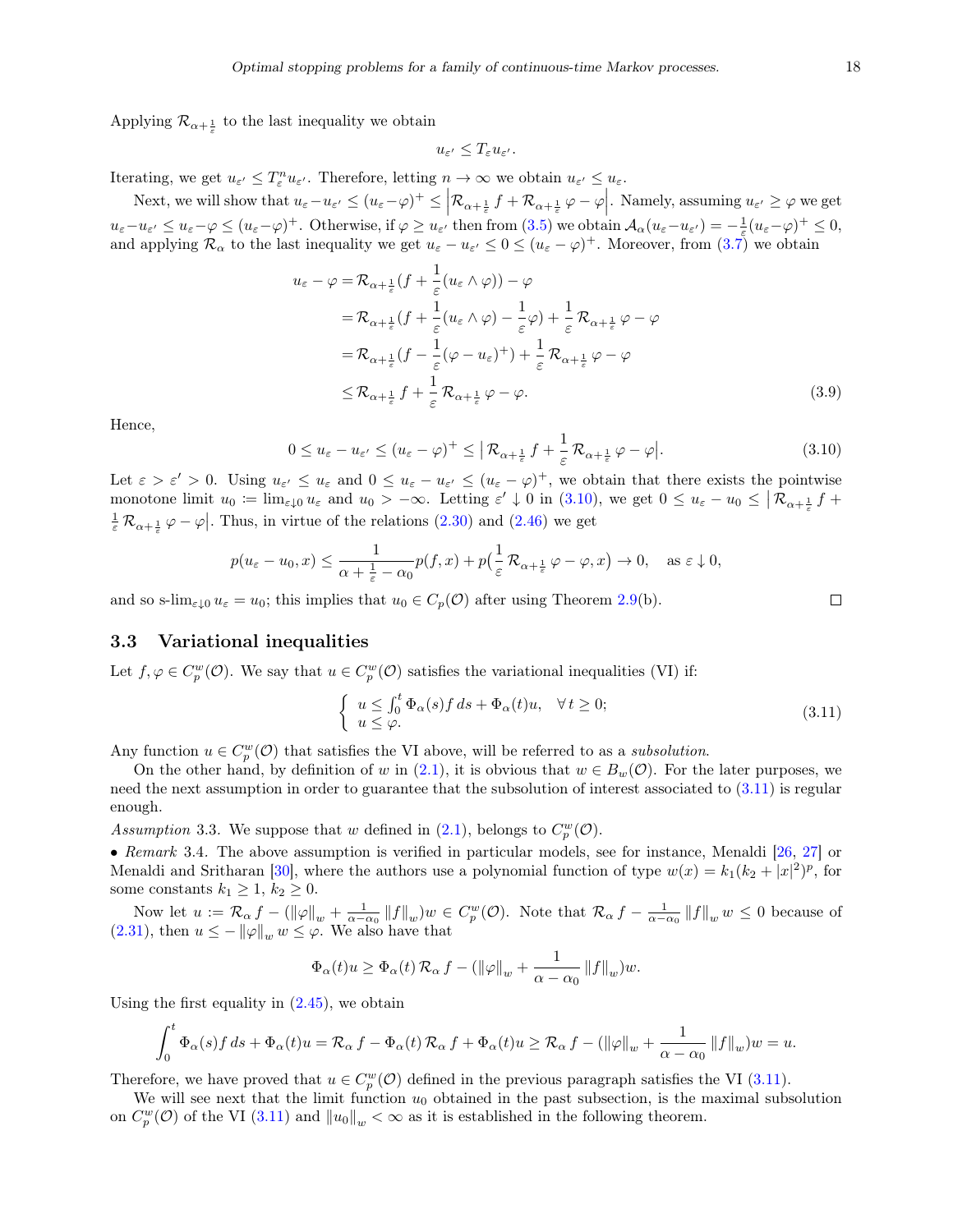<span id="page-19-2"></span>**Theorem 3.5.** Under Assumptions [2.3](#page-5-0) and [3.3,](#page-18-2) the limit function  $u_0$  introduced in Theorem [3.2](#page-17-3) verifies the VI [\(3.11\)](#page-18-1). Moreover, every  $u \in C_p^w(\mathcal{O})$  that is also subsolution of (3.11) satisfies  $u \leq u_0$ ; as a consequence  $u_0 \in C_p^w(\mathcal{O}).$ 

*Proof.* From  $(3.5)$  and the first equality in  $(2.45)$ , we obtain

$$
u_{\varepsilon} = \mathcal{R}_{\alpha} (f - \frac{1}{\varepsilon} (u_{\varepsilon} - \varphi)^+)
$$
  
= 
$$
\int_0^t \Phi_{\alpha}(s) (f - \frac{1}{\varepsilon} (u_{\varepsilon} - \varphi)^+) ds + \Phi_{\alpha}(t) u_{\varepsilon}
$$
  

$$
\leq \int_0^t \Phi_{\alpha}(s) f ds + \Phi_{\alpha}(t) u_{\varepsilon}.
$$

Moreover, for each  $t \geq 0$ , we have that  $\Phi_{\alpha}(t)u_{\varepsilon} \to \Phi_{\alpha}(t)u_0$  pointwise as  $\varepsilon \downarrow 0$ , because  $p(\Phi_{\alpha}(t)u_{\varepsilon} \Phi_{\alpha}(t)u_0, x \leq p(u_{\varepsilon}-u_0, x) \to 0$ , as  $\varepsilon \downarrow 0$ . So, letting  $\varepsilon \downarrow 0$  in the last inequality we get

$$
u_0 \le \int_0^t \Phi_\alpha(s) f \, ds + \Phi_\alpha(t) u_0.
$$

On the other hand from [\(3.7\)](#page-17-0) we have

<span id="page-19-0"></span>
$$
u_{\varepsilon} = \mathcal{R}_{\alpha + \frac{1}{\varepsilon}}(f + \frac{1}{\varepsilon}(u_{\varepsilon} \wedge \varphi)) \le \mathcal{R}_{\alpha + \frac{1}{\varepsilon}}(f + \frac{1}{\varepsilon}\varphi). \tag{3.12}
$$

In virtue of  $(2.30)$  and  $(2.46)$ , we have

$$
p(\mathcal{R}_{\alpha+\frac{1}{\varepsilon}}(f+\frac{1}{\varepsilon}\varphi)-\varphi,x)\leq \frac{1}{\alpha+\frac{1}{\varepsilon}-\alpha_0}p(f,x)+p(\frac{1}{\varepsilon}\mathcal{R}_{\alpha+\frac{1}{\varepsilon}}\varphi-\varphi,x)\to 0,\quad \text{as }\varepsilon\downarrow 0.
$$

The last relation implies in particular that  $\mathcal{R}_{\alpha+\frac{1}{\varepsilon}}(f+\frac{1}{\varepsilon}\varphi) \to \varphi$  pointwise, as  $\varepsilon \downarrow 0$ . Hence, letting  $\varepsilon \downarrow 0$  in  $(3.12)$  we get

 $u_0 \leq \varphi$ ,

which implies that  $u_0$  satisfies  $(3.11)$ .

It only remains to show that  $u_0$  the maximal subsolution. Indeed, take  $u \in C_p^w(\mathcal{O})$  that satisfies [\(3.11\)](#page-18-1). Then, u satisfies:  $u - \Phi_{\alpha}(t) \leq \int_0^t \Phi_{\alpha}(s) f ds$ . Apply then  $\mathcal{R}_{\alpha + \frac{1}{\varepsilon}}$  to both sides of the last inequality and hence multiply by  $\frac{1}{t}$ , so that

$$
\frac{1}{t} (\mathcal R_{\alpha+\frac{1}{\varepsilon}}\, u - \Phi_\alpha(t)\, \mathcal R_{\alpha+\frac{1}{\varepsilon}}\, u) \leq \mathcal R_{\alpha+\frac{1}{\varepsilon}}\, \frac{1}{t} \int_0^t \Phi_\alpha(s) f \; ds.
$$

The commutative property between  $\Phi_{\alpha}(t)$  and  $\mathcal{R}_{\alpha+\frac{1}{\varepsilon}}$  is due to [\(2.33\)](#page-9-6). Using [\(2.45\)](#page-14-2) again, the fact that  $\alpha \mapsto \mathcal{R}_{\alpha}$  is a family of commutative operators given in [\(2.47\)](#page-15-0), as well as the relation [\(2.33\)](#page-9-6), we deduce

$$
\frac{1}{t}(\mathcal{R}_{\alpha+\frac{1}{\varepsilon}}u - \Phi_\alpha(t)\,\mathcal{R}_{\alpha+\frac{1}{\varepsilon}}u) \leq \frac{1}{t}(\mathcal{R}_\alpha\,\mathcal{R}_{\alpha+\frac{1}{\varepsilon}}f - \Phi_\alpha(t)\,\mathcal{R}_\alpha\,\mathcal{R}_{\alpha+\frac{1}{\varepsilon}}f),
$$

thus letting  $t \downarrow 0$  we get

<span id="page-19-1"></span>
$$
\mathcal{A}_{\alpha} \mathcal{R}_{\alpha + \frac{1}{\varepsilon}} u \leq \mathcal{A}_{\alpha} \mathcal{R}_{\alpha} \mathcal{R}_{\alpha + \frac{1}{\varepsilon}} f = \mathcal{R}_{\alpha + \frac{1}{\varepsilon}} f. \tag{3.13}
$$

In virtue of Proposition [2.23,](#page-15-1) we know that  $(\frac{1}{\varepsilon}I + \mathcal{A}_{\alpha})\mathcal{R}_{\alpha + \frac{1}{\varepsilon}} = \mathcal{A}_{\alpha + \frac{1}{\varepsilon}}\mathcal{R}_{\alpha + \frac{1}{\varepsilon}} = I$ , then

<span id="page-19-3"></span>
$$
\mathcal{A}_{\alpha} \mathcal{R}_{\alpha + \frac{1}{\varepsilon}} = I - \frac{1}{\varepsilon} \mathcal{R}_{\alpha + \frac{1}{\varepsilon}}.
$$
\n(3.14)

This last fact, together with the relation  $u = u \wedge \varphi$  (recall that  $u \leq \varphi$ ), and [\(3.13\)](#page-19-1) yield that

$$
u \leq \mathcal{R}_{\alpha + \frac{1}{\varepsilon}} f + \frac{1}{\varepsilon} \mathcal{R}_{\alpha + \frac{1}{\varepsilon}} u = \mathcal{R}_{\alpha + \frac{1}{\varepsilon}} f + \frac{1}{\varepsilon} \mathcal{R}_{\alpha + \frac{1}{\varepsilon}} (u \wedge \varphi) = T_{\varepsilon} u.
$$

Iterating the last expression, we obtain that  $u \leq T_{\varepsilon}^{n} u$ , implying that  $u \leq u_{\varepsilon}$ . Finally, letting  $\varepsilon \downarrow 0$ , we obtain  $u \leq u_0$ .

Finally, take  $u \in C_p^w(\mathcal{O})$  that satisfies the VI [\(3.11\)](#page-18-1) (we know that there exist at least a function in  $C_p^w(\mathcal{O})$ satisfying the VI), then we have  $u \le u_0 \le \varphi$  that implies  $|u_0| \le |u_0 - u| + |u| \le |\varphi - u| + |u|$ . Since  $\varphi - u$ and u belongs to  $C_p^w(\mathcal{O})$  we get that  $||u_0||_w \le ||\varphi - u||_w + ||u||_w < \infty$ . So, we conclude that  $u_0 \in C_p^w(\mathcal{O})$  is the maximal subsolution on  $C_p^w(\mathcal{O})$  of the VI [\(3.11\)](#page-18-1).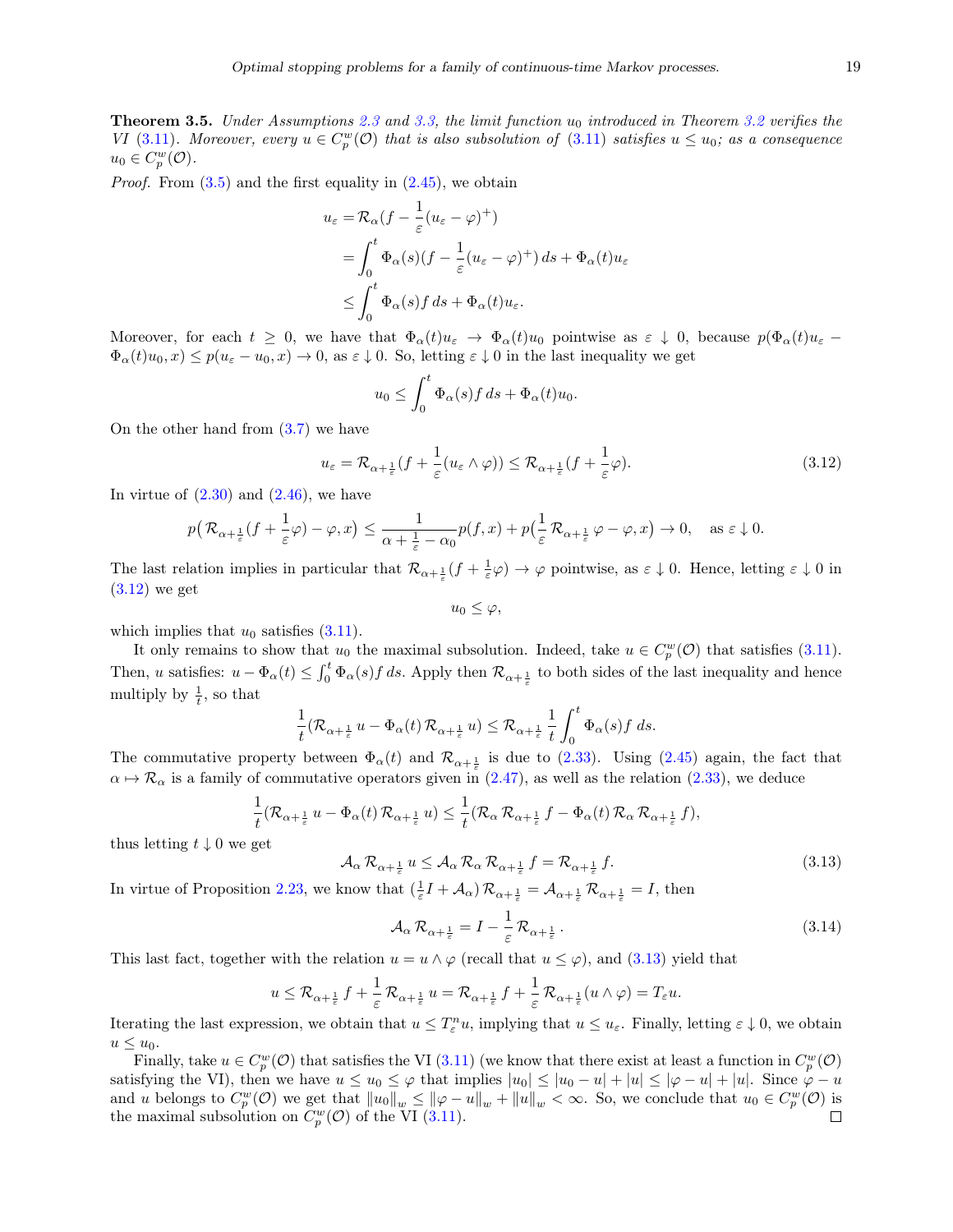## <span id="page-20-0"></span>4 Solution of the stopping problem

In this section we will analyze the optimal control problem through the solution of the VI [\(3.11\)](#page-18-1). In addition, we provide the way to find an optimal stopping time in terms of so-named *continuation region* or *contact set*.

To begin with, we will ask an additional property to the process  $y(t, x)$ 

**Proposition 4.1.** The Markov process  $\{y(t,x)\}_{t>0}$  satisfies the strong Markov property in the following sense: for all stopping time  $\tau \in \mathcal{T}$  and  $h \in B(\mathcal{O})$  we have

<span id="page-20-3"></span>
$$
E[h(y(s+\tau,x))|\mathcal{F}_\tau] = E[h(y(s,y(\tau,x)))],\tag{4.1}
$$

where  $\mathcal{F}_{\tau}$  is the  $\sigma$ -algebra generated of events  $A \in \mathcal{F}$  for which  $A \cap {\tau \leq t} \in \mathcal{F}_t$  for every  $t \geq 0$ .

*Proof.* First, let us suppose that  $\tau$  has a numerable state space D in  $\overline{\mathbb{R}}$ . Then, we have that

$$
\mathcal{E}[h(y(t+\tau,x))|\mathcal{F}_{\tau}] = \sum_{s \in D} 1_{\tau=s} \mathcal{E}[h(y(t+\tau,x))|\mathcal{F}_{\tau}] = \sum_{s \in D} 1_{\tau=s} \mathcal{E}[h(y(t+s,x))|\mathcal{F}_{s}]
$$

$$
= \sum_{s \in D} 1_{\tau=s} \mathcal{E}[h(y(t,y(s,x)))] = \mathcal{E}[h(y(t,y(\tau,x)))].
$$

In the general case, by Lemma 7.4 in [\[23\]](#page-24-17) we can take a sequence of stopping times  $\tau_n$  with numerable state space such that  $\tau_n \downarrow \tau$ . So, we have that

$$
E[h(y(t + \tau_n, x)) | \mathcal{F}_{\tau_n}] = E[h(y(t, y(\tau_n, x)))]
$$

which implies

<span id="page-20-1"></span>
$$
\mathbf{E}[e^{-\tau_n}h(y(t+\tau_n,x))|\mathcal{F}_{\tau_n}] = e^{-\alpha\tau_n}\mathbf{E}[h(y(t,y(\tau_n,x)))] = e^{-\alpha(\tau_n-t)}\Phi_\alpha(t)h(y(\tau_n,x)).\tag{4.2}
$$

By the right continuity of  $s \mapsto \Phi_{\alpha}(t)h(y(s, x))$  and the fact that  $\tau_n \downarrow \tau$  we get  $e^{-\alpha(\tau_n-t)}\Phi_{\alpha}(t)h(y(\tau_n, x)) \rightarrow$  $e^{-\alpha(\tau-t)}\Phi_\alpha(t)h(y(\tau,x))$  when  $n \to \infty$ . By Lemma 7.3 in [\[23\]](#page-24-17), we have  $\mathcal{F}_\tau = \cap_{n \in \mathbb{N}} \mathcal{F}_{\tau_n}$  which together with Theorem 45 in [\[14\]](#page-23-10) give us

$$
E[e^{-\tau_n}h(y(t+\tau_n,x))|\mathcal{F}_{\tau_n}] \to e^{-\alpha\tau}E[h(y(t+\tau,x))|\mathcal{F}_{\tau}]
$$

when  $n \to \infty$ . Using this last fact as long with [\(4.2\)](#page-20-1) we conclude that

$$
E[h(y(t+\tau,x))|\mathcal{F}_{\tau}] = E[h(y(t,y(\tau,x)))].
$$

 $\Box$ 

In order to characterize the optimal stopping time as the hitting time of certain region of the state space, we will also need the following property of our process  $\{y(t, x)\}_{t>0}$ .

<span id="page-20-2"></span>Assumption 4.2. The process  $\{y(t,x)\}_{t\geq 0}$  is quasi-left continuous, that is, for every stopping time  $\tau$  and any sequence of stopping times  $\tau_1, \tau_2, \ldots$  such that  $\tau_n \uparrow \tau$  we have that  $y(\tau_n, x) \to y(\tau, x)$  P-a.s. on  $\{\tau < \infty\}$ .

- Remark 4.3. (a) Assumption [4.2](#page-20-2) is a little variation of the Hunt process definition.
	- (b) It is well-known that a Markov process associated to a strong Feller semigroup is a Hunt process —for further details, see Chug [\[11\]](#page-23-12), Chapter 3.

Let us now establish the main result of this section.

Theorem 4.4. Under Assumptions [2.3,](#page-5-0) [3.3,](#page-18-2) and [4.2,](#page-20-2) the following statements hold true.

(a) The optimal cost  $\hat{u}$  in [\(3.2\)](#page-16-2) is equal to the limit function  $u_0$ .

(b) The optimal stopping time can be regarded as the first hitting time of the so-called continuation region (a.k.a. contact set). That is, for all  $x \in \mathcal{O}$ ,

<span id="page-20-4"></span>
$$
\hat{\tau}(x) \coloneqq \inf\{t \ge 0 : \hat{u}(y(t,x)) = \varphi(y(t,x))\} \quad (continuation \; region), \tag{4.3}
$$

satisfying  $\hat{u}(x) = J(x, \hat{\tau}(x))$ . (c) If the stopping cost  $\varphi \in D(A_\alpha)$ , then

$$
\mathcal{R}_{\alpha}(f \wedge \mathcal{A}_{\alpha} \varphi) \leq \hat{u} \leq \mathcal{R}_{\alpha} f \wedge \varphi. \tag{4.4}
$$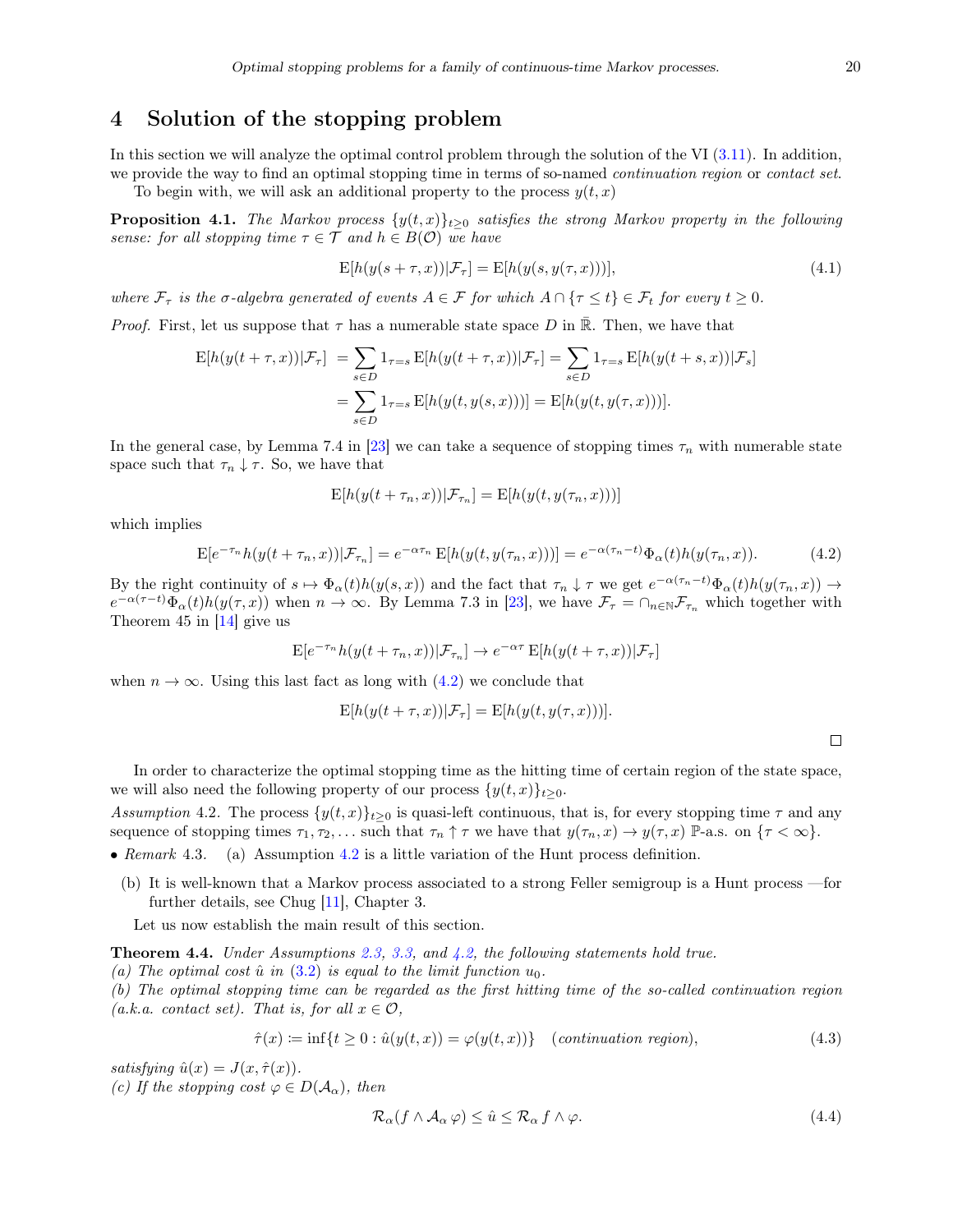*Proof.* (a) Take  $\tau \in \mathcal{T}$ , where  $\mathcal{T}$  is the set of stopping times defined at the beginning of the section. Moreover, define  $u := f - \frac{1}{\varepsilon} (u_{\varepsilon} - \varphi)^+$ . Then, from [\(3.5\)](#page-16-4) we have

<span id="page-21-1"></span><span id="page-21-0"></span>
$$
u_{\varepsilon}(x) = \mathcal{R}_{\alpha} u(x) = \int_0^{\infty} \Phi_{\alpha}(s)u(x)ds = \int_0^{\infty} \mathbf{E}[e^{-\alpha s}u(y(s, x))]ds
$$
  

$$
= \mathbf{E}[\int_0^{\infty} e^{-\alpha s}u(y(s, x))ds] = \mathbf{E}[\int_0^{\tau} e^{-\alpha s}u(y(s, x))ds]
$$
  

$$
+ \mathbf{E}[\int_{\tau}^{\infty} e^{-\alpha s}u(y(s, x))ds].
$$
 (4.5)

Let us analyze the last term of  $(4.5)$ . Using the strong Markov property  $(4.1)$  we get

$$
E\left[\int_{\tau}^{\infty} e^{-\alpha s} u(y(s, x)) ds\right] = E\left[\int_{0}^{\infty} e^{-\alpha(s+\tau)} u(y(s+\tau, x)) ds\right]
$$
(4.6)  

$$
= \int_{0}^{\infty} E[e^{-\alpha(s+\tau)} u(y(s+\tau, x))] ds = \int_{0}^{\infty} E[E[e^{-\alpha(s+\tau)} u(y(s+\tau, x)) | \mathcal{F}_{\tau}]] ds
$$
  

$$
= \int_{0}^{\infty} E[e^{-\alpha \tau} E[e^{-\alpha s} u(y(s, y(\tau, x)))]] ds = \int_{0}^{\infty} E[e^{-\alpha \tau} \Phi_{\alpha}(s) u(y(\tau, x))] ds
$$
  

$$
= E[e^{-\alpha \tau} \int_{0}^{\infty} \Phi_{\alpha}(s) u(y(\tau, x)) ds] = E[e^{-\alpha \tau} \mathcal{R}_{\alpha} u(y(\tau, x))] = E[e^{-\alpha \tau} u_{\varepsilon}(y(\tau, x))]
$$

Hence, in virtue of  $(4.5)$  and  $(4.6)$ , we have that

$$
u_{\varepsilon}(x) = \mathcal{E}[\int_0^{\tau} e^{-\alpha s} u(y(s, x)) ds] + \mathcal{E}[\int_{\tau}^{\infty} e^{-\alpha s} u(y(s, x)) ds]
$$
  
\n
$$
= \mathcal{E}[\int_0^{\tau} e^{-\alpha s} u(y(s, x)) ds] + \mathcal{E}[e^{-\alpha \tau} u_{\varepsilon}(y(\tau, x))]
$$
  
\n
$$
= \mathcal{E}[\int_0^{\tau} e^{-\alpha s} [f - \frac{1}{\varepsilon} (u_{\varepsilon} - \varphi)^+] (y(s, x)) ds + e^{-\alpha \tau} u_{\varepsilon}(y(\tau, x))].
$$
\n(4.7)

On the other hand, from the definition of the seminorm p, it is evident that  $E\left[e^{-\alpha\tau}|u_{\varepsilon}(y(\tau,x))-u_0(y(\tau,x))|\right]\leq$  $p(u_{\varepsilon}-u_0,x)\to 0$  when  $\varepsilon\downarrow 0$ , where the last convergence is due to Theorem [3.2.](#page-17-3) Then, using this last fact along with  $(4.7)$  and Theorem [3.5,](#page-19-2) we obtain

<span id="page-21-2"></span>
$$
u_0(x) = \lim_{\varepsilon \downarrow 0} u_\varepsilon(x) \le \lim_{\varepsilon \downarrow 0} \mathbb{E} \left[ \int_0^\tau e^{-\alpha s} f(y(s, x)) ds + e^{-\alpha \tau} u_\varepsilon(y(\tau, x)) \right]
$$
  
= 
$$
\mathbb{E} \left[ \int_0^\tau e^{-\alpha s} f(y(s, x)) ds + e^{-\alpha \tau} \lim_{\varepsilon \downarrow 0} u_\varepsilon(y(\tau, x)) \right]
$$
  
= 
$$
\mathbb{E} \left[ \int_0^\tau e^{-\alpha s} f(y(s, x)) ds + e^{-\alpha \tau} u_0(y(\tau, x)) \right]
$$
  

$$
\le \mathbb{E} \left[ \int_0^\tau e^{-\alpha s} f(y(s, x)) ds + e^{-\alpha \tau} \varphi(y(\tau, x)) \right] = J(x, \tau).
$$

Therefore,  $u_0 \leq \hat{u}$ , after applying the infimum over all  $\tau$  in last rightmost term.

On the other hand, for each  $\varepsilon > 0$ , let us consider the stopping time

$$
\tau_{\varepsilon}(x) \coloneqq \inf\{t \ge 0 : u_{\varepsilon}(y(t,x)) \ge \varphi(y(t,x))\}.
$$

Now take a sequence  $\{t_n\}_{n\in\mathbb{N}}$  in  $[0,\infty)$  such that  $t_n \downarrow \tau_{\varepsilon}(x)$  (pointwise w.r.t.  $\omega \in \Omega$ ) and  $u_{\varepsilon}(y(t_n,x)) \geq$  $\varphi(y(t_n, x))$ . Since  $t \mapsto u_\varepsilon(y(t, x)) - \varphi(y(t, x))$  is continuous a.s., we obtain  $u_\varepsilon(y(\tau_\varepsilon(x), x)) \geq \varphi(y(\tau_\varepsilon(x), x))$ when  $t_n \downarrow \tau_{\varepsilon}(x)$ . Then by [\(4.7\)](#page-21-2), we deduce

$$
u_{\varepsilon}(x) = \mathcal{E}[\int_0^{\tau_{\varepsilon}} e^{-\alpha s} [f - \frac{1}{\varepsilon} (u_{\varepsilon} - \varphi)^+] (y(s, x)) ds + e^{-\alpha \tau_{\varepsilon}} u_{\varepsilon}(y(\tau_{\varepsilon}, x))]
$$
  
= 
$$
\mathcal{E}[\int_0^{\tau_{\varepsilon}} e^{-\alpha s} f(y(s, x)) ds + e^{-\alpha \tau_{\varepsilon}} \varphi(y(\tau_{\varepsilon}, x))] = J(\tau_{\varepsilon}, x) \ge \hat{u}(x).
$$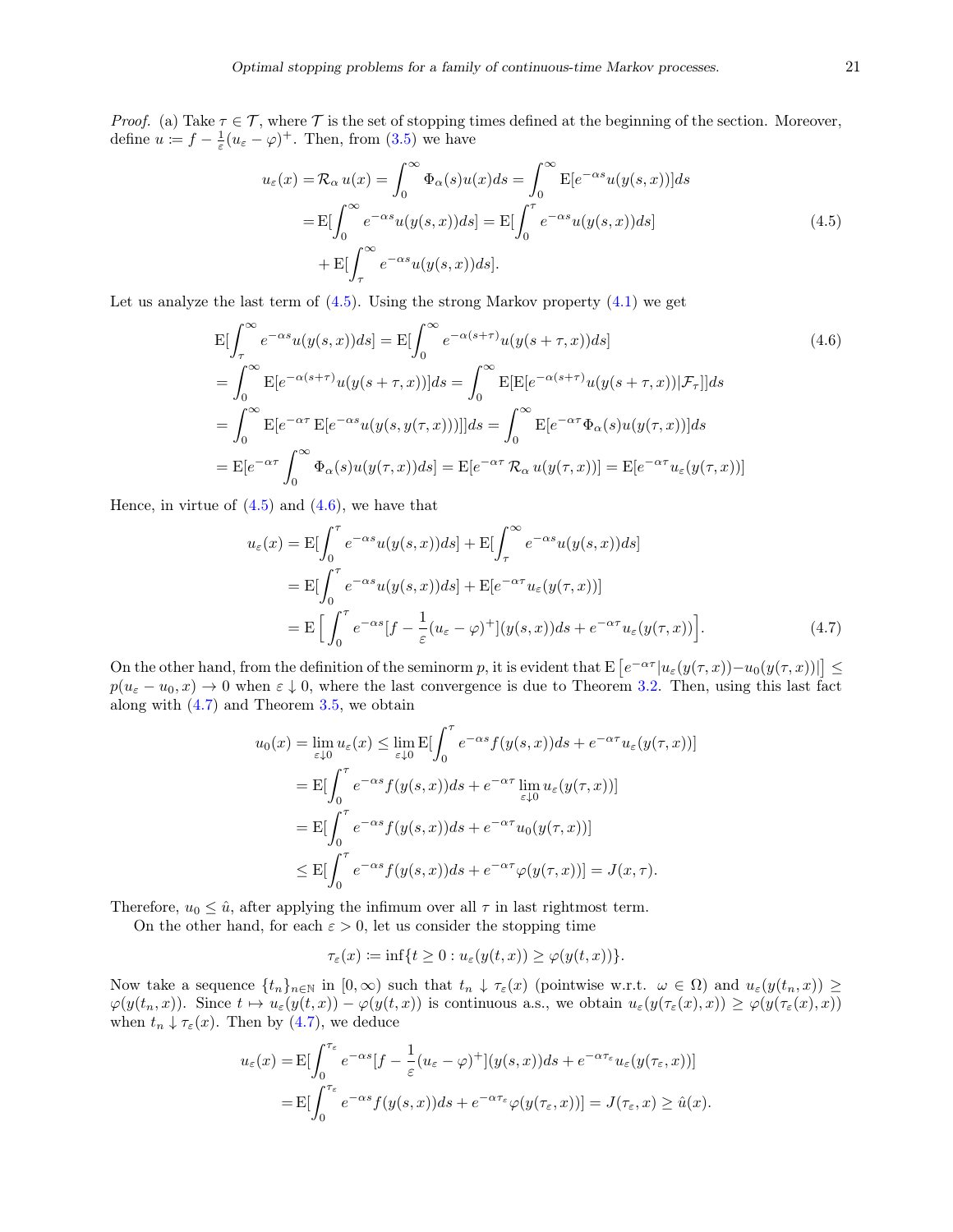This shows that  $u_0 = \lim_{\varepsilon \downarrow 0} u_{\varepsilon} \geq \hat{u}$ . Joining the pieces, we conclude that  $u_0 = \hat{u}$ .

(b) Given  $\varepsilon > \varepsilon'$ , we know by the proof of Theorem [3.2](#page-17-3) that  $u_{\varepsilon} \geq u_{\varepsilon'}$  then we have the expression

$$
\{s\geq 0: u_{\varepsilon'}(y(s,x))\geq \varphi(y(s,x))\}\subseteq \{s\geq 0: u_{\varepsilon}(y(s,x))\geq \varphi(y(s,x))\},
$$

implying  $\tau_{\varepsilon} \leq \tau_{\varepsilon'}$ . So, there exists the monotone limit  $\tau_{\varepsilon} \uparrow \tau_0$ , as  $\varepsilon \downarrow 0$ . Also, because of the continuity of  $s \mapsto u_0(y(s, x))$  on  $[0, \infty)$  a.s., we have that  $\varphi(y(\hat{\tau}, x)) = u_0(y(\hat{\tau}, x)) \leq u_\varepsilon(y(\hat{\tau}, x))$ , where  $\hat{\tau}$  was defined in [\(4.3\)](#page-20-4). Hence, we obtain  $\tau_{\varepsilon} \leq \hat{\tau}$  that implies  $\tau_0 \leq \hat{\tau}$ .

On the other hand, the fact s-lim  $u_{\varepsilon} = u_0$  gives us the existence of a sequence  $\varepsilon_n$ ,  $n \in \mathbb{N}$ , such that  $\varepsilon_n \downarrow 0$ and

<span id="page-22-0"></span>
$$
\lim_{n \to \infty} \sup_{s \ge 0} e^{-\alpha_0 s} |u_{\varepsilon_n}(y(s, x)) - u_0(y(s, x))| = 0, \quad a.s., \tag{4.8}
$$

where this last asertion is due to Lemma [2.8.](#page-8-0) Also, because of  $u_{\varepsilon_n} \ge u_0$ , we have that

<span id="page-22-1"></span>
$$
0 \le u_{\varepsilon_n}(y(\tau_{\varepsilon_n},x)) - u_0(y(\tau_{\varepsilon_n},x)) \le e^{\alpha_0 \tau_{\varepsilon_n}} \sup_{s \ge 0} e^{-\alpha_0 s} |u_{\varepsilon_n}(y(s,x)) - u_0(y(s,x))|.
$$
 (4.9)

If  $\tau_0 = \infty$  then  $\infty = \tau_0 \leq \hat{\tau}$ , so  $\tau_0 = \hat{\tau}$ . Now, suppose  $\tau_0 < \infty$  a.s., then we have that  $e^{\alpha_0 \tau_{\varepsilon_n}} \to e^{\alpha_0 \tau_0}$ , when  $n \to \infty$ . Hence, using [\(4.8\)](#page-22-0), the right hand side of inequality [\(4.9\)](#page-22-1) converges to 0 when  $n \to \infty$ . Using [4.2](#page-20-2) we deduce

$$
\varphi(y(\tau_0, x)) = \lim_{n \to \infty} \varphi(y(\tau_{\varepsilon_n}, x)) \le \lim_{n \to \infty} u_{\varepsilon_n}(y(\tau_{\varepsilon_n}, x)) = u_0(y(\tau_0, x)), \quad a.s.
$$

Thus, the definition of  $\hat{\tau}$  yields to  $\hat{\tau} \leq \tau_0$  and so,  $\hat{\tau} = \tau_0$ . It remains to show that  $u_0(x) = J(\hat{\tau}(x), x)$ . Namely, consider  $\varepsilon_0 > 0$  fixed. Given  $0 < \varepsilon \leq \varepsilon_0$  and  $t \leq \tau_{\varepsilon_0}$  we know that  $t \leq \tau_{\varepsilon}$  and  $u_{\varepsilon}(y(t,x)) < \varphi(y(t,x))$ . Then the relation  $(4.7)$  leads to

$$
u_{\varepsilon}(x) = \mathbf{E}[\int_0^{\tau_{\varepsilon_0}} e^{-\alpha s} f(y(s, x)) ds + e^{-\alpha \tau_{\varepsilon_0}} u_{\varepsilon}(y(\tau_{\varepsilon_0}, x))].
$$

By monotone convergence and left quasi-left continuity of  $y(s, x)$ , letting  $\varepsilon \downarrow 0$  and hence  $\varepsilon_0 \downarrow 0$ , we obtain

$$
u_0(x) = \mathbb{E}[\int_0^{\tau_0} e^{-\alpha s} f(y(s, x)) ds + e^{-\alpha \tau_0} \varphi(y(\tau_0, x))] = J(\tau_0, x).
$$

Thus, we conclude that  $\hat{\tau}$  is the optimal stopping time for the problem [\(3.1\)](#page-16-1)–[\(3.3\)](#page-16-6).

(c) Suppose  $\varphi \in D(\mathcal{A}_{\alpha})$  and let  $v_{\varepsilon} := \frac{1}{\varepsilon} \mathcal{R}_{\alpha + \frac{1}{\varepsilon}} (f - \mathcal{A}_{\alpha} \varphi)^+$ . In virtue of [\(3.9\)](#page-18-3) and a variation of [\(3.14\)](#page-19-3) we obtain

$$
u_{\varepsilon} - \varphi \leq \mathcal{R}_{\alpha + \frac{1}{\varepsilon}} f + \frac{1}{\varepsilon} \mathcal{R}_{\alpha + \frac{1}{\varepsilon}} \varphi - \varphi = \mathcal{R}_{\alpha + \frac{1}{\varepsilon}} f - \mathcal{R}_{\alpha + \frac{1}{\varepsilon}} \mathcal{A}_{\alpha} \varphi,
$$
(4.10)

which in turn gives  $(u_{\varepsilon} - \varphi)^+ \leq \mathcal{R}_{\alpha + \frac{1}{\varepsilon}}(f - \mathcal{A}_{\alpha} \varphi)^+$ . Using this last inequality together with [\(3.5\)](#page-16-4), we get

$$
f - \mathcal{A}_{\alpha} u_{\varepsilon} = \frac{1}{\varepsilon} (u_{\varepsilon} - \varphi)^+ \le \frac{1}{\varepsilon} \mathcal{R}_{\alpha + \frac{1}{\varepsilon}} (f - \mathcal{A}_{\alpha} \varphi)^+ = v_{\varepsilon}, \tag{4.11}
$$

or equivalently,  $f - v_{\varepsilon} \leq A_{\alpha} u_{\varepsilon}$ , yielding that

<span id="page-22-2"></span>
$$
\mathcal{R}_{\alpha}(f - v_{\varepsilon}) \le u_{\varepsilon},\tag{4.12}
$$

after applying the resolvent operator in both sides of this later expression. Also note that by [\(2.46\)](#page-14-1), we know that bs- $\lim_{\varepsilon\downarrow 0}v_{\varepsilon} = (f - \mathcal{A}_{\alpha}\varphi)^{+}$ . Using this last property, we can let  $\varepsilon \downarrow 0$  at  $(4.12)$  to deduce  $\mathcal{R}_{\alpha}(f - (f - \mathcal{A}_{\alpha} \varphi)^+) = \mathcal{R}_{\alpha}(f \wedge \mathcal{A}_{\alpha} \varphi) \leq u_0.$ 

On the other hand, using [\(3.5\)](#page-16-4) again we have that  $\mathcal{A}_{\alpha} u_{\varepsilon} \leq f$ , or equivalently,  $u_{\varepsilon} \leq \mathcal{R}_{\alpha} f$ , letting  $\varepsilon \downarrow 0$ , we obtain  $u_0 \leq \mathcal{R}_\alpha f$  but also we have that  $u_0 \leq \varphi$  because it is a subsolution of [\(3.11\)](#page-18-1), then  $\hat{u} = u_0 \leq \mathcal{R}_\alpha f \wedge \varphi$ . Hence, we conclude that

$$
\mathcal{R}_{\alpha}(f \wedge \mathcal{A}_{\alpha} \varphi) \leq u_0 \leq \mathcal{R}_{\alpha} f \wedge \varphi.
$$

 $\Box$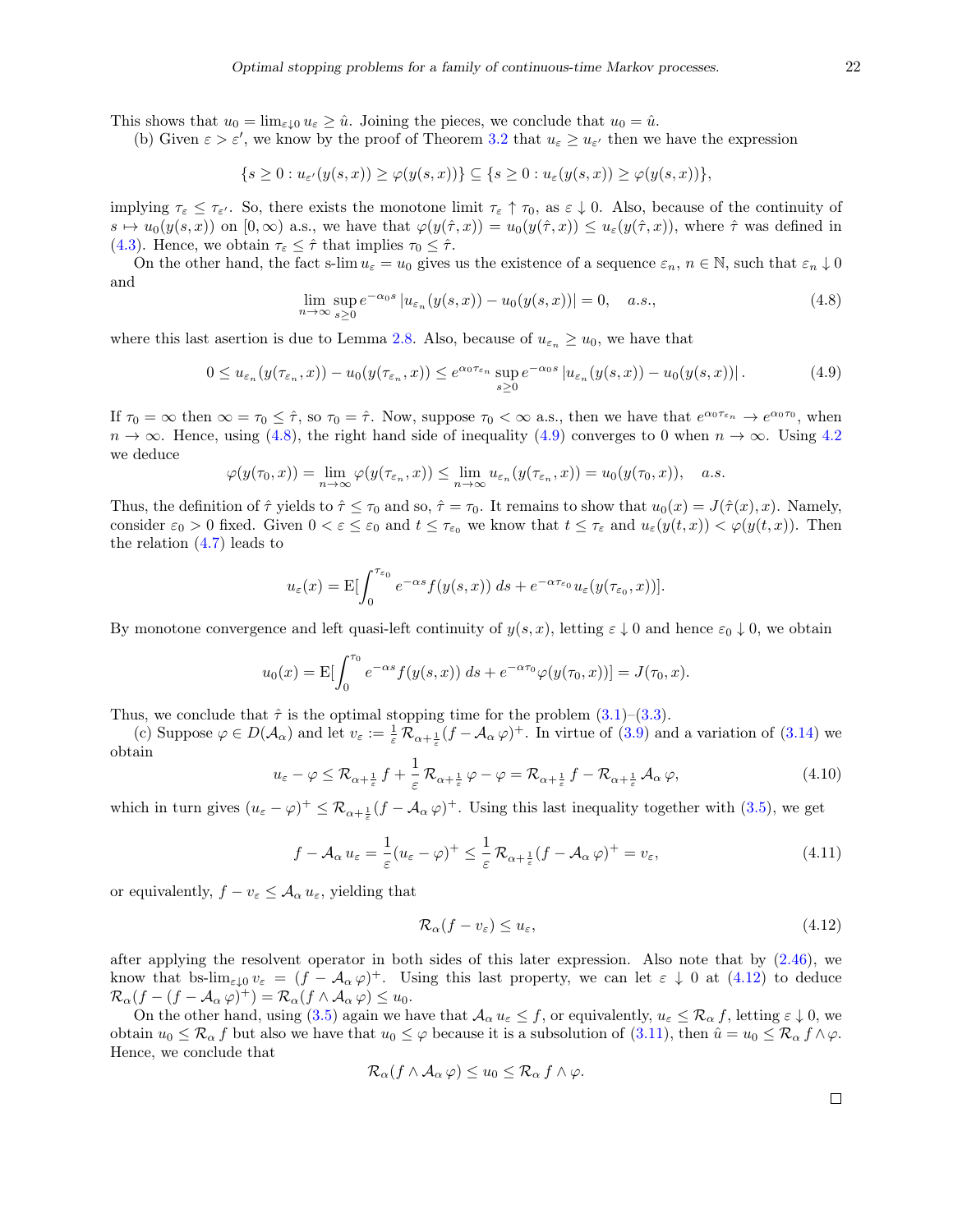## <span id="page-23-5"></span>5 Concluding remarks

In this paper we have analyzed an optimal stopping problem for a general family of continuous-time Markov process. Such analysis was carried out through the study of the solutions of a certain variational inequality. The optimal stopping time was also obtained from the aid of the continuation region, which in turn depends on one solution of this inequality. To the best of our knowledge, the approach to follow is new as it tackles optimal stopping time problems on a family of Markov processes whose state space is not necessarily compact nor locally compact. We think that the generalization of stopping time problems when (1) we use a general family of continuous-time Markov process and (2) we consider a more general state space, give rise to a satisfactory advance on this field.

Finally, it should be noted that this work can open other types of control with stopping with the same assumptions than ours; for example a recursive multi-stopping time problems with controlled discontinuities (e.g. impulsive and switching control problems) —see, for instance, Bayraktar et. al., [\[3\]](#page-23-13), Bensoussan and Lions [\[7\]](#page-23-14), Menaldi [\[25,](#page-24-6) [26\]](#page-24-9), Oksendal and Sulem [\[33\]](#page-24-7), to mention just a few. Other extensions could be optimal stopping times with restrictions in which the stopping is conditioned to wait for a signal —see Menaldi and Robin [\[31,](#page-24-18) [32\]](#page-24-19).

## References

- <span id="page-23-8"></span>[1] Anderson, W.: Continuous-time Markov chains. Springer-Verlag, New York, 1991.
- <span id="page-23-9"></span>[2] Applebaum, D.: Lévy processes and stochastic calculus. Cambridge University Press, Cambridge, 2009.
- <span id="page-23-13"></span>[3] Bayraktar E., Emmerling, T., Menaldi, J. L.: (2013) On the impulse control of jump diffusions. SIAM J. Control Optim. 51, pp. 2612–2637.
- <span id="page-23-1"></span>[4] Bensoussan, A.; Lions, J.L.: Applications des inéquations variationnelles en contrôle stochastique, Méthodes Mathématiques de l'Informatique, No. 6, Dunod, Paris 1978.
- <span id="page-23-3"></span>[5] Bensoussan, A.: Stochastic control by functional analysis methods, North-Holland Publishing Co., Amsterdam-New York, 1982.
- <span id="page-23-2"></span>[6] Bensoussan, A.; Lions, J.L.: Applications of variational inequalities in stochastic control, North-Holland Publishing Co., Amsterdam-New York, 1982.
- <span id="page-23-14"></span>[7] Bensoussan, A.; Lions, J.L.: Impulse Control and Quasi-Variational Inequalities, Gauthier-Villars, Paris 1984.
- <span id="page-23-4"></span>[8] Bensoussan, A.: Dynamic programming and inventory control. IOS Press, Amsterdam, 2011.
- <span id="page-23-0"></span>[9] Bickel, P. J., B., El-Karoui, N., Yor, M.: Ecole d'Eté de Probabilités de Saint-Flour XI -1979 Les aspects probabilistes du Contrôle Stochastique. Lecture Notes in Mathematics 876 Springer-Verlag, Berlin Heidelberg, 1981.
- <span id="page-23-11"></span>[10] Böttcher, B., Schilling, R., Wang, J.: Lévy matters III Lévy-type processes: construction, approximation and sample path properties. Lecture Notes in Mathematics 2099 Springer, Cham 2013.
- <span id="page-23-12"></span>[11] Chung, K. L.: Lectures from Markov processes to Brownian motion. 249. Springer-Verlag, New York-Berlin, 1982.
- <span id="page-23-6"></span>[12] Da Prato, G.: An introduction to infinite-dimensional analysis. Springer-Verlag, Berlin, 2006.
- <span id="page-23-7"></span>[13] Da Prato, G., Zabczyk, J.: Stochastic equations in infinite dimensions. Second edition. Encyclopedia of Mathematics and its Applications 152, Cambridge University Press, U.K. 2014.
- <span id="page-23-10"></span>[14] Dellacherie, C., Meyer, P.A.: Probabilités et potentiel. Chapitres V à VIII Actualités Scientifiques et Industrielles, Hermann, Paris 1980.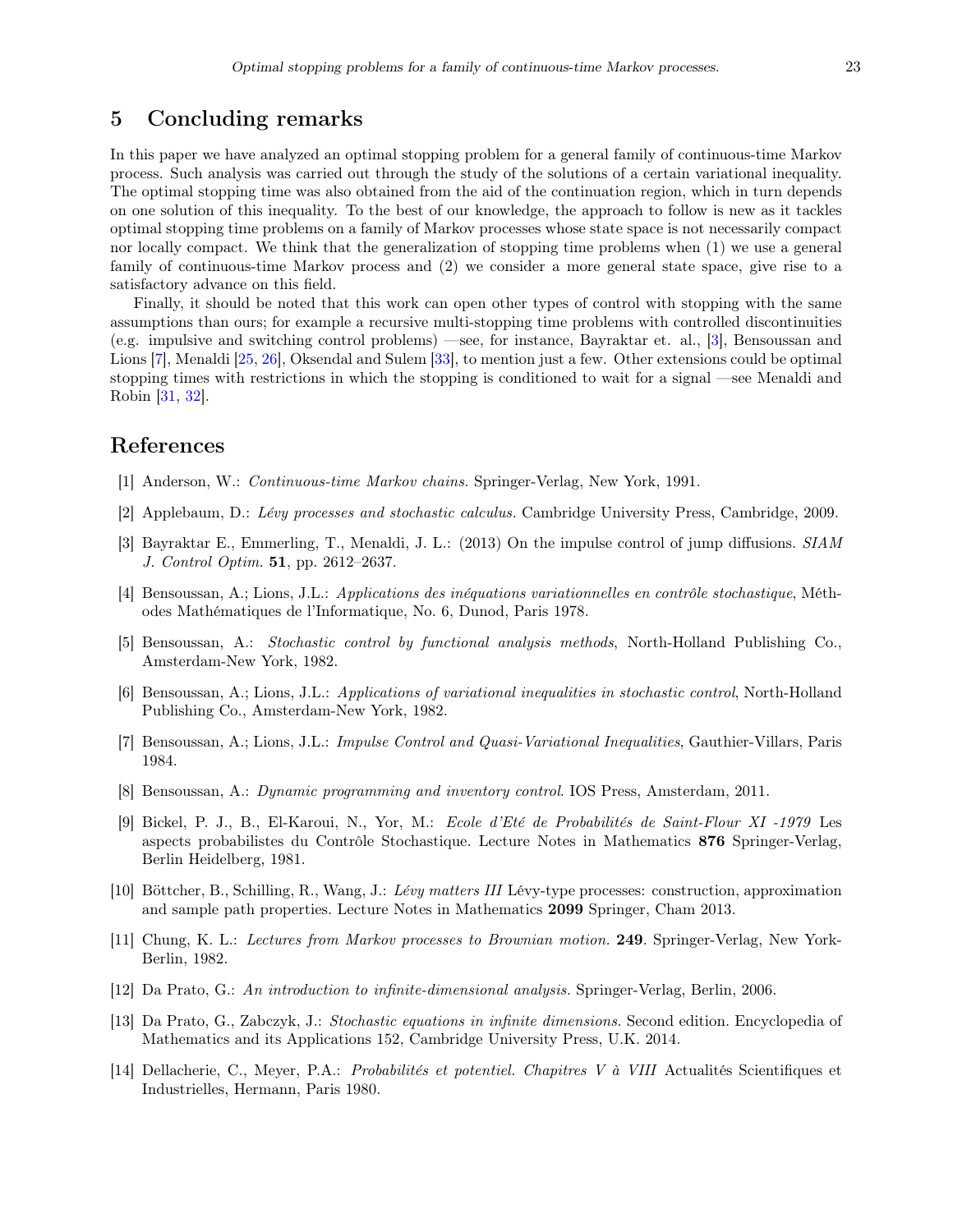- <span id="page-24-16"></span>[15] Ethier S.N., Kurtz, T.G.: Markov processes: characterization and convergence Wiley Series in Probability and Statistics, Wiley, 1986.
- <span id="page-24-1"></span>[16] El-Karoui, N., Kapoudjian, C., Pardoux, E., Peng, S., Quenez, M.C.: (1997) Reflected solutions of backward SDEs and related obstacle problems for PDEs. Ann. Probab. 25, pp. 702–737.
- <span id="page-24-2"></span>[17] El-Karoui, N., Peng, S., Quenez, M.C.: (1997) Backward Stochastic Differential Equation in Finance. Mathematical Finance 7, pp. 1–71.
- <span id="page-24-8"></span>[18] Glowinski, R., Lions, J.L., Trémolières, R.: Numerical analysis of variational inequalities, North-Holland Publishing Co., Amsterdam-New York, 1981.
- <span id="page-24-3"></span>[19] Goran, P.; Shiryaev, A.: Optimal stopping and free-boundary problems. Lectures in Mathematics Birkhäuser Verlag, Basel, ETH Zürich, 2006.
- <span id="page-24-4"></span>[20] Hamadène, S., Jeanblanc, M.: (2007) On the starting and stopping problem: application in reversible investments. Mathematics of Operations Research. 32, pp. 182–192.
- <span id="page-24-12"></span>[21] Horiguchi, M.: (2001). Stopped Markov decision processes with a stopping time constraint. Math. Meth. Oper. Res. 53, pp. 279–295.
- <span id="page-24-13"></span>[22] Jasso-Fuentes, H., Menaldi, J. L. and Prieto-Rumeau, T.: (2020) Discrete-time control with non-constant discount factor. Math. Methods Oper. Res. 92, pp. 377-399.
- <span id="page-24-17"></span>[23] Kallenberg, O.: Foundations of modern probabiliy Springer-Verlag, New York, 2002.
- <span id="page-24-5"></span>[24] Menaldi, J. L.: (1980) On the optimal stopping problem for degenerate diffusions. SIAM J. Control Optim. 18, pp. 697–721.
- <span id="page-24-6"></span>[25] Menaldi, J. L.: (1980) On the optimal impulse control problem for degenerate diffusions. SIAM J. Control Optim. 18, pp. 722–739.
- <span id="page-24-9"></span>[26] Menaldi, J. L. : (1987) Optimal impulse control problems for degenerate diffusions with jumps. Acta Applicandae Mathematicae 8, pp. 165–198.
- <span id="page-24-0"></span>[27] Menaldi, J. L.: Stochastic hybrid optimal control models. In Stochastic models (Guanajuato, 2000), II Aportaciones Mat. Investig., pp. 205–250, Soc. Mat. Mexicana, México, 2001.
- <span id="page-24-14"></span>[28] Menaldi, J. L. and Sritharan, S. S.: (2002) Stochastic 2-D Navier-Stokes equation. Appl. Math. Optim. 46, pp. 31–53.
- <span id="page-24-15"></span>[29] Menaldi, J. L. and Sritharan, S. S.: Remarks on impulse control problems for the stochastic Navier-Stokes equations. In Differential equations and control theory (Athens, OH), 225 Lecture Notes in Pure and Appl. Math., pp. 245–255, Dekker, New York, 2002.
- <span id="page-24-10"></span>[30] Menaldi, J. L. and Sritharan, S. S.: (2003) Impulse control of stochastic Navier-Stokes equations. Non*linear Anal.* **52**, pp. 357–381.
- <span id="page-24-18"></span>[31] Menaldi, J. L., Robin, M.: (2016) On some optimal stopping problems with constraint. SIAM J. Control Optim. 54, pp. 2650–2671.
- <span id="page-24-19"></span>[32] Menaldi, J. L., Robin, M.: (2018) On some impulse control problems with constraint. SIAM J. Control Optim. 55, pp. 3204–3225.
- <span id="page-24-7"></span>[33] Oksendal, B., Sulem, A.: Applied stochastic control of jump diffusions Springer-Verlag, Berlin Heidelberg, 2005.
- [34] Pardoux, E., Răşcanu, A.: Stochastic differential equations, backward SDEs, partial differential equations Springer, Cham, 2014.
- <span id="page-24-11"></span>[35] Rieder, U.: (1975) On stopped decision processes with discrete time parameter. Stoch. Process Appl. 3, pp. 365–383.